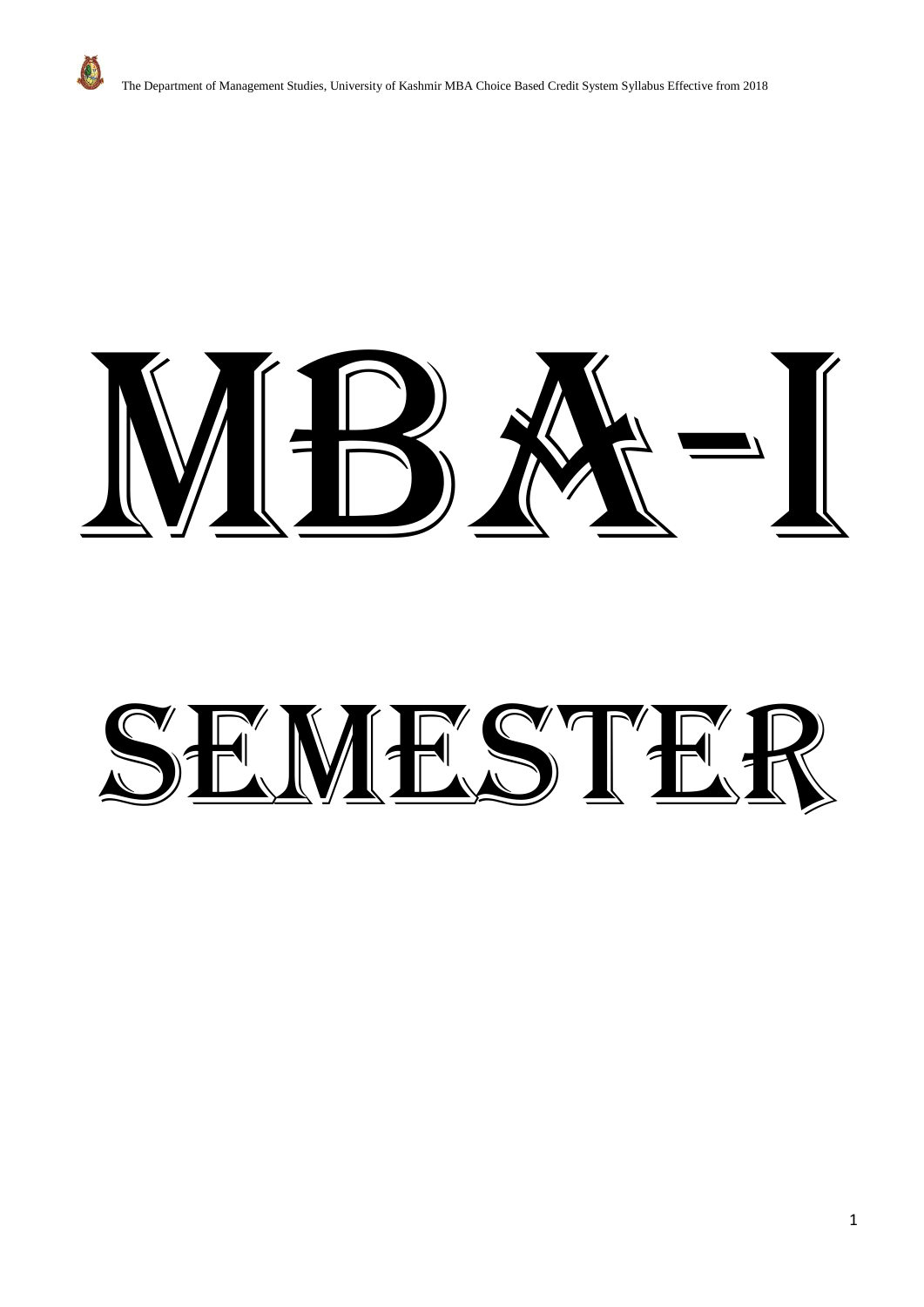# **Management and Organizational Behavior**

*Course Code: MBA18101CR MBA 1st Semester Credits: 4* 

*Cont. Assessment: 20 Term End Exam: 80 Min. Pass Marks: 40%* 

**Course Objective:** *The objective of this paper is to enable the students to understand the multiplicity of interrelated factors which influence the behavior and performance of people as members of work organizations.*  **Unit-I:** 

Evolution of management Thought-Classical, Behavioral and Management Science Approaches; The Hawthorne Studies; Systems and Contingency Approach for understanding organizations; Application of Management thought to the current scenario; Fundamental Concepts of Organizational Behavior; The role of OB in Management; Managerial Process, Functions; Managerial Skills and Roles in Organizations.

#### **Unit-II:**

Foundations of Individual Behavior-Personality-Meaning; Development of Personality; Personality Determinants; the "Big Five" Personality Traits; Emotional Intelligence. Perception;- Nature and importance; Factors influencing perception; Managing the Perception Process.

#### **Unit-III:**

Learning - Components of learning process; Theoretical process of learning- Classical Conditioning; Operant Conditioning; Cognitive and Social Learning Theory. Attitude: Nature and dimensions; Components and functions of attitude, Formation and attitude change.

#### **Unit-IV:**

Motivation in organizations: Nature and importance; The motivational framework; The content theories of work motivation- Maslow's Need Hierarchy Theory; The Dual Structure Theory of Motivation; Process theory of work motivation- Vroom's Expectancy Theory; J. Stacy Adam's Equity Theory.

**Note: -** *The list of cases and specific references will be announced by the concerned faculty in the class at the beginning of the semester.*

- 1. *Fundamentals of Management by Griffin, Houghton Mifflin Company, Boston New York, U.S.A*
- *2. Essentials of Management by Andrew J/DuBrin THOMSON-South western Management of Organizational Behavior by Hersey/Balanchard/Johnson Pearson Education-New Delhi*
- *3. Organizational Behavior by Stephen Robins- Pearson Education-New Delhi Organizational Behavior by Fred Luthans- McGraw-Hill*
- *4. Organizational Behavior by Debra/James – THOMSON-South-Western*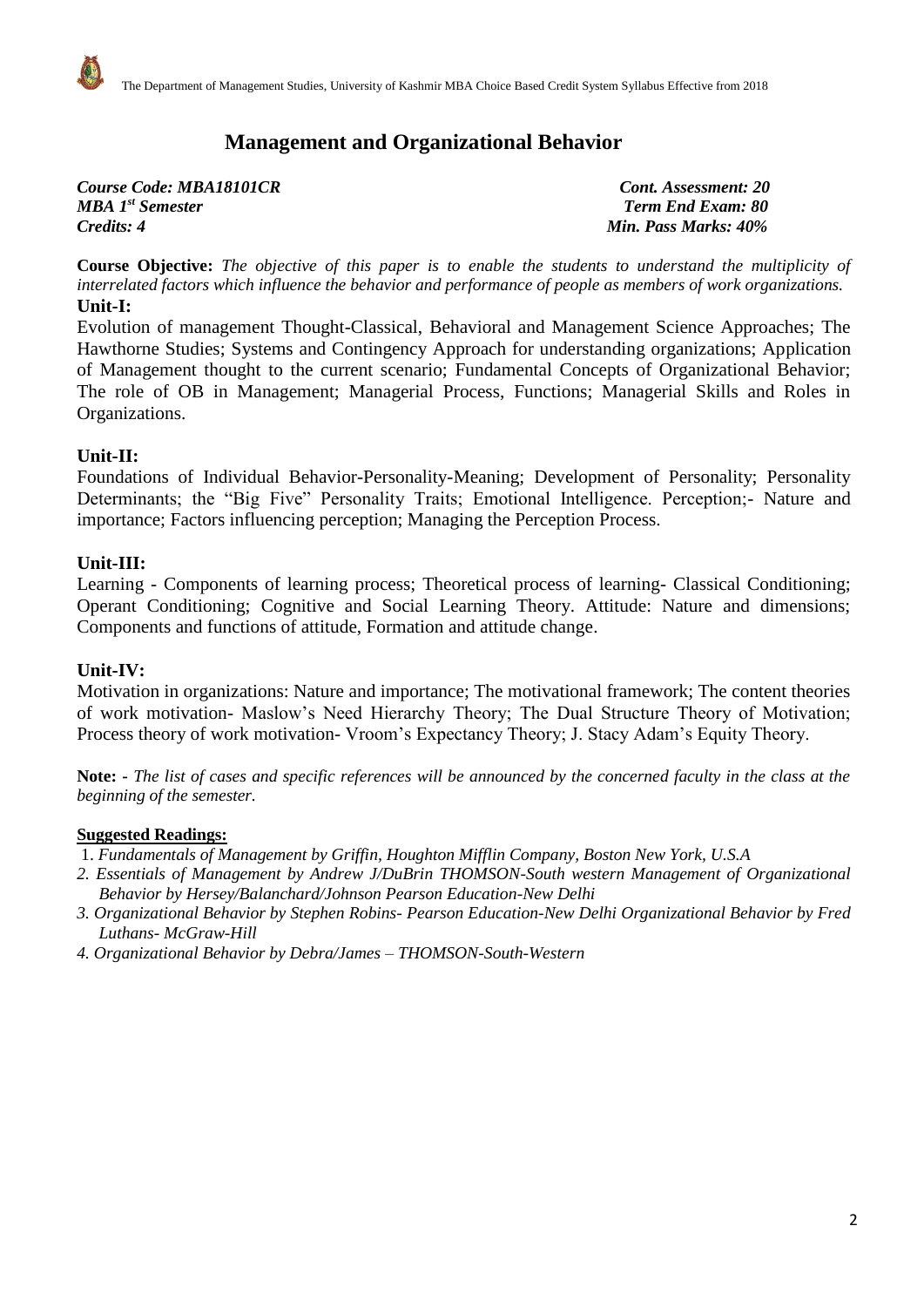# **Accounting for Managers**

*Course Code: MBA18102CR MBA 1st Semester Credits: 4*

*Cont. Assessment: 20 Term End Exam: 80 Min. Pass Marks: 40%*

**Course Objective:** *The basic objective of this course is to develop an insight into postulates, principles and techniques of accounting that help in planning, decision-making and control.*

#### **Unit-I**

Financial Accounting - Concept, Importance and Scope. Generally accepted accounting principles, Preparation of Financial Statements with special reference to analysis of a Balance Sheet and Measurement of Business Income. Management Accounting – concept, need, importance and scope.

#### **Unit-II**

Financial Statement Analysis- Concept, objectives and types. Ratio analysis- study of liquidity, solvency and profitability ratios. Funds Flow Analysis – uses and preparation of funds flow statement. Cash Flow Analysis – uses and preparation of cash flow statement.

#### **Unit-III**

Cost Accounting - Records and Processes, Preparation of cost sheet. Marginal costing and absorption costing. Marginal costing equation, Managerial application of marginal costing. Break even analysis – Computation of breakeven point, margin of safety. Profit graphs. Responsibility Accounting – Concept and Objectives, Responsibility Centres.

#### **Unit-IV**

Standard costing – organization and establishing a standard costing system. Variance Analysis-Classification of variances, Material cost, Labor cost, Overhead cost and sales variances. Causes and Disposition of variances. Inflation Accounting – concept, impact of inflation on corporate financial statements. Techniques of inflation accounting – Replacement cost and Current purchasing power. Human Resource Accounting – Concept and Approaches.

#### *Note:-*

- *1. This paper shall have 70% numerical and 30% theoretical questions.*
- *2. Cases Studies and other assignments will be provided by the concerned faculty in the class.*

- *1. Batacharya S.K. & Dearden J. Accounting for Management- Text and Cases. Vikas New Delhi*
- *2. Heitger LE and Matulich Serge Financial Accounting. McGraw Hill, New York.*
- *3. Horngren C T, Sundem G L and Stratton W. Introduction to Management Accounting. Prentice Hall of India New Delhi.*
- *4. Khan M Y & Jain P K. Management Accounting. Tata McGraw-Hill, New Delhi.*
- *5. Sahaf M A. Management Accounting – Principles & Practice, Vikas Publishing House, New Delhi.*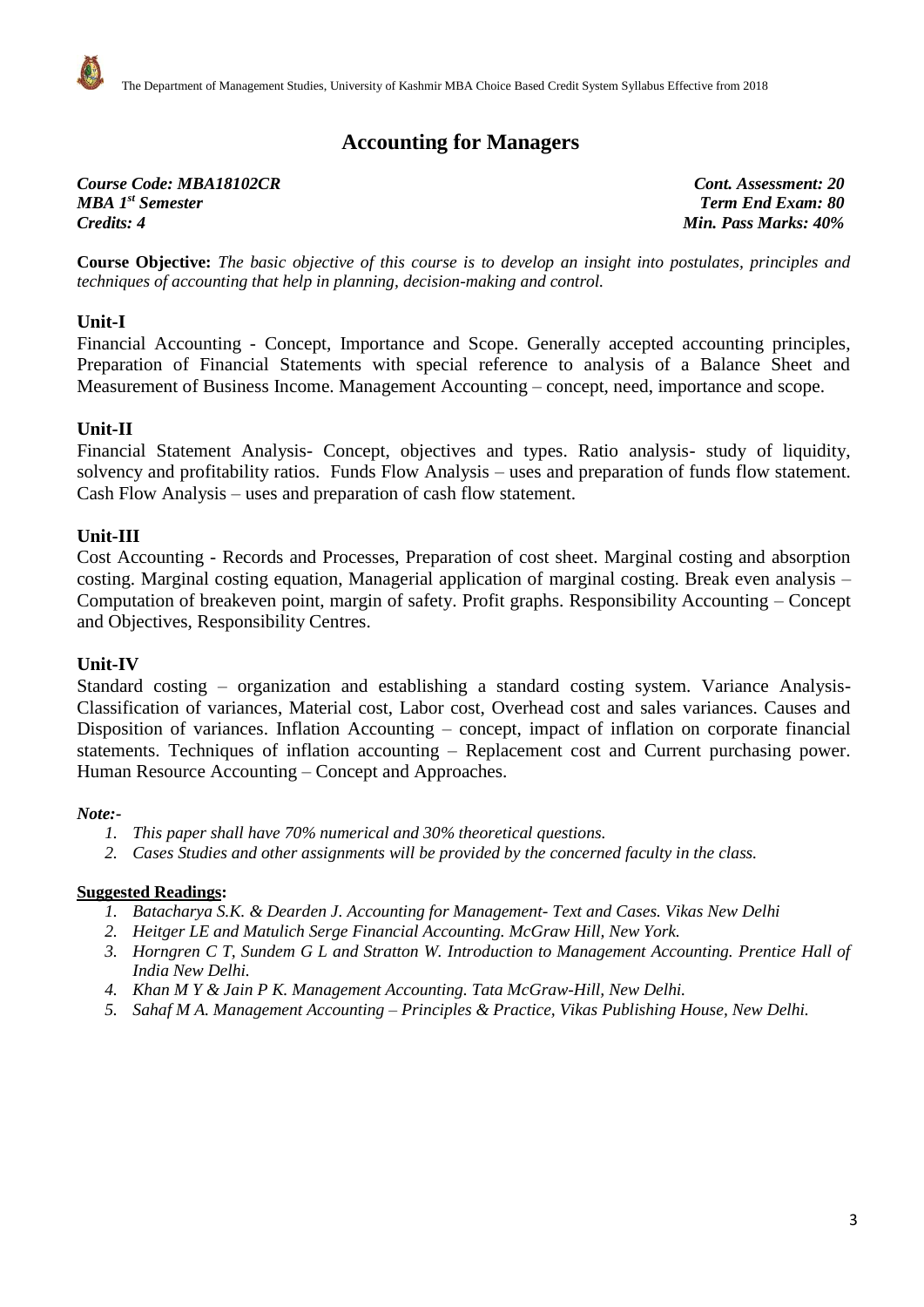# **Quantitative Methods**

*Course Code: MBA18103CR MBA 1st Semester Credits: 4*

*Cont. Assessment: 20 Term End Exam: 80 Min. Pass Marks: 40%*

**Course Objective:** *The objective of the course is to make the students familiar with some basic mathematical, statistical and operations research techniques. The main focus, however, is in their applications in business decision making.* 

#### **Unit-I**

Mathematical basis of Managerial decisions - An overview; Nature and Scope of Quantitative methods in management; Scientific approach to Quantitative techniques; Functions and their managerial application (linear & quadratic functions); Concept of Derivative of functions and its managerial applications for finding maxima and minima (functions of single variable only); Game Theory: Zero sum games – Pure and mixed strategies (matrices reducible to  $2\times2$ )

#### **Unit-II**

Basic concepts of Probability, Applications of addition rule and multiplication rule of probabilitysimple situation problems; Numerical problems on Bayes' theorem- the special case of multiplication rule; Elementary characteristics and simple situation applications of discrete and continuous probability distribution:- Binomial, Poisson and Normal probability Distribution only; Queuing theory: Elementary characteristics and simple situation applications

#### **Unit-III**

Linear Programming: Concept and formulation/ structuring of Linear programming problems; Graphical Method to Linear programming problems (Maximization and Minimization cases), Simplex method to linear programming problems, Involving Slack Variables only; Transportation problem: Initial basic feasible solution methods, Modified approximation method for finding optimal solutions to transportation problems; Introductory concepts in Assignment problems – Hungarian assignment method for optimal assignment.

#### **Unit-IV**

Introductory concepts in network analysis: Programme Evaluation and Review Technique (PERT) / Critical Path Method (CPM) and their managerial applications; Computations in PERT networksfinding earliest times, latest times and floats for events and activities; Probability considerations in PERT networks; Elementary PERT/ CPM – Cost Analysis, Time-cost tradeoff in network analysis; Decision theory: criteria for managerial decisions under uncertain and probabilistic kinds of decision making environments; Calculation of EMV and EVPI.

*Note: - Cases Studies and other assignments will be provided by the concerned faculty in the class.* 

|                | Quantitative techniques in Management/Vohra, N.D.,               | Tata McGrawHill, New Delhi |
|----------------|------------------------------------------------------------------|----------------------------|
|                | Mathematics for Management/Ragavachari, M.                       | Tata McGrawHill, New Delhi |
| 3              | Business Statistics/Gupta, SP and Gupta, MP                      | Sultan Chand, New Delhi    |
| $\overline{A}$ | Basic Statistics for Business & Economics/Kazmier L.J & Pohl, NF | McGrawHill, New York       |
|                | Statistics for Management/Levin Richard I & RubinDavid           | Prentice Hall Inc          |
|                |                                                                  |                            |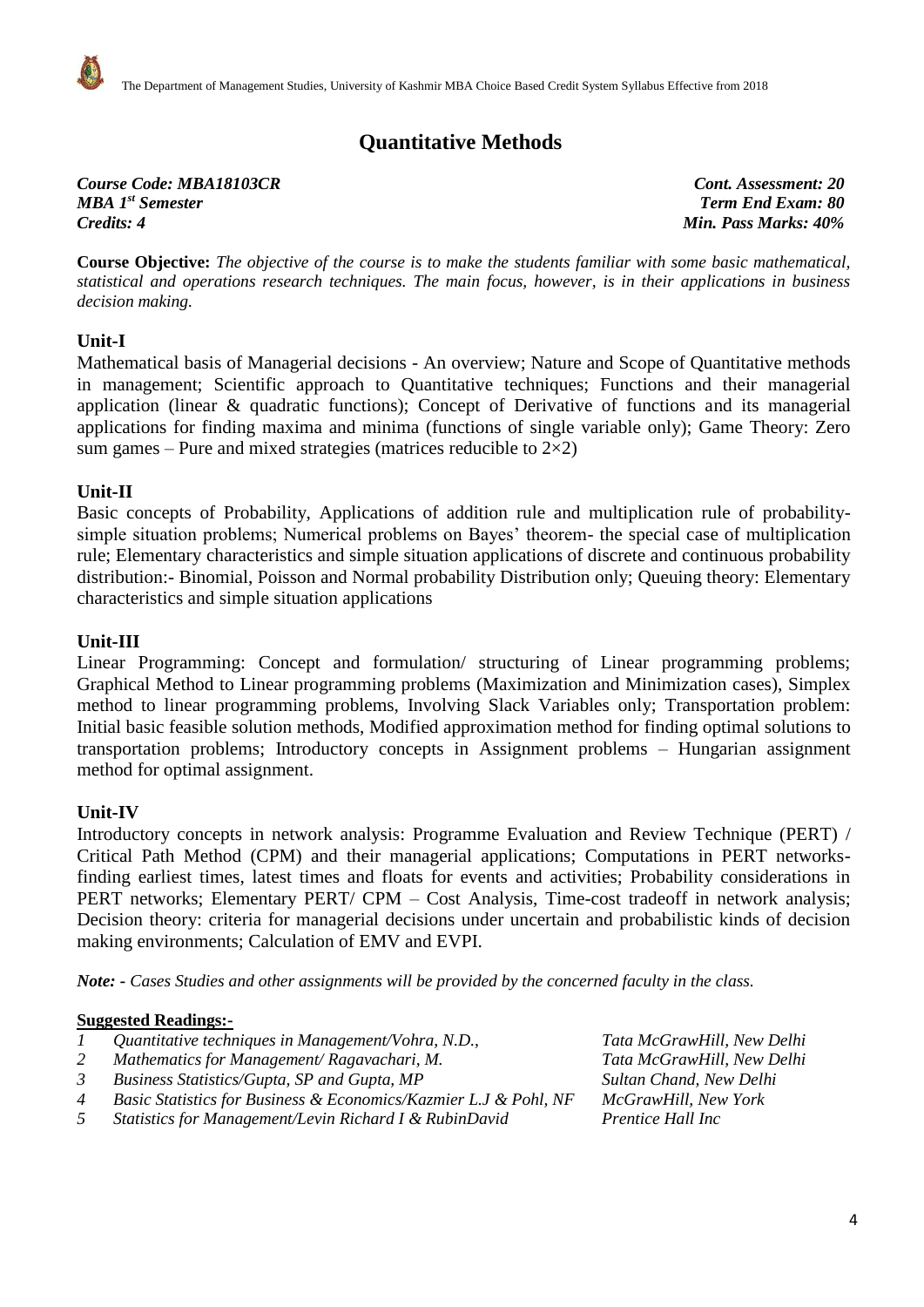# **Managerial Economics**

*Course Code: MBA18104CR MBA 1st Semester Credits: 4*

*Cont. Assessment: 20 Term End Exam: 80 Min. Pass Marks: 40%*

**Course Objective:** *The objective of this course is to acquaint the students with economic concepts and techniques and enable them to apply this knowledge in business decision making. Emphasis is given to changes in the nature to business firms in the context of globalization.*

#### **Unit-I**

Managerial Economics - Concept and Role in Business Analysis; Concept of Demand and supply, Elasticity of Demand- Types and its measurement. Demand Forecasting: Managerial uses of Demand Forecasting, Utility Analysis, Indifference curve, Consumer Surplus.

#### **Unit-II**

Concepts of Production- production function, Iso-Quant and its properties. Law of Diminishing Returns, Economies of scale, Cost analysis- Classification of costs, average- marginal relationship, long-run and short–run cost functions.

#### **Unit-III**

Introduction to Micro-Economics, Market Structures- perfect competition and its features: imperfect market structure and its forms, Discriminating Monopoly and decrease of discrimination, Consumption, Investment, Multiplier- concept and frame work.

#### **Unit-IV**

National Income analysis- measures, measurement and problems in measurement of NI, Inflationcauses, consequences and methods of control, Business cycle – features and phases, causes and control of business cycle, Circular flow of national income.

**Note:** *The list of cases and specific references will be announced by the concerned faculty in the class at the time of launching of the course.*

- *1. Principles of Microeconomics/ H L Ahuja, S Chand & Sons, New Delhi*
- *2. Business Economic /Adhikary Excel Books, New Delhi.*
- 3. *Economic Theory & Operations Analysis/ Baumol WJ Prentice Hall Inc., New Delhi.*
- 4. *Managerial Economics/ Choptra, TATA McGraw Hill, New Delhi.*
- 5. *Managerial Economics/ Keat, Paul G. And Philips K.Y. Young Prentice Hall, New Jersey.*
- 6. *Modern Micro Economics/ Koutsoyiannis Macmillan, New York.*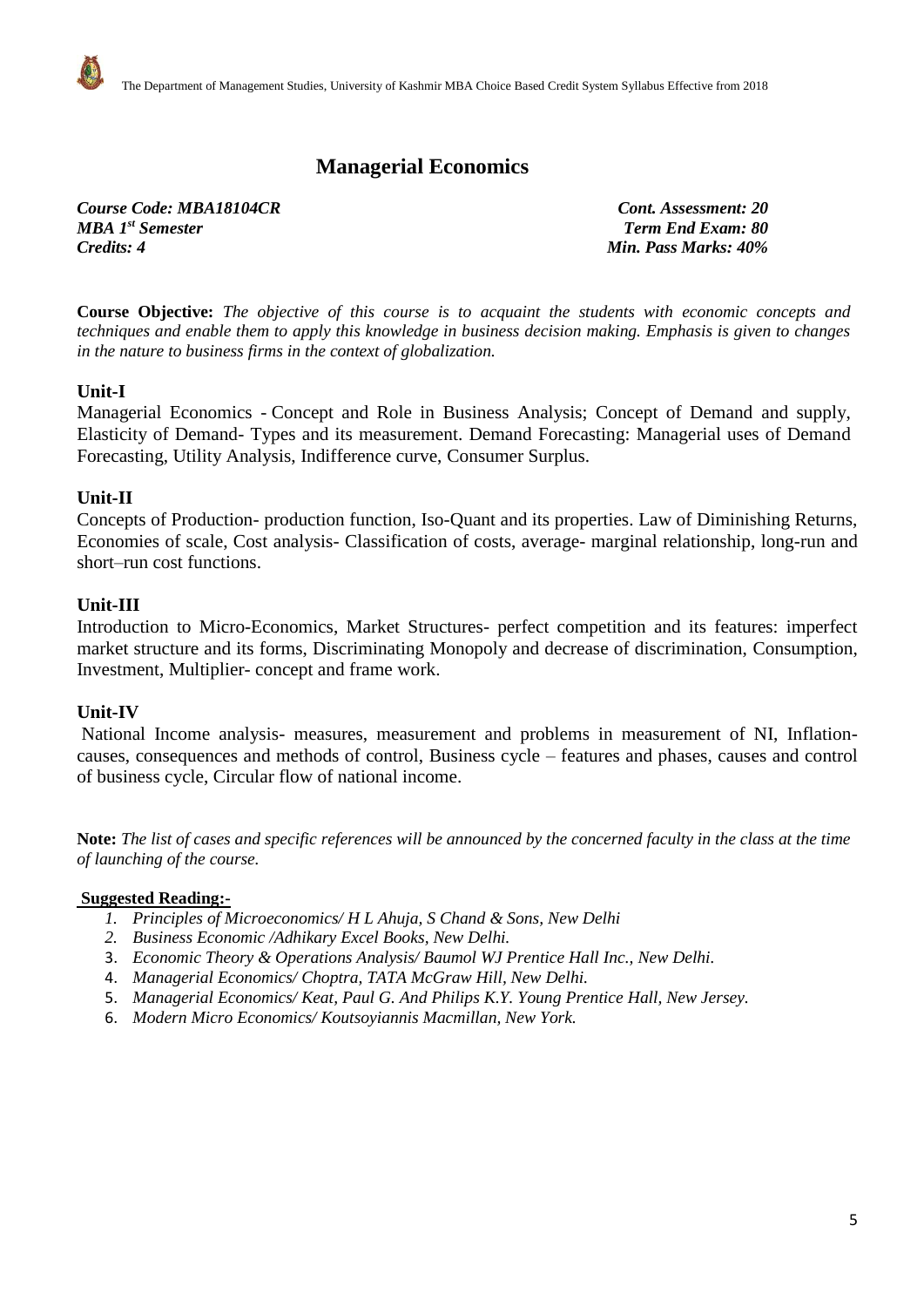# **Computer Applications in Management**

*Course Code MBA18106DCE MBA 1st Semester Credits: 3*

*Cont. Assessment: 15 Term End Exam: 60 Min. Pass Marks: 40%*

**Course Objective:** *This course aims at making students conversant with the basic concepts of computers, various input, output, and storage devices, software and operating systems and MS-office.*  **Unit-I**

- Introduction to computers, Block Diagram of Computer, Advantages and Disadvantages of computers
- Evolution (Generations) and classification of computers (super, mainframe, Mini, Micro etc)
- Common I/O devices and their characteristics.
- Primary and secondary memory: RAM and ROM, Hard Disk, Magnetic Tape and Optical devices.

#### **Unit-II**

- Computer software: Classification and Types.
- Generations of computer Languages
- Operating System: Functions, types-Multiprogramming, Multiprocessing, Timesharing, Real time, Online and Batch Systems.
- Booting process

#### **Unit-III**

- Windows Basics: The Desktop, My Computer, Working with files and Folders.
- Windows Explorer, Windows Help and Support centre.
- Searching in Windows and System utilities.
- Start Menu, Accessories like Notepad, Paint and WordPad.

*Note: - Practical work and other assignments will be provided by the concerned faculty in the class.* 

- *1. ITLES,"Introduction to Information Technology", Pearson Education.*
- *2. Peter Norton,"Introduction to Computers", PHI.*
- *3. Sanders M, "Computers in Business: An introduction" McGraw Hill*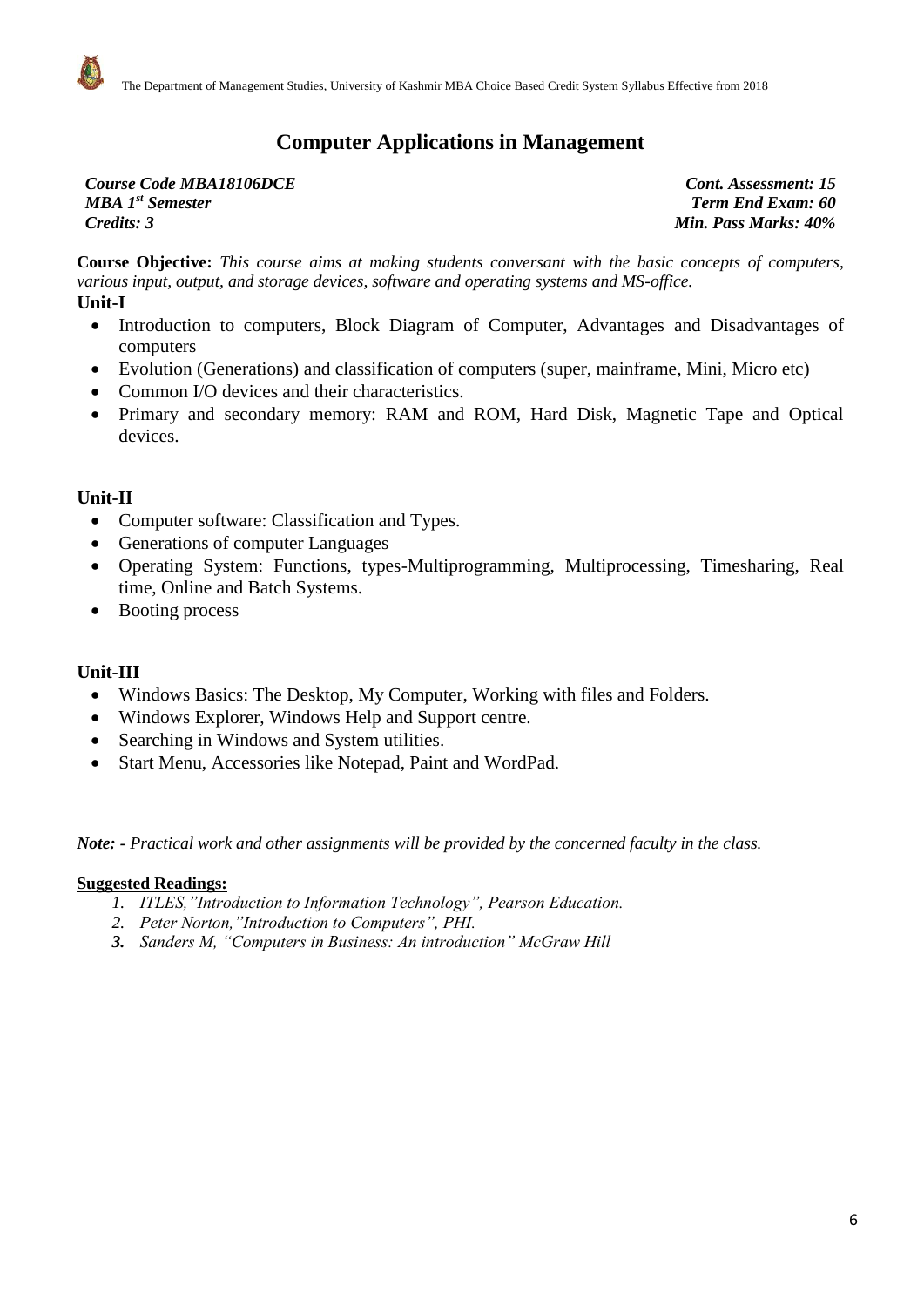## **Business Communication**

*Course Code: MBA18107DCE MBA 1st Semester Credits: 3*

*Cont. Assessment: 15 Term End Exam: 60 Min. Pass Marks: 40%*

**Course Objective:** *The objective of this paper is to equip the students with Business Communication Skills to enable them to effectively communicate and present the technical report/presentations.*

#### **Unit–I: Introduction**

Communication in Business, the process of communication, models of communication, principles of communication, barriers of communication, Strategies for overcoming Barriers.

#### **Unit–II: Channels of Communication**

Channel effectiveness, Channel limitations. Media of communication approaches to effective communication, Essentials of non verbal communication, types: kinesics, proxemics, paralanguage, time language, color, report writing organization and techniques, Short& Long Formal Reports.

#### **Unit–III: Group Communication**

Group communication through committees, conference and other formal communication with public at large, interviews, seminar, symposia and conferences. Specific business communication: essentials of effective business communication .structure of business correspondence: inquires and replies, orders and their executions, complaints and adjustment, credit and status inquires, agency letters and sales letters.

**Note: -** *Case studies and other assignment will be provided by the concerned faculty in the class.*

- *1. Lesikar, Petit & Lesikar's, Basic Business, Tata McGraw*
- *2. Poe & Fruchling, Basic Communication, AITBS*
- *3. Diwan & Aggarwal Business Communication Excel*
- *4. Baugh, Frayer & Thomas, How to write first class Business Correspondence, Viva Books*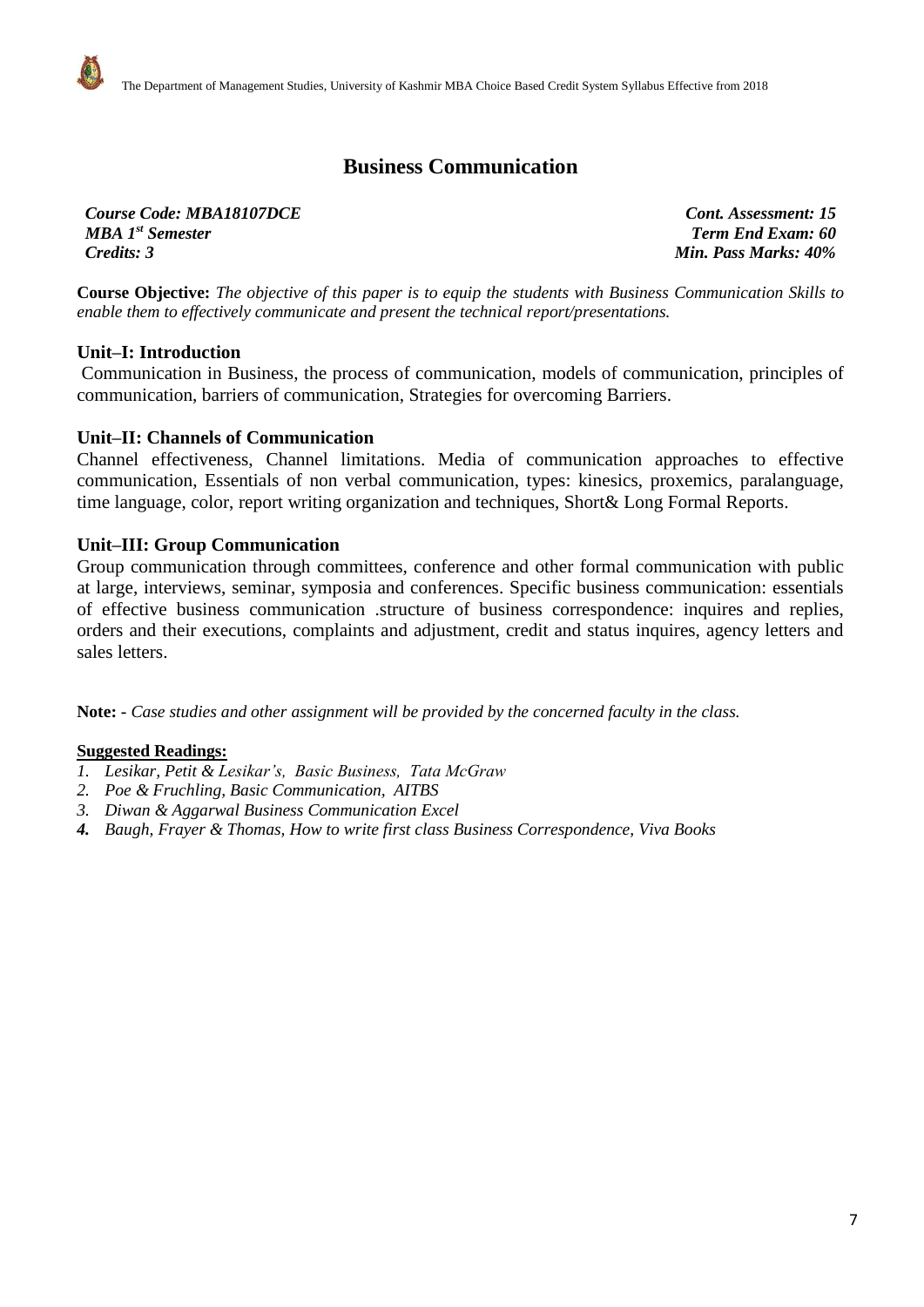# **Business Law**

*Course Code MBA18108DCE MBA 1st Semester Credits: 3*

*Cont. Assessment: 15 Term End Exam: 60 Min. Pass Marks: 40%*

**Course Objective:** *The objective of the course is to acquaint the students with the basic understanding of business law and enable them to provide an insight into the legal aspect of the business.* **Unit-I:** 

Indian Contract Act 1872– General principles– Essentials and types of contract - Offer, Acceptance and Consideration –Free Consent - Competency of the parties- Legality of object and consideration – Quasi contracts- Performance , termination breach and remedies

#### **Unit-II:**

Law of Sale of Goods. Sale vs agreement to sell- Goods, price, time , conditions and warranties – Doctrine of caveat Emptor- Unpaid seller - Partnership act 1932, Essentials of partnership – definition, formation of partnership, dissolution of partnership.

#### **Unit-III:**

Company Law : Introduction: Companies Act , 2013 – Characteristics and kinds of companies – Registration – Meetings – Types of meetings – Insolvency and Winding up of Companies - Consumer protection Act 1986: General introduction, definition, constitution of forms – their functions and powers.

**Note***:- Case studies and other assignments will be provided by the concerned faculty in the class.*

- *1. Shukla, M. C. (2007). A Manual Of Mercantile Law. S. Chand.*
- *2. Kapoor, N. D. (2009). Mercantile Law. Sultan Chand & Sons.*
- *3. Singh, A. (1980). Law of Contract. Eastern Book Co.*
- *4. Singh, A. (1966). Indian Company Law. Eastern Book Company.*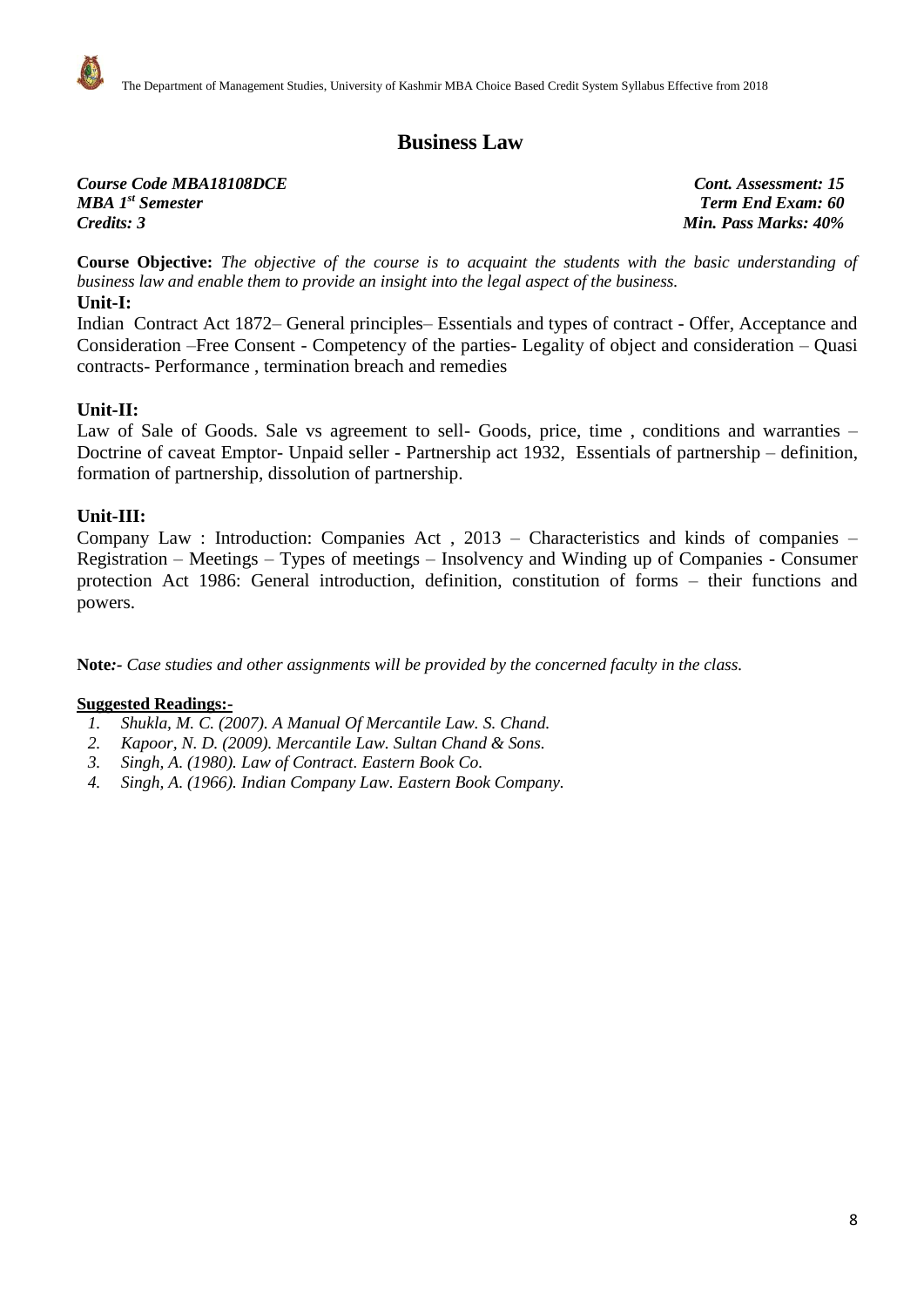## **Financial Appraisal of Projects**

*Course Code:MBA18001GE Credits: 2 Min. Pass Marks: 40 %*

*MBA 1st Semester Term End Exam: 50* 

**Course Objective:** *The purpose of this course is to acquaint the students with the procedure and practice of financial appraisal of projects.* 

#### **Unit I**

Financial Appraisal – Concept. Estimation of project cost. Means of financing. Working capital requirements and its estimation. Financing of working capital.

Estimation of working results. Cost of Production and Profitability Estimates. Cash flow Estimates. Projected Balance sheets.

#### **Unit II**

Project Appraisal Techniques - Payback Period, Average Rate of Return, Net Present Value and Internal Rate of Return.

#### **Suggesting Readings:**

- *1. Arnold G. "Corporate Finance", Pearson Education, New Delhi.*
- *2. Chandra Prasanna. Project; Planning, Analysis, Financing, Implementation and Control, New Delhi, Tata McGraw Hill.*
- *3. Chitale V P. Project Viability in Inflationary Conditions – A Study of Capital Cost and Project Viability, New Delhi, Vikas Publishing House.*
- *4. Pandey I.M., "Financial Management" New Delhi, Vikas Publishing House.*
- *5. Patel B M. Project Management – Strategic Financial Planning, Evaluation and Control. New Delhi, Vikas Publishing House.*

*Name of Course Instructor:- Prof. Mushtaq A Darzi*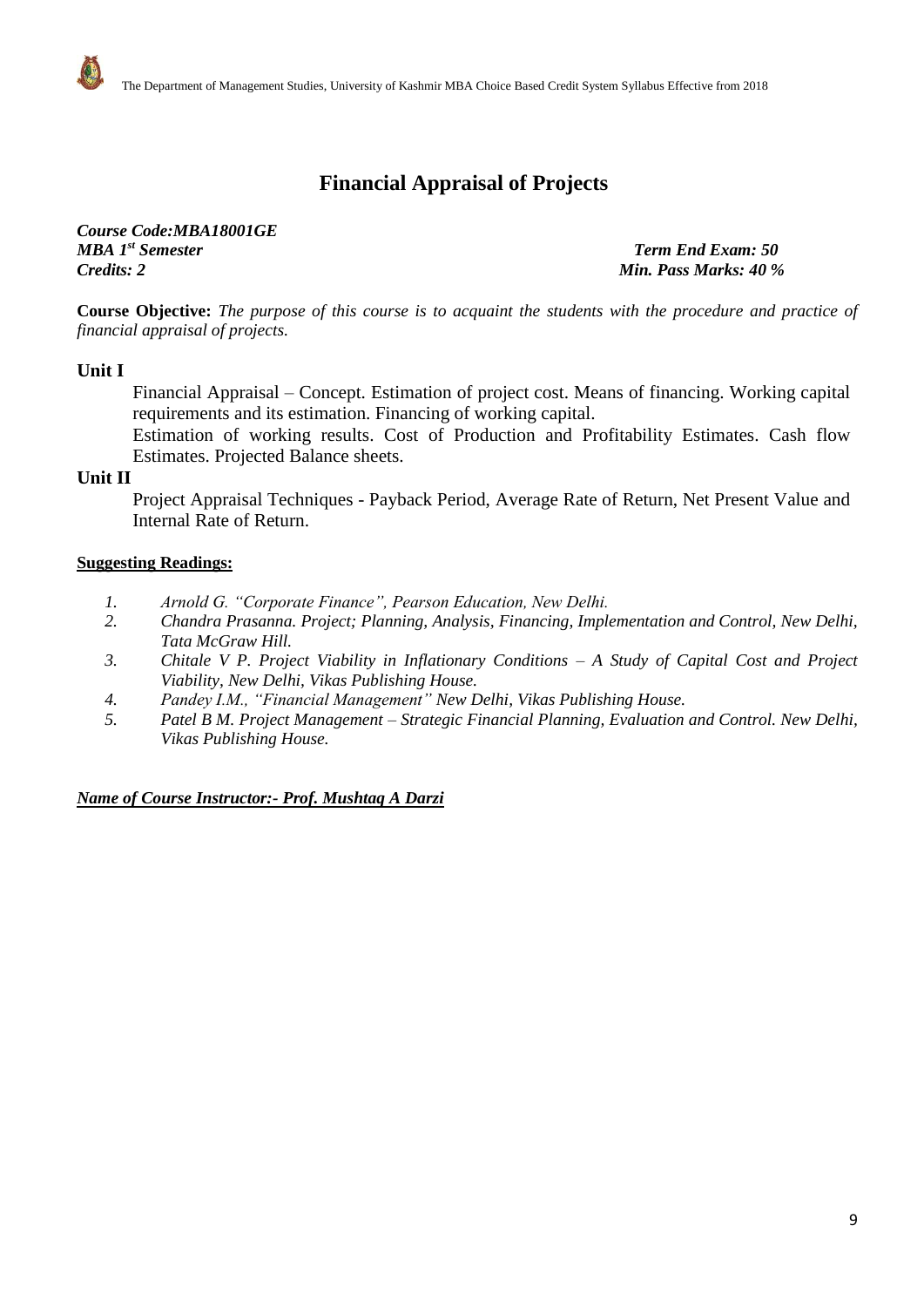# **Manpower Development**

*Course Code: MBA18001OE Credits: 2 Min. Pass Marks: 40 %*

*Term End Exam: 50* 

**Course Objective:** *The basic objective of this course is to help the students to acquire and develop decision making skills in relation to managing people*

#### **Unit-I**

Human Resource Development: – Concept, Goals and Challenges of HRD; Need for Personality Development; Human Resource Development climate and elements of HRD climate; Contributing factors of HRD climate practices in India; Measurement of HRD Climate; Human Resource Development for line mangers-Concept; issues and Significance; the role of line managers in HRD; Cases, exercises and feedback sessions.

#### **Unit-II**

Motivational aspects of HRD and role efficacy; Human Resource Development for workers-concept; Issues and significance; rationale and objectives of HRD for workers; HRD mechanism for workers; HRD mechanisms for managers; Performance Appraisal System Practices in organizations; Training and Development Cases, exercises and feedback sessions.

#### **Suggested Readings:**

- *1. Rao,T.V. Reading in Human Resource Development, Oxford and IBH Publishing Company Pvt. Ltd.;*
- *2. Singh, Rao, Nair. Selected Readings in HRD. Tata McGraw Hill Publishing Co.;*
- *3. Srinivasan R. Kandula, "Strategic Human Resource Development" Prentice Hall India;*

*Name of Course Instructor: Prof. S. Mufeed Ahmad*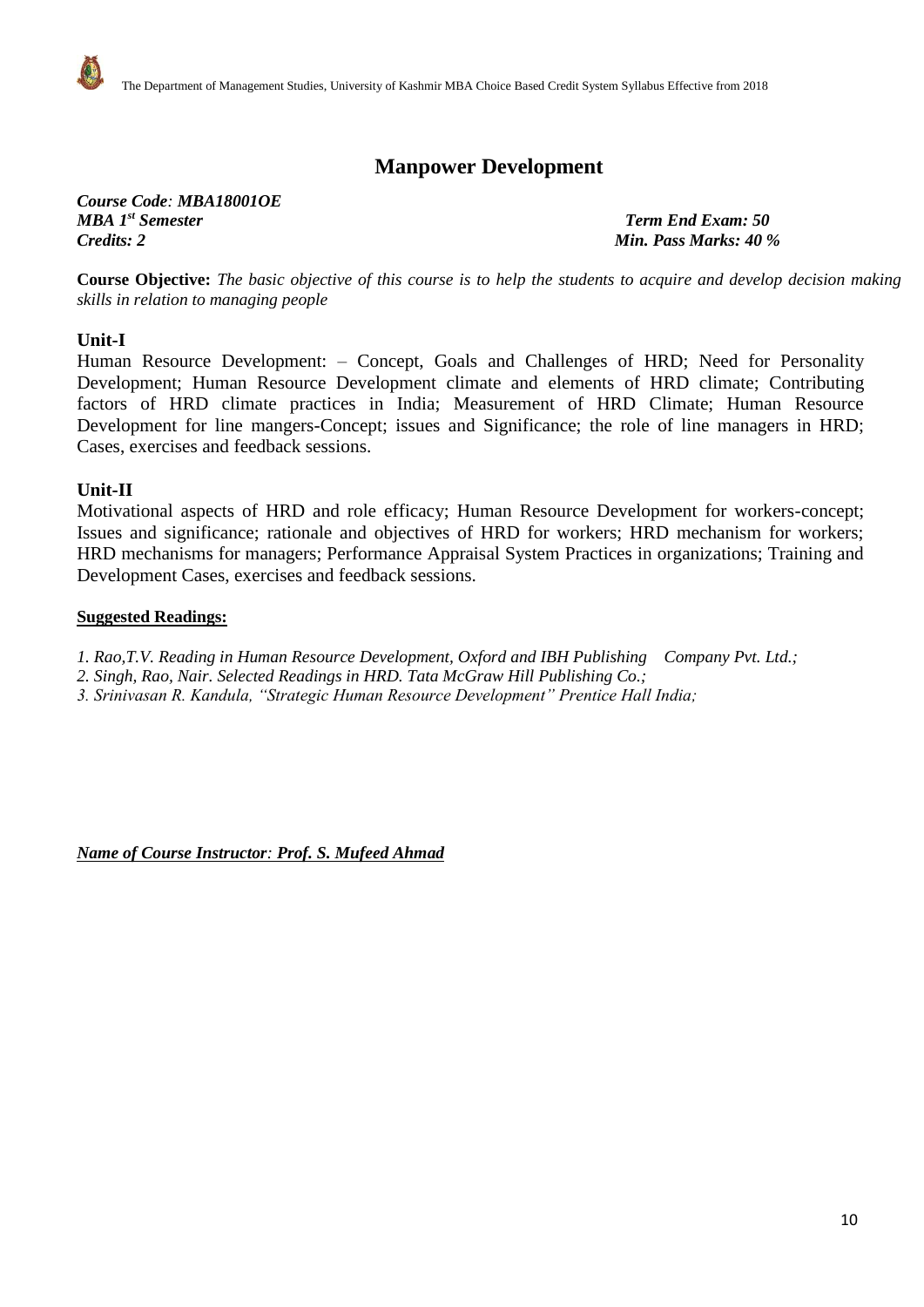

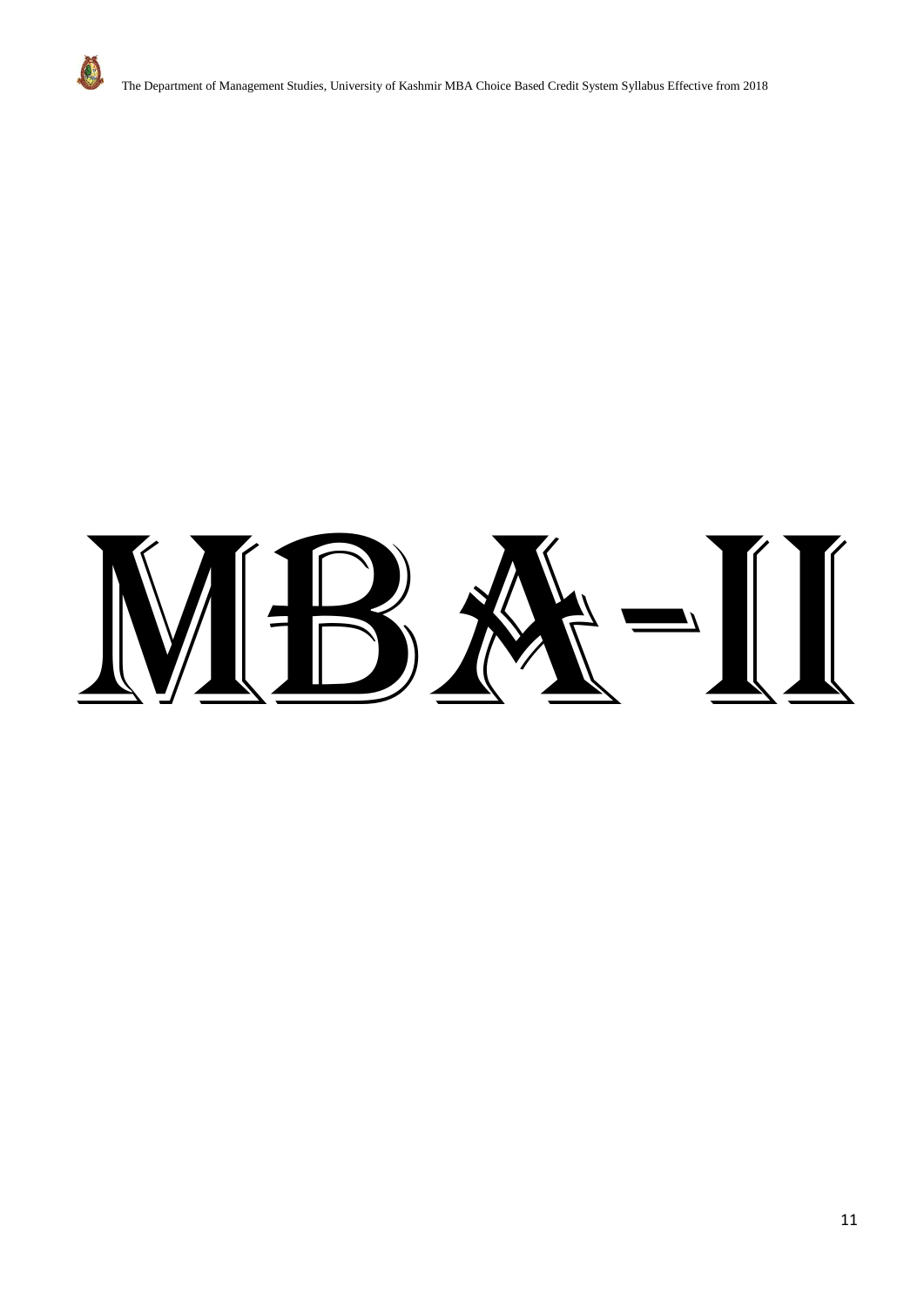## **Human Resources Management**

*Course Code: MBA18201CR MBA 2nd Semester Credits: 4*

*Cont. Assessment: 20 Term End Exam: 80 Min. Pass Marks: 40%*

**Course Objective**: *The basic objective of this course is to help the students to acquire and develop decision making skills in relation to managing people in organizations and to create an understanding of the various policies and practices of human resource management.* 

#### **Unit -I**

Human Resource Management. - Nature, Philosophy, significance and core values of HRM, Evolution of HRM; Challenges facing HRM and impact of technology on HRM practices. Role of HR managers. The qualities of good HR managers and determining personal effectiveness  $\&$  sense of efficacy. who am I exercise.

#### **Unit-II**

Human Resource Planning-Concept and process. Job Analysis, methods and purpose of job analysisjob description, job specification and job evaluation. Recruitment Search-process, sources and methods of recruitment. Selection Process. Placement, induction, internal mobility and separations.

#### **Unit-III**

Performance Appraisal System(PAS)-Concept, objectives and uses of PAS. PAS Methods and sources. Appraisal errors. Discipline and grievance handling Mechanism. Industrial relations, Causes for good and poor industrial relations.

#### **Unit-IV**

Manpower Training and Development – Concept, objectives and significance. Determination of training needs. Methods for operatives training and management development programmes. Stages of Training programmes. Evaluation of effectiveness of training Programmes.

**Note: -** *The case studies/ presentations will be announced by the course instructor during the semester.*

#### **Suggested Readings:**

1*.E. Schuster Human Resource Management ,Concept ,Cases And Readings ,PHl* 

*2.Gary Dessler, Human Resource Management, Pearson Education ,13th Edition* 

*3. UdaiPareek, Training Instruments In Hrd And Od ,Tata Mac Graw Hill 2nd Edition* 

*4.M.S. Saiyadian , Human Resource Management, Tata Mac Graw Hill 3rd Edition* 

*5.Shell/Bohlander, Human Resource Management, Cengage Learning*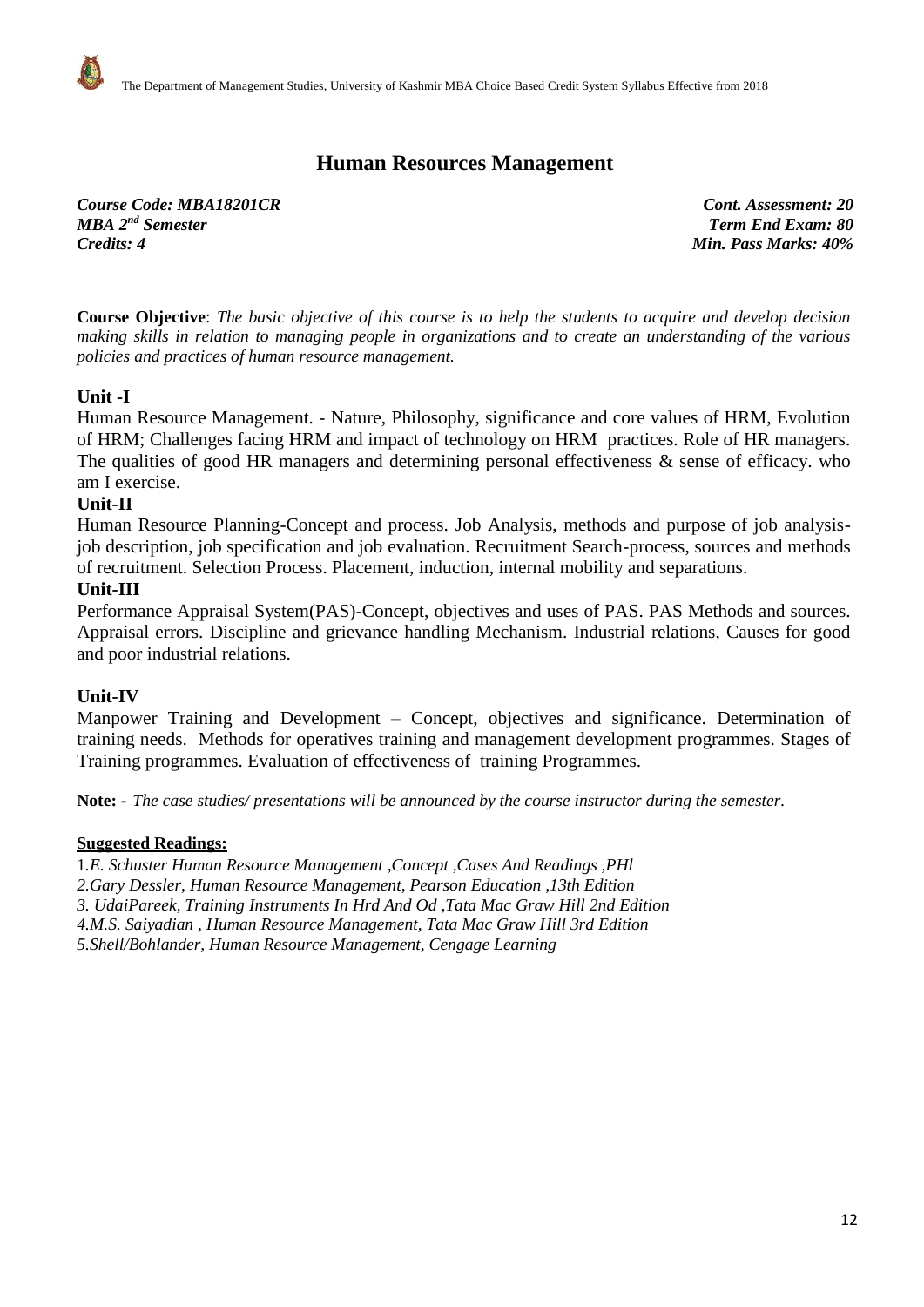# **Marketing Management**

*Course Code: MBA18202CR MBA 2nd Semester Credits: 4*

*Cont. Assessment: 20 Term End Exam: 80 Min. Pass Marks: 40%*

**Course Objective:** *The purpose of this course is to develop understanding of underlying concepts, strategies and issues involved in the marketing of products and services.*

#### **Unit-I**

Nature, Significance and scope of Marketing; Company Orientations towards the market place; Marketing concepts, Trends and Tasks; Strategic Marketing planning; Scanning the Marketing Environment; Marketing Research; Creating customer value, Satisfaction, and loyalty.

#### **Unit-II**

Consumer Behavior; Factors influencing consumer Behavior and Buying decision process;

Segmenting consumer and business Markets; Market Targeting; Building Strong Brands-Dealing with competition, Creating Brand Equity; Crafting Branding positions; Product Management; Product life cycle, New product and Decisions; Product packaging and labeling.

#### **Unit-III**

Pricing objectives and approaches; Factors affecting pricing decisions; Pricing Strategies; Price Changes; Marketing channels and value Networks; Role of Marketing channels; Channel design and channel Management Decisions; Factors affecting distributors decisions; Channel conflict and its Management. Growth in Retailing Industry and Strategic decisions in Retail business.

#### **Unit-IV**

Marketing communications, Developing effective communications, Advertising, Sales promotion, public Relations; Personal Selling and Direct Marketing; Internal Marketing; Socially Responsible Marketing.

*Note:-Cases Studies and other assignments will be provided by the concerned faculty in the class.*

- *1. Gary Armstrong and Philip Kotler, "Marketing: An Introduction" Prentice Hall;*
- *2. Philip Kotler, and Keller, "Marketing Management" Prentice Hall;*
- *3. Ramaswamy, V.S. and Namakumari, S, "Marketing Management, Planning, Control" Macmilliam, New Delhi;*
- *4. Stanton, William,J.Fundamentals of Marketing, New York, McGraw Hill ;*
- *5. Rajan Saxena, "Marketing Management" McGraw Hill Companies.*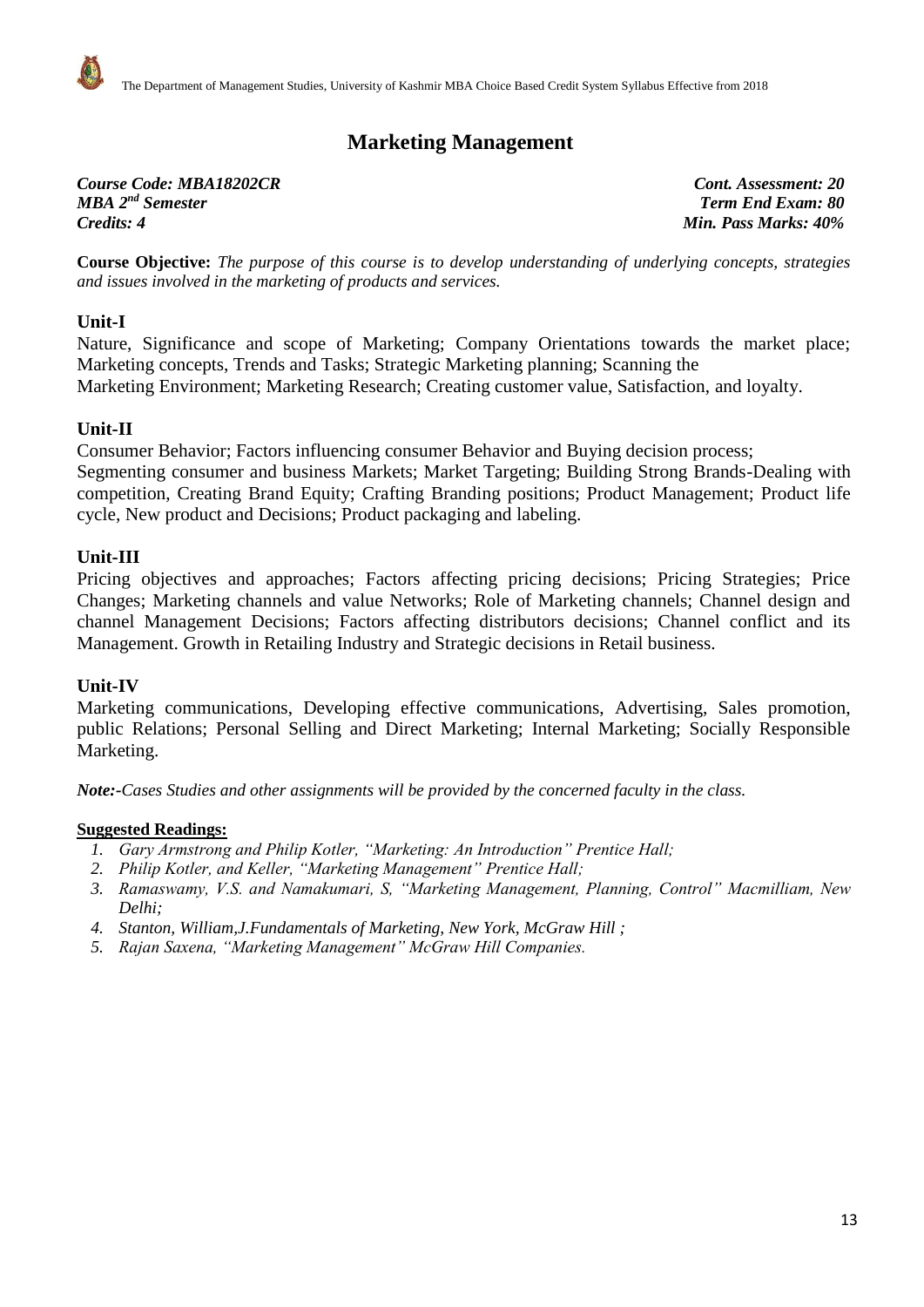# **Managerial Finance**

*Course Code: MBA18203CR MBA 2nd Semester Credits: 4*

*Cont. Assessment: 20 Term End Exam: 80 Min. Pass Marks: 40%*

**Course Objective:***To acquaint students to the fundamental concepts of managerial finance and policy with view to apply rich body of financial theory in corporate decision making and in creating value for shareholders.*

#### **Unit–I**

*Introduction to Finance:* concept, principles that form the basics in financial management, scope, goal of the firm; *Time value of money*- future value and present value computation, comparing P.V. with F.V; Cost of Capital-concept, significance, determining cost of specific sources of capital, computation of the weighted average cost of capital.

#### **Unit-II**

*Capital Investment Decision*: concept and types of capital expenditures, capital budgeting process, Estimation of Cash Flows for investment analysis, Capital budgeting decision criteria:-pay-back period and post pay-back method, present value method and net present value method, internal rate of return:

#### **Unit-III**

*Capitalization and Capital Structure-*Meaning, theories of capitalization, over and under capitalization; concept of capital structure, factors affecting capital structure, relevance of capital structure –net income approach and traditional approach , Irrelevance of capital structure-net operating income approach and MM hypothesis, EBIT EPS analysis, Indifference point computation; *Leverage:* Financial, Operating Leverage and total leverage, Analysis and impact of leverage.

#### **Unit–IV**

*Dividend Decision:* Purpose of dividend decision, objectives of dividend policy, different dividend policies, forms of dividends, Dividend relevance theories: Walters Model, Gordon's Model; Dividend relevance theories- M.M.Hypothesis; Bonus Shares and Stock Split.

*Note:*-*This paper shall have 60% numerical and 40% theoretical questions. Note: Case Studies and other assignments will be given by the concerned faculty in the class.*

- *1. James, Van Horne, "Financial management policy", Pearson Education, New Delhi*
- *2. Arnold G. "Corporate Finance", Pearson Education, New Delhi.*
- *3. Keown A.J. "Financial Management" Prentice Hall Of India*
- *4. Pandey I.M., "Financial Management" Vikas Publishing House Pvt. Ltd.*
- *5. Khan and Jain, "Financial Management" Tata McGraw Hill*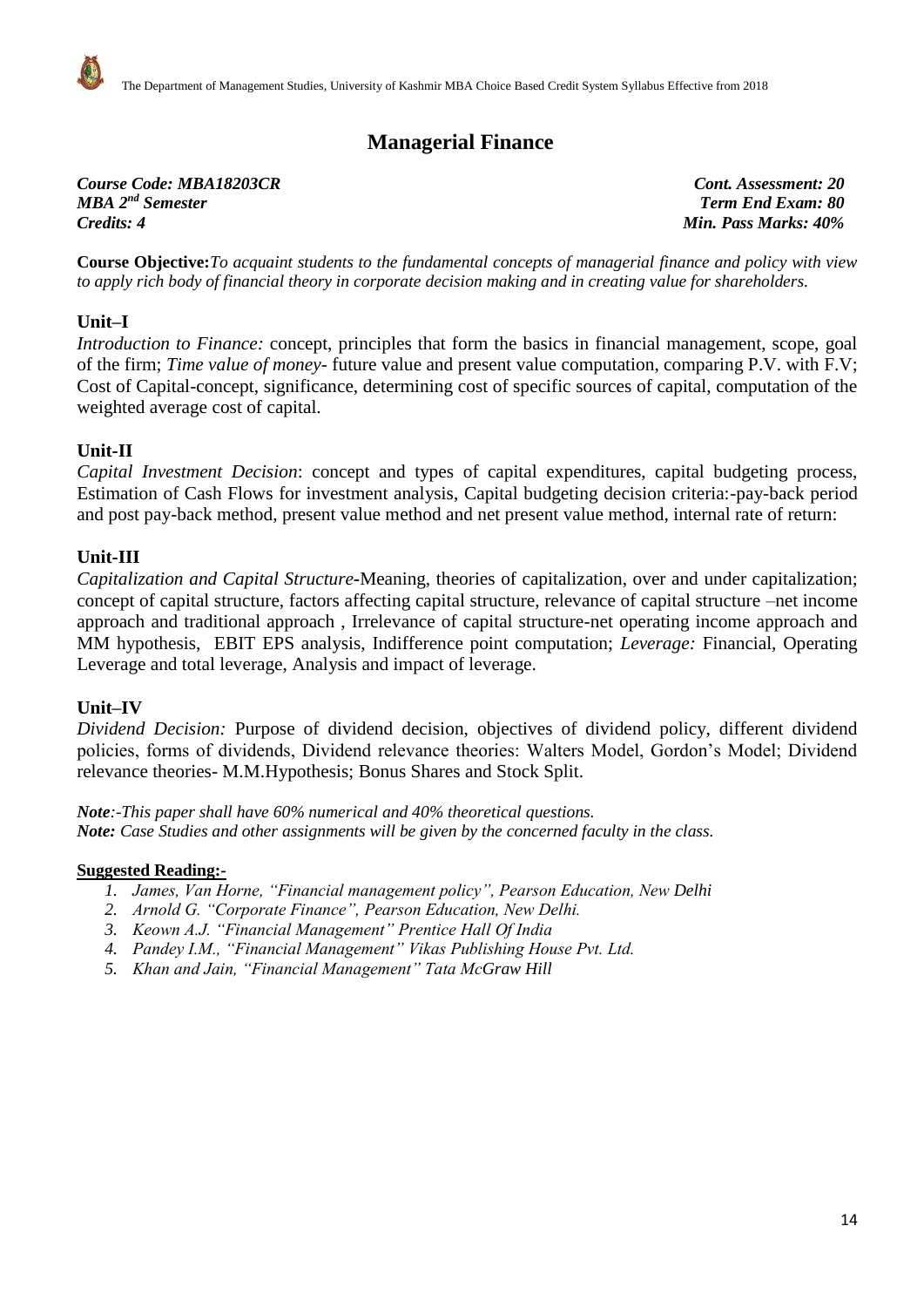# **Productions and Operations Management**

*Course Code: MBA18204CR MBA 2nd Semester Credits: 4*

*Cont. Assessment: 20 Term End Exam: 80 Min. Pass Marks: 40%*

**Course Objective:** *The course is designed to acquaint the students with decision making in Planning, scheduling and control of Production and Operations function, productivity improvement in operations through layout engineering and quality management etc.; effective and efficient flow, replenishment and control of materials with reference to both manufacturing and services organizations.* 

#### **Unit-I**

Production and Operations Management- an overview; Nature and scope of Production/ Operations Management; Historical perspective of Operations Management; Operations as a System:- Continuous and Intermittent production system, flow, batch and job type of production; Operations strategy and elements of operations strategy; Facility location: Factors affecting plant location, Brown and Gibson Model of plant location

#### **Unit-II**

Manufacturing systems and layouts: Product, Process and cellular layouts, layout planning and Analysis; Production Process Planning and Design: factors affecting process design; Concept of Line Balancing; Production Planning and Control – An overview; types of Production Planning and Control; Aggregate planning:- Concept, strategies and costs

#### **Unit-III**

Master Production Scheduling (MPS): objectives and procedure for developing master production schedule; Materials Management: An overview; Basic concepts of Material Handling; Material Planning and Inventory Control; Inventory Control: Costs and objectives; Inventory control techniques; ABC Analysis: Just in Time (JIT); Materials Requirement Planning (MRP); Economic Order Quantity Model (E.O.Q with deterministic Demand) and practical problems on EOQ.

#### **Unit-IV**

Quality Management and Quality Assurance: Statistical process control–Control Charts for Attributes and Variables; Acceptance sampling: - Concept and significance; Six Sigma: concept & significance; Total Quality Management (TQM) ; ISO-9000- Concept and Significance; Value Engineering:- Basic Concepts; Maintenance Management – Preventive and Breakdown Maintenance; Purchase Management and Purchasing Procedure;

**Note:-***The list of cases and specific references will be announced by the concerned faculty in the class at the time of launching of the course.* 

#### **Suggested Readings:**

1. *Adam,E.E.& Ebert,RJ. Production and Operations Management. 6th ed., New Delhi, Prentice Hall of India*

- *2. Amrine Harold T. etc. Manufacturing Organizations and Management. Englewood Cliffs, New Jersey, Prentice Hall Inc.*
- *3. Buffa, E.S. Modern Production Management, New York, John Wiley*
- *4. Chary, S.N. Production and Operations Management, New Delhi, Tata McGraw Hill*
- *5. Dobler, Donald W and Lee, Lamar. Purchasing and Materials Management. New York, McGraw Hill*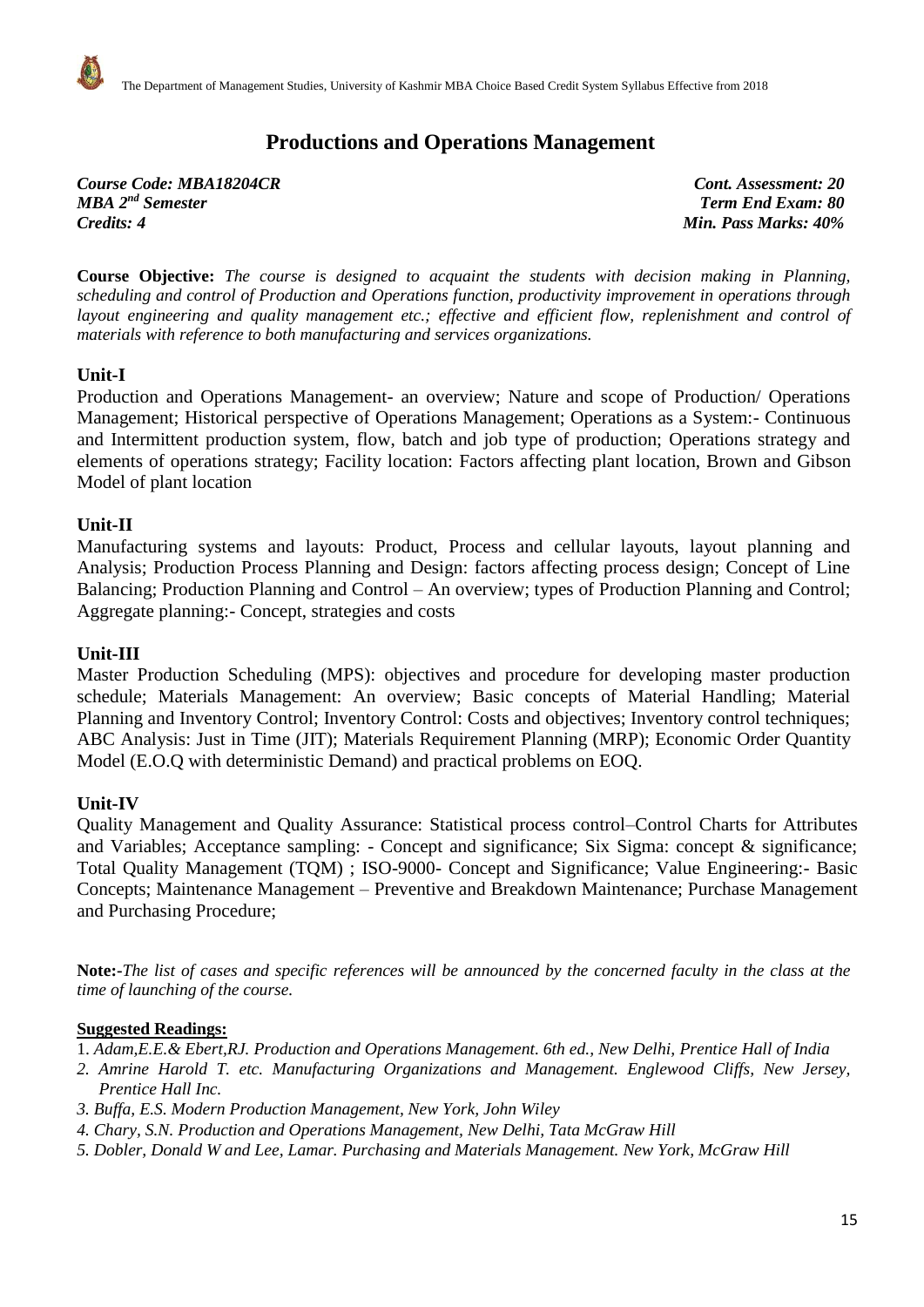# **Research Methodology**

*Course Code: MBA18206DCE MBA 2nd Semester Credits: 3*

*Cont. Assessment: 15 Term End Exam: 60 Min. Pass Marks: 40%*

**Course Objective:** *This course introduces and discusses approaches, strategies, and data collection methods relating to research in social sciences. Students will consider how to select the appropriate methodology for use in a study to be performed. Additionally, these students will learn how to collect data based on different data collection methods, construct these tools, and pilot them before they become ready for use.*

#### **Unit-I**

Research Methodology - Epistemology Nature and Scope, Scientific Research, Building Blocks, Concepts, Construct, Parsimony, variables, attributes, validity concept, theory building in research, Research Process, Marketing research, value and cost of information – Baysian Decision Theory, Ethical issues in Marketing Research.

#### **Unit-II**

Research Design – types – Exploratory, Descriptive and Casual, Experimental Design-Concept and types, Experimentation –Validity Measurement and Scaling – Comparative and Non-Comparative Thurston's V-Scale Model, OS good's Semitic differential scale, Likert scale, Q-sort scale.

#### **Unit -III**

Data Source- Primary, Secondary Questionnaire – Concept, design and types , Sampling Techniquesprobability and non-probability, sample size, Sampling Errors. Hypothesis Formulation & Testing - Parametric tests- one sample and two sample tests for means and properties of large samples Z –Test, T-Tests, ANOVA one way and two way. Chi- Square test for independence of attributes and goodness of fit. Kolmogrov – Smirnow test and goodness of fit, Correlation and regression Analysis concept and application-Application of SPSS package.

**Note:-***Case studies and other assignments will be provided by the concerned faculty in the class.*

- *1. Withian G.Zikmund Business Research Methods, CENGAGE Learning.*
- *2. Mark Saunders, Philp Lewis and Adrian Thorn Hill- Research Methods for Business students, Pearson Education.*
- *3. N. Malhotra Marketing Research.*
- *4. Pal Green- Marketing Research, McGraw Hill.*
- *5. Levin Robin Statistics for Management Practices Hall India.*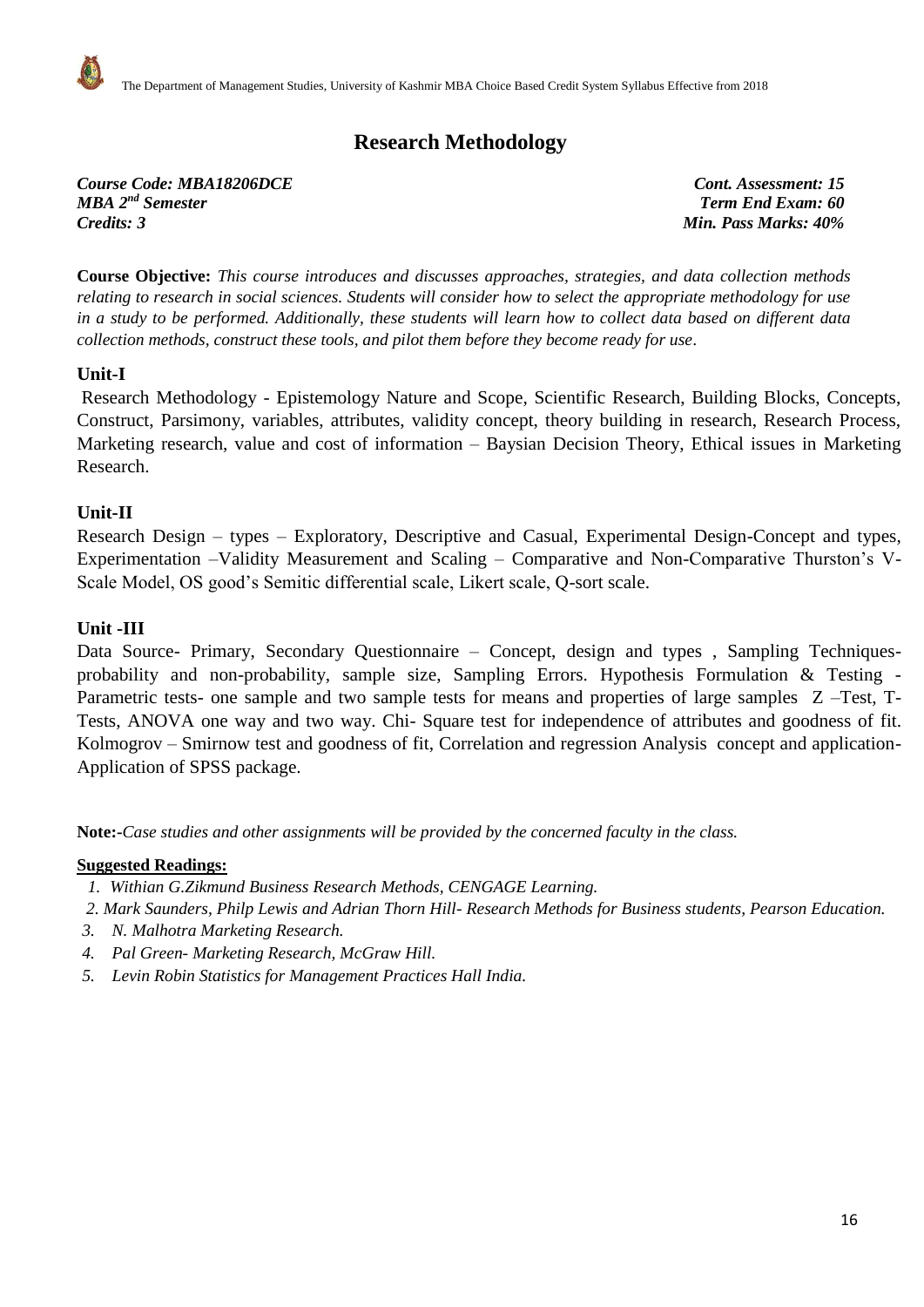# **Public Administration**

*Course Code: MBA18207DCE MBA 2nd Semester Credits: 3*

*Cont. Assessment: 15 Term End Exam: 60 Min. Pass Marks: 40%*

**Course Objective: -** *The Key objective of this course is to acquaint the students with planning, executions, monitoring and controlling of activities in the public administration to train them in public administration decisions. The candidates are also expected to appreciate the role public servants play in the welfare and development of public and nation building.*

#### **Unit- I**

Public Administration- Evolution and significance; Wilson's vision of Public Administration; Weber's bureaucratic model and post-Weberian Developments; Participative Management (R. Likert, C. Argyris, D. McGregor); Riggsian models; Evolution of Indian Administration: Kautilya's Arthashastra; Mughal administration; Legacy of British rule in politics and administration; Good Governance, Impact of liberalisation on administration in developing countries.

#### **Unit- II**

Administrative Law, Delegated legislation; Administrative Tribunals; Right to Information; Development administration; 'Antidevelopment thesis'; Bureaucracy, democracy and development; Models of policy-making; State theories and public policy formulation; Public borrowings and public debt; Budgets – types and forms; Budgetary process; Financial accountability; Parliamentary control of public expenditure; Role of Controller General of Accounts and Comptroller and Auditor General of India.

#### **Unit- III**

Union Government and Administration (Indian): Executive, Parliament, Judiciary-Functions; Cabinet Secretariat; Prime Minister's Office; Central Secretariat; Ministries and Departments; Boards; Planning Commission, National Development Council; Process of plan formulation at Union and State levels; Union-State administrative, legislative and financial relations; Finance Commission; State administration and District Administration-structure; Civil Services;

*Note: -Case Studies and other assignments will be provided by the concerned faculty in the class.* 

- *1. Avasthi A. 1980. Central Administration: Tata McGraw Hill: New Delhi.*
- *2. Basu, D. D. 2004. Introduction to the Constitution of India; Prentice Hall: New Delhi*
- *3. Khera, S.S. 1975. The Central Executive: Orient Longman: New Delhi.*
- *4. Singh Hoshiar and Singh Mohinder, 1989. Public Administration in India: Theory and Practice;*
- *5. Sterling Publishers Private Ltd., New Delhi.*
- 6. *A.R. Tyagi 1962 Public Administration, Atma Ram, Original from the University of Michigan*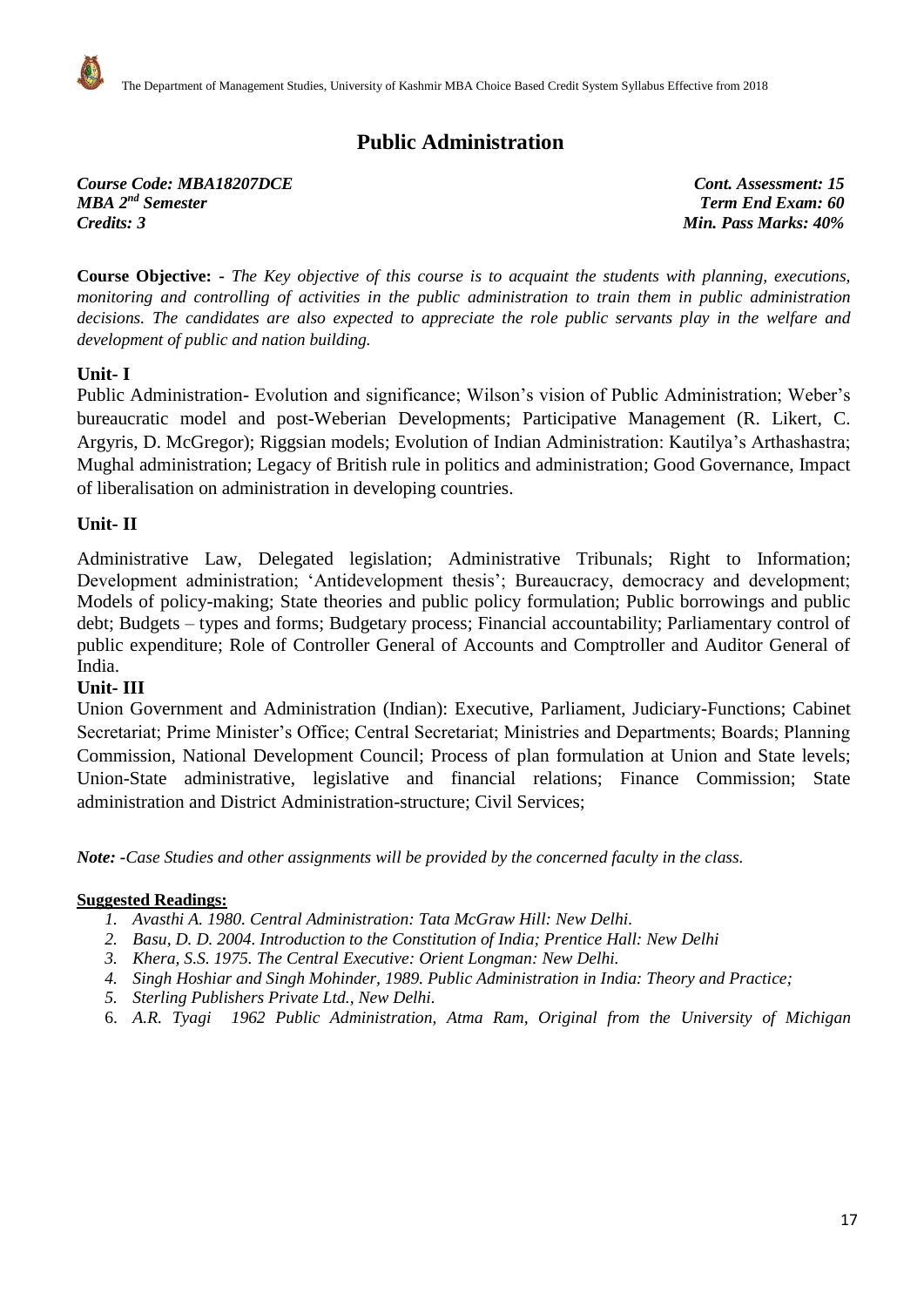# **Entrepreneurship Development**

*Course Code: MBA18208DCE MBA 2nd Semester Credits: 3*

*Cont. Assessment: 15 Term End Exam: 60 Min. Pass Marks: 40%*

**Course Objective***: The objective of this course is to equip students with the basic understanding of entrepreneurship development and to enable them to provide an insight into the entrepreneurship development and new venture management*.

#### **Unit I**

Introduction to Entrepreneurship: Concept and Meaning; Evolution and development of entrepreneurship; Challenges of entrepreneurship, Functions of an Entrepreneur; Entrepreneurial skills; Entrepreneurial Motivational Training(EMT); Types of entrepreneurs; Characteristic of successful entrepreneurs; Entrepreneurial opportunities; Innovations and Entrepreneurship.

#### **Unit-II**

Nature and characteristic of small business; steps for starting a small industry; Forms of ownership-Sole proprietorship, partnership, company and cooperative society; Factors influencing the choice; Procedure and formalities for registration; incentives and subsidies –need and problems; Incentives for development of backward areas. Institutions assisting entrepreneurs.

#### **Unit-III**

Role of an entrepreneur in economic growth as an innovator; Generation of employment opportunities; Entrepreneurial growth in India; sources of entrepreneurship in India; Entrepreneurial development programmes - concept, need and phases; Recent Trends in entrepreneurial development with special reference to Start-up India; Problems in institutional framework; evaluating development programmes.

#### *Note:-*

*Cases Studies and other assignments will be provided by the concerned faculty in the class.*

- *1. David A.Kir by, " Entrepreneurship " Tata McGRaw Hills*
- *2. Jasmer singh Sain, Entrepreneurship and small Business" Deep and Deep publication*
- *3. Holt- Entrepreneurship: New Venture Creation , Prentice-Hall.*
- *4. Singh P and Bhanderkar A- Winning the Corporate Olympiad: The Renaissance Paradigm, Vikas*
- *5. Bridge S et al- Understanding Enterprise: Entrepreneurship and Small Business, Palgrave.*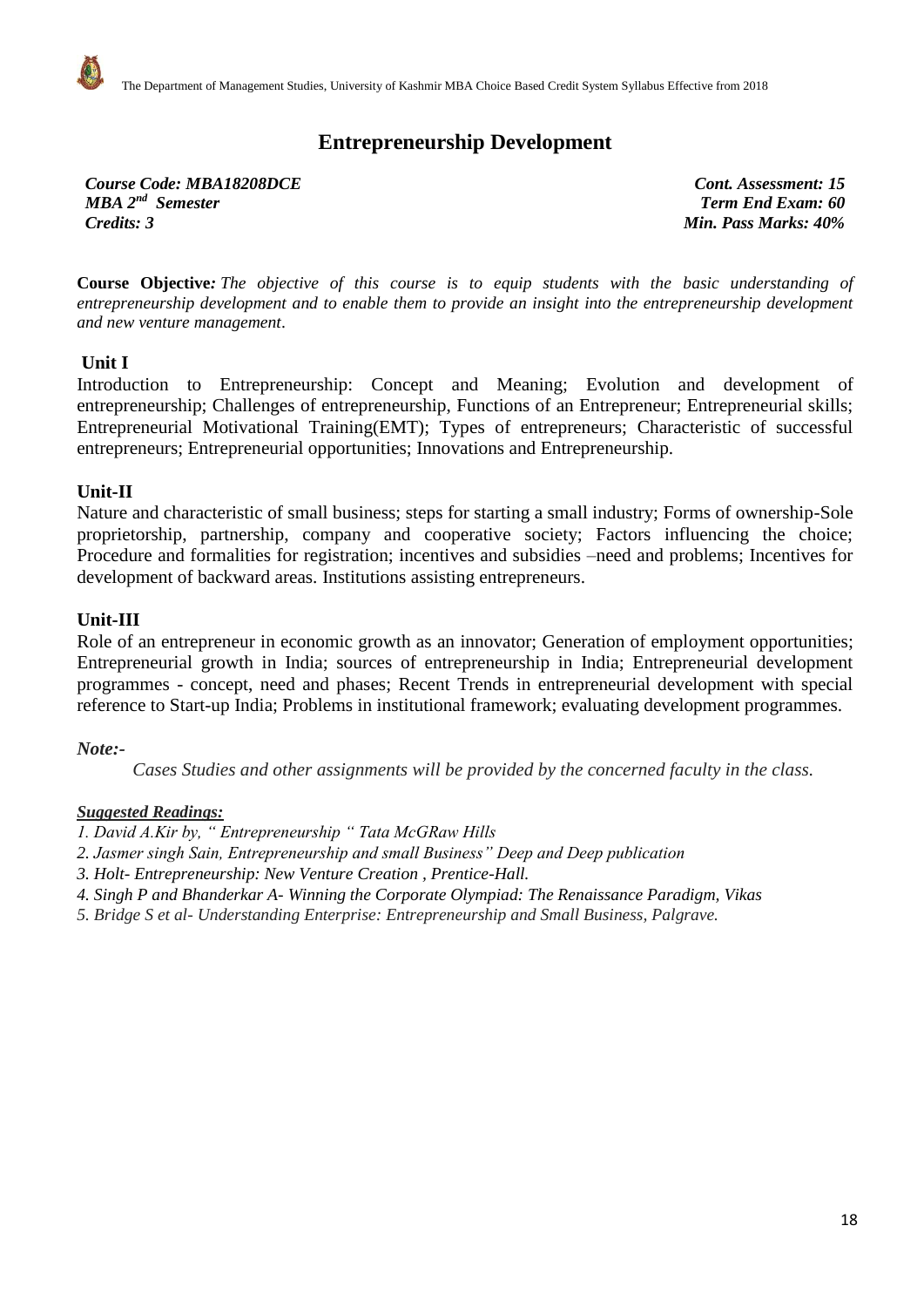# **Managing Across Cultures**

*Course Code: MBA18002GE MBA 2 Credits:2 Min. Pass Marks: 40 %*

*Ferm End Exam: 50* 

**Course Objective:** *The course focuses on the impact of cultural background on individuals, organizations and management; on the dimensions which discriminate national cultures, and on cross-cultural interactions* 

#### **Unit-I**

Managing Across Cultures-concept and managerial implications. Types of cultures .Creating and maintaining organizational culture, Hofested's cultural dimensions, The GLOBE project and its major findings; Communicating across cultures: Barriers to effective communication in global organizations.

#### **Unit-II**

Cross culture negotiation and decision making: Stages in negotiation in global organizations; cultural, national and organizational influences on the process of negotiation; Effective strategies for international negotiations: Steps in decision making process and impact of culture on decision making in globa organizations.

#### **Suggested Readings:-**

- *1. International Management: Cross-Cultural Dimensions, Author: Richard Mead; Publisher: Wiley*
- *2. Blackwell*
- *3. Essentials of International Management: A Cross-Cultural Perspective Author: David C Thomas; Publisher: Sage Publications, Inc*
- *4. International management: Managing in a diverse & dynamic global environment, Autors :Arvind V Phatak Rabi S Bhagat/Roger J.Kashlak. Mc Graw Hill, special Indian edition.*
- *5. International Management, Author – Helen Deresky, Imprint -Pearson Education*
- *6. The Cultural Dimensions of International Business, Author-Gary Ferraro , Imprint- Pearson Education*
- *7. International Human Resource Management, Author- Sengupta Nilanjan, Bhattacharya Mousumi S Publisher – Excel Books.*

*Name of Course Instructor:Dr. Mushtaq A. Siddiqi*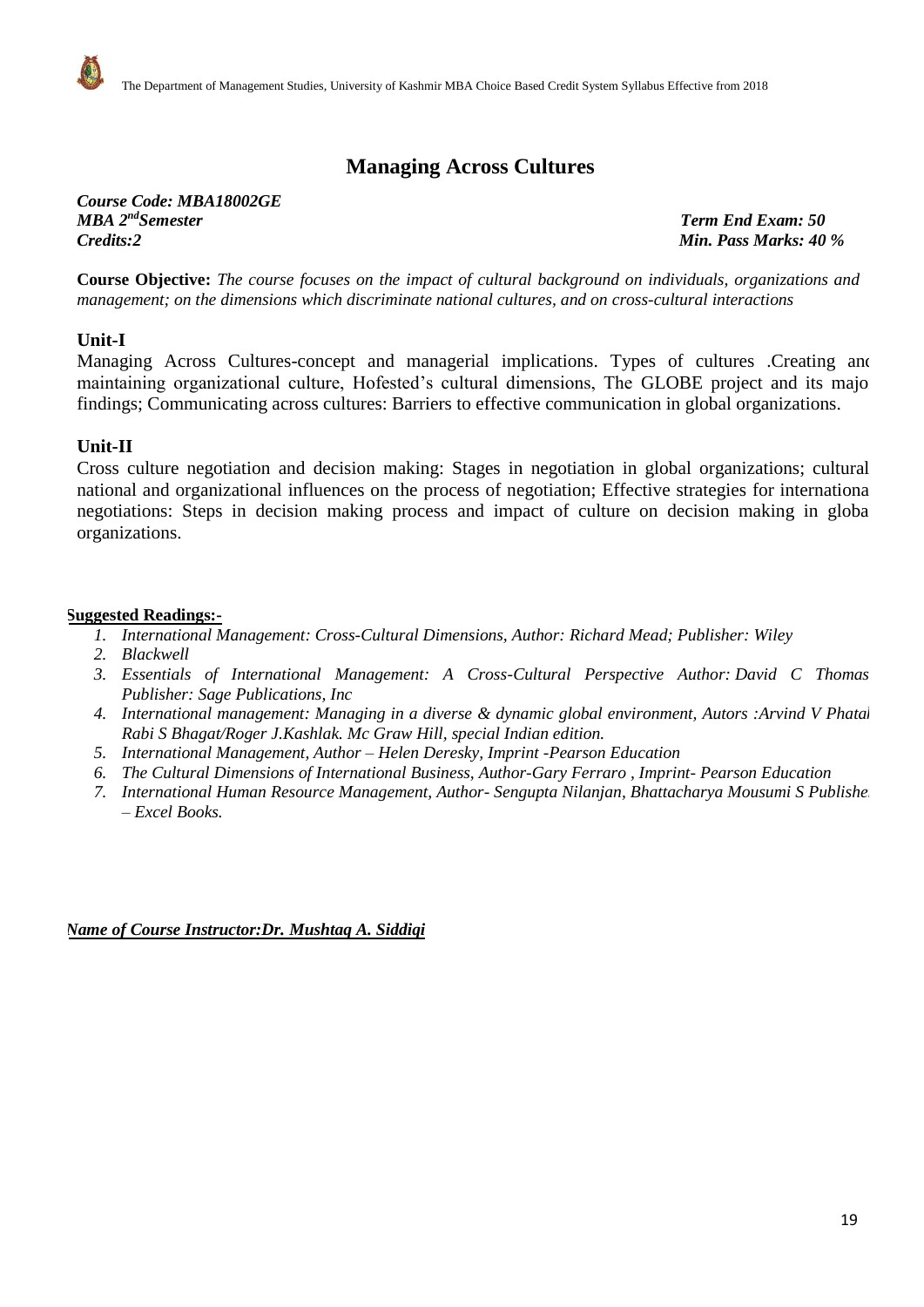

# $M-B, A-B-I$

# IFSTE!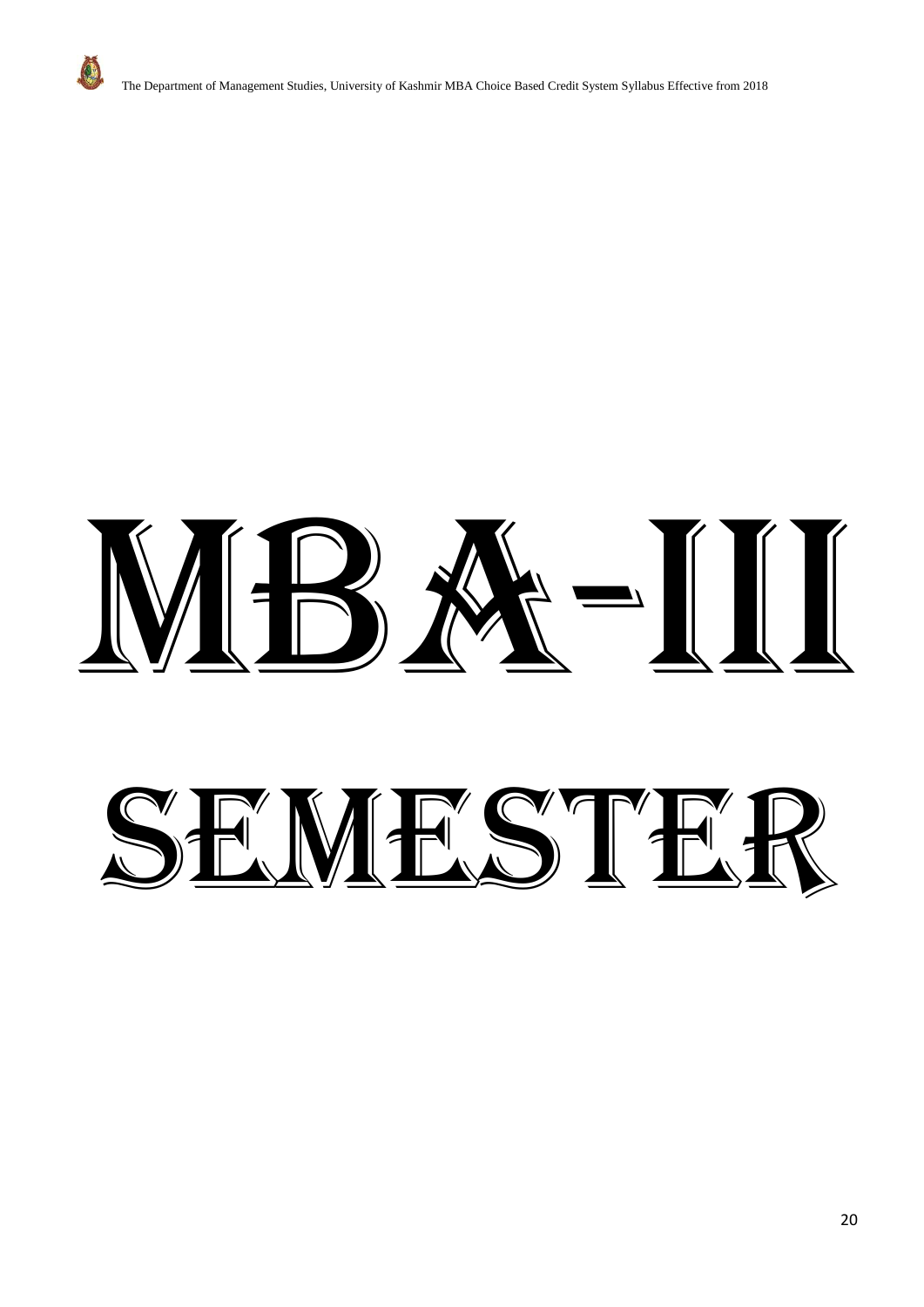# **Strategic Management**

*Course Code: MBA18301CR MBA 3 rd Semester Credits: 4*

*Cont. Assessment: 20 Term End Exam: 80 Min. Pass Marks: 40%*

**Course Objective:** *The objectives of this course are to integrate the skills and knowledge students have acquired in functional areas and develop in students a holistic perspective of the enterprise and critical business skills needed to plan and manage strategic activities effectively.*

#### **Unit: I**

Nature, scope, and relevance of strategic management; strategy v/s operation decisions, Strategic decision-making process. Building organisation's vision, mission,: Porras's BHAG framework-core purpose and core vale, Prahlad's concept of Strategic intent. Hamel's framework of Core-competence.

#### **Unit: II**

Environmental Appraisal—Concept of environment, components of environment (Economic, legal, social, political and technological).Environmental scanning techniques SWOT(strengths, weaknesses, opportunities & treats). Industry level analysis: Porter's five forces model(modified). Methods and techniques used for organizational appraisal: Porter's Value chain analysis

#### **Unit: III**

Role of resources and capabilities in strategy formulation. Appraising resources and capabilities in strategy formulation. Corporate level strategies: Stability, Expansion, Retrenchment and Combination strategies. Corporate level analysis (BCG, GE Nine-cell).

Business level strategies—Porter's framework of competitive strategies; Conditions, risks and benefits of Cost leadership, Differentiation and Focus strategies.

#### **Unit: IV**

Strategic control and operational Control; Organization Structure and Strategy as implementation-Control tool; Strategic Leadership: Development & Implementation, Corporate Culture: Execution and Control.

*Note:-Cases Studies and other assignments will be provided by the concerned faculty in the class.* 

- *1. Michael E. Porter, "What Is Strategy?" Harvard Business Review 74, no. 6 (November– December 1996), pp. 65–67.*
- *2. Cynthia A. Montgomery, "Putting Leadership Back into Strategy," Harvard Business Review 86, no. 1 (January 2008).*
- *3. James C. Collins and Jerry I. Porras, "Building Your Company's Vision," Harvard Business Review 74, no. 5 (September–October 1996), pp. 65–77;*
- *4. Jim Collins and Jerry Porras, Built to Last: Successful Habits of Visionary Companies (New York: HarperCollins, 1994);*
- *5. Henry Mintzberg, Bruce Ahlstrand, and Joseph Lampel, Strategy Safari: A Guided Tour through the Wilds of Strategic Management (New York: Free Press, 1998);*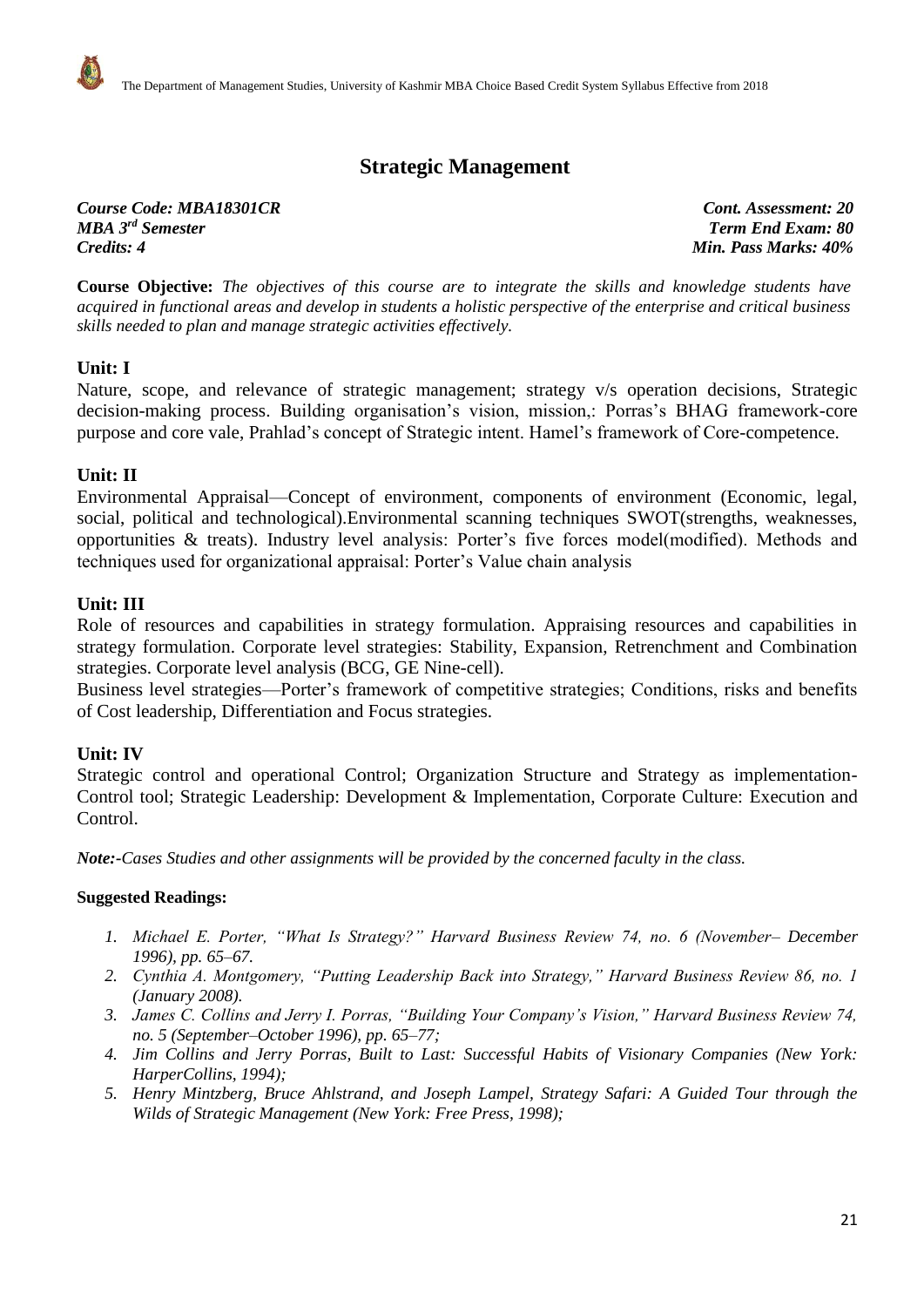#### **Business Ethics and Corporate Governance**

*Course Code: MBA18302DCE MBA 3rd Semester Credits: 4*

*Cont. Assessment: 20 Term End Exam: 80 Min. Pass Marks: 40%*

**Course Objective:** *The basic objective of the course is to expose students to the ethical dimensions of business decisions and to develop an understanding of corporate social responsibility and corporate governance in order to equip students to frame and institutionalize ethical business strategies.*

#### **Unit-I**

Nature and Significance of Business Ethics; Ethical Dilemmas, Personal Ethics, Morality, Religion, Etiquette, Law, Economics, Management, Professional Code; Moral and Non-moral Standards; Ethical Relativism; Moral Development and Moral Reasoning; Ethical Decision Making Model; Globalization and Business ethics- Eastern Values and western Business systems

#### **Unit-II**

Business Ethical Principles – Role and Types of Ethical Theories- Teleological, Deontological and Virtue; Egoism, Utilitarianism-classical, act and rule; Free Market and Utilitarianism; Kant's Ethics, Rights and Duties, Justice and Fairness-Distributive, Egalitarian, Capitalistic, Socialistic, Libertarian, Retributive and Compensatory Justice; Ethics of care; Virtue Ethics; Ethical Dimensions of Marketing, Human Resource, Production and Financial Decisions; Environmental Protection

#### **Unit III**

Corporate Social Responsibility- Nature of Corporations; Corporation as Morally Responsible Agent; Nature and significance of Corporate Social Responsibility, Social Responsiveness and Social Performance; Corporate Philanthropy; Corporate Citizenship; Social Responsibility Model; Free Market Theory and Profit Maximization; Shareholders Theory, Stakeholders Theory, Social Contracts Theory

#### **Unit IV**

Corporate Governance: Nature and Significance; Property Rights and Social Institution Theory, Agency Theory; Corporate Governance Model; Corporate Governance Failure; Corporate Scam; Whistle Blowing; Indian Corporate Governance; Role of Board of Directors, Auditors, and Shareholders; Accounting and Regulatory frame work, committees in India and abroad, Corporate Ethics Programme; Social Audit; Corporate Performance-Balanced Score Card, Triple Bottom Line.

*Note:- Cases Studies and other assignments will be provided by the concerned faculty in the class.*

- *1. Manuel G Velasquez: Business Ethics, Pearson*
- *2. John R Boatright: Ethics and the Conduct of Business, Pearson.*
- *3. Willaim H Shaw: Business Ethics, Thomson.*
- *4. Andrew Crane & Dirk Matten: Business Ethics, Oxford*
- *5. Daniel Albuquerque: Business Ethics, Oxford*
- *6. Thomas Clarke: International Corporate Governance, Routledge*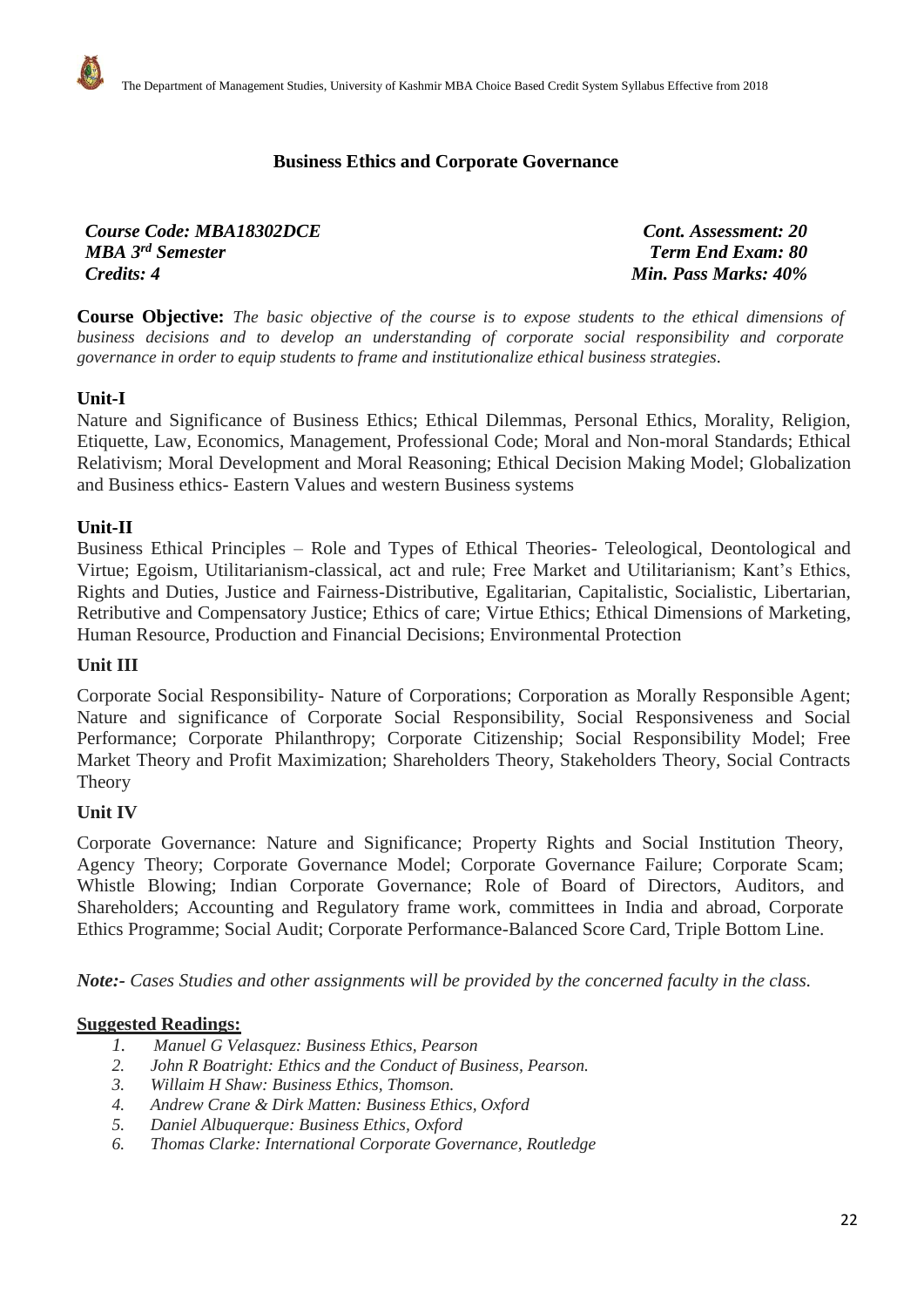# **Marketing of Services**

*Course Code: MBA18304CR MBA 3rd Semester Credits: 4*

*Cont. Assessment: 20 Term End Exam: 80 Min. Pass Marks: 40%*

**Course Objective:** *The basic aim of this course is to expose the student to the unique challenges of marketing and managing services and delivering quality service to customers in a complex and dynamic marketing environment.*

#### **Unit-I**

Concept of services, importance, Goods versus Services marketing, Service Marketing Mix; Emergence & Reasons for growth of service sector in India, Characteristics of services, Classifications of services, Environment of Services Marketing, Service Quality Gap Model, Gronross Model of service quality; Challenges to Service Marketing.

#### **Unit-II**

Services Design and Development; Service Blueprinting; Service Process; Physical Evidence and Servicescape; Pricing of services; Services Distribution Management; Managing the Integrated Services Communication Mix; Managing Service Personnel; Employee and Customer Role in Service Delivery.

#### **Unit-III**

Importance of positioning in Services Marketing – Steps in developing a positioning strategy – Positioning Maps – Relationship Marketing: Creating and maintaining valued relationship with Customers; Service recovery –role of Internal Marketing in service delivery.

#### **Unit-IV**

Building marketing strategy for hospitality, tourism, travel, medical, information technology, educational, financial and entertainment services.

*Note: -Cases Studies and other assignments will be provided by the concerned faculty in the class.* 

- *1. Christian Gronroos, Service Management and Marketing, John Wiley & Sons Ltd.*
- *2. Valarie A. Zeithaml, et al, Service Marketing, Tata McGraw-Hill.*
- *3. Christopher Love Lock, Service Marketing, Pearson Education Asia.*
- *4. Kruise, Service Marketing, John Wiley & Sons Ltd.*
- *5. Tom Powers, Marketing Hospitality, John Wiley & Sons Inc.*
- *6. Philip Kotler, Marketing of non-profit organization, Prentice Hall.*
- *7. Helen Woodruffe, Services Marketing, Macmillan.*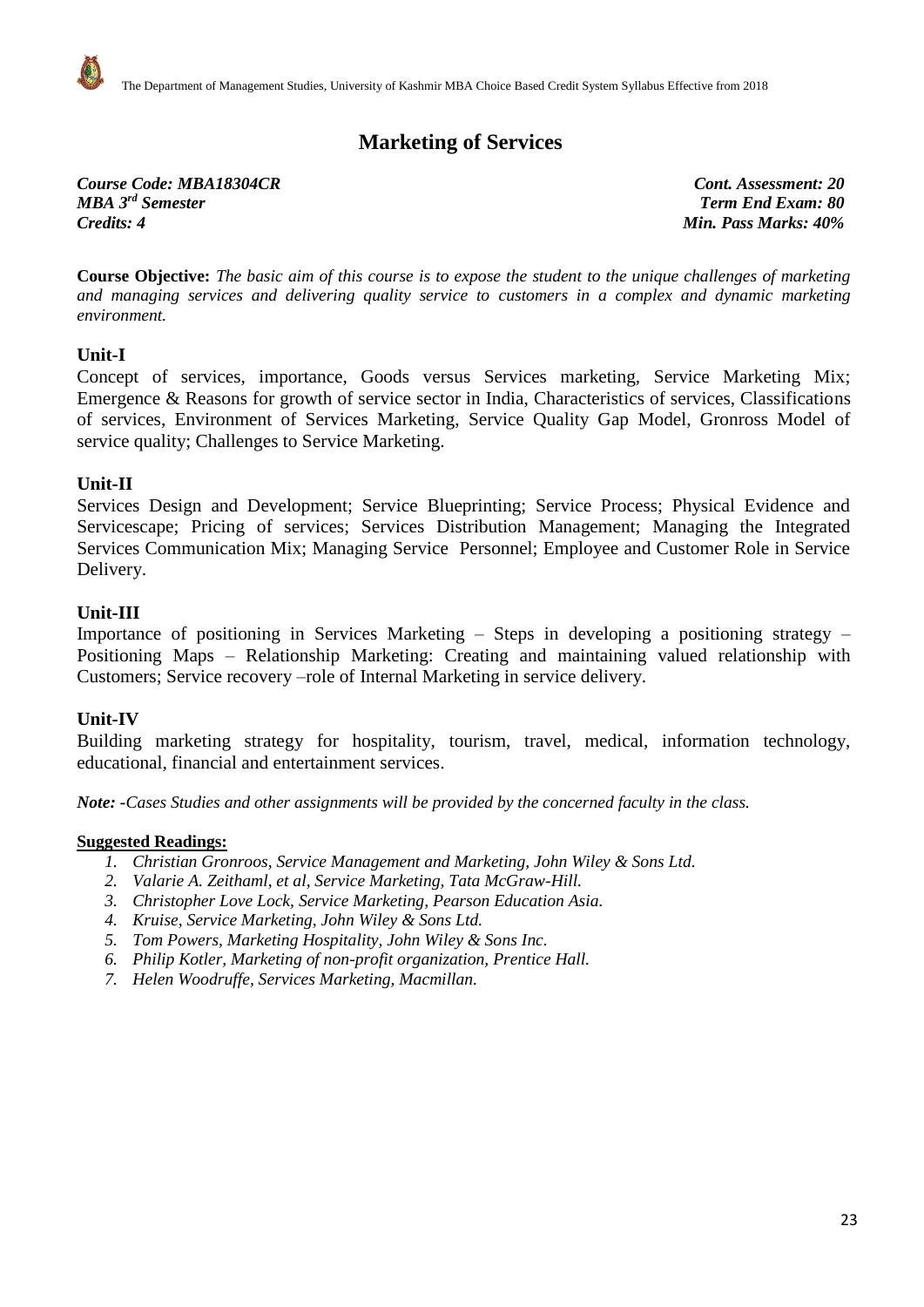# **International Marketing**

*Course Code: MBA18305DCE MBA 3rd Semester Credits: 3*

*Cont. Assessment: 15 Term End Exam: 60 Min. Pass Marks: 40%*

**Course Objective:** *The course aims at making students understand the concept and techniques of international marketing and train them to develop and implement plans and marketing strategies for entering into international markets and managing overseas operations.*

#### **Unit-I**

International Marketing: Meaning, Nature and Importance; International Marketing Orientation: E.P.R.G. – Approach: An overview of the International Marketing Management Process; International Marketing Environment., International Market Segmentation and Positioning; Screening and Selection of Markets; International Market Entry Strategies: Exporting, licensing, Contract Manufacturing, Joint Venture & Setting-up of Wholly Owned Subsidiaries Aboard, Strategic Alliances.

#### **Unit-II**

International Product and Pricing Strategies: Product Designing: Product Standardization Vs. Adaptation; Managing Product Line, International Trade Product Life Cycle, New Product Development; Pricing for International Markets: Factors Affecting International Price Determination: **Unit-III**

Managing International Distribution and Promotion: Distribution Channel Strategy –International Distribution Channels, their Roles and Functions; Selection and Management of Overseas Agents; International Distribution Logistics; Planning for Trade Fairs and Exhibitions; International Promotion Mix – Advertising and other Modes of Communication. Understanding Global Consumer.

*Note:-Case studies and other assignment will be provided by the concerned faculty in the class.*

#### **Suggested Readings:**

*1. Cateora, Philip R. and Graham John L.(2005). International Marketing. Tata McGraw- Hill Edition.*

- *2. Terpstra, Vern and Sarathy, Ravi (2000). International Marketing. The Dryden Press, Chicago.*
- *3. Keegan, Warren J. (7th Edition, 2002). Global Marketing Management. Pearson Education, New Delhi.*
- *4. Kotabe Masaaki and Helsen Kristiaan (2nd Edition, 2001). Global Marketing Management. John Wiley & Sons (Asia) Pte Ltd.*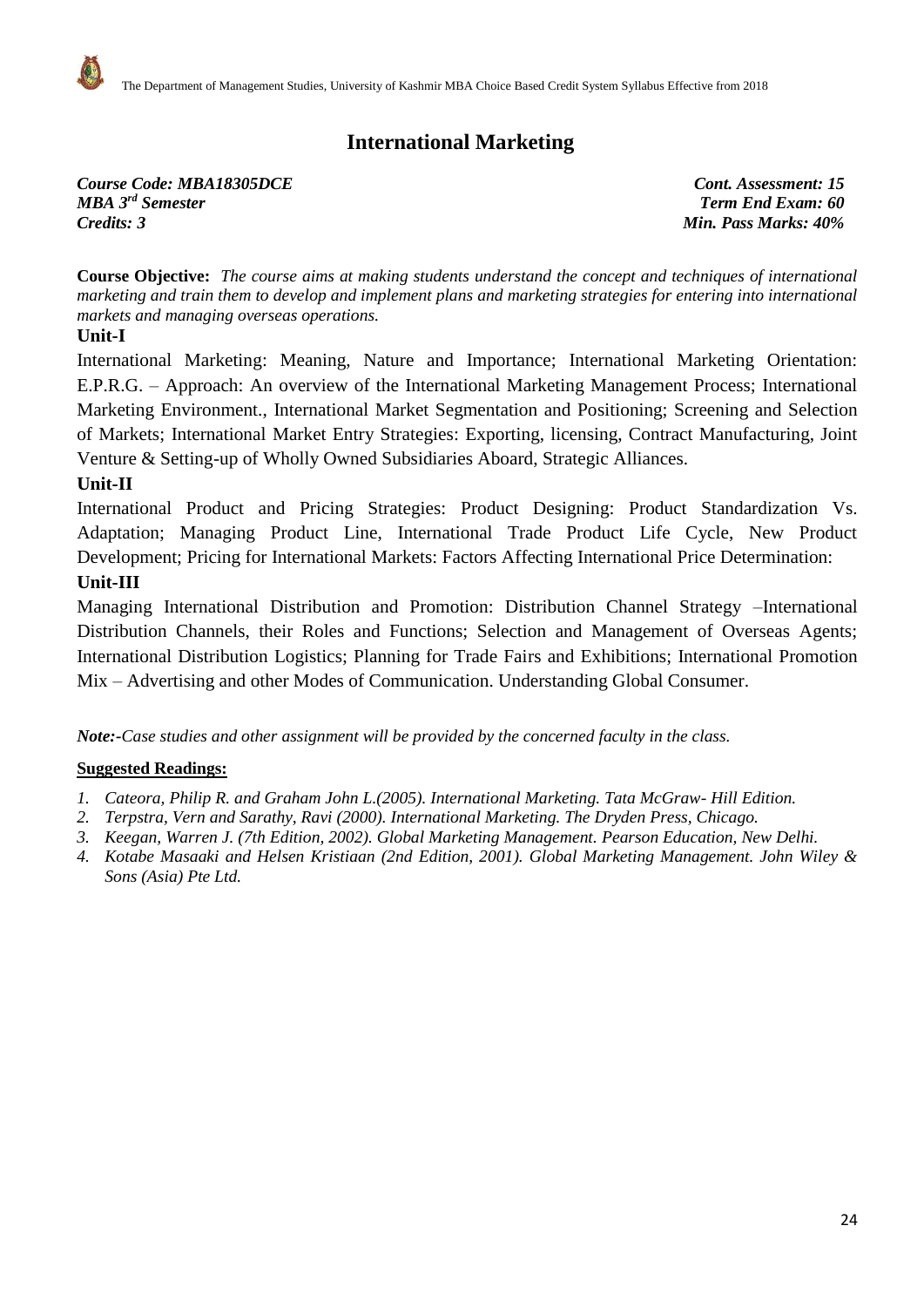# **Business Marketing**

*Course Code: MBA18306DCE MBA 3rd Semester Credits: 3*

*Cont. Assessment: 15 Term End Exam: 60 Min. Pass Marks: 40%*

**Course Objective: -***This course focuses on the study of buying process, market selection, and the development of effective business marketing strategies. This course aims to make students familiar with terms, concepts and framework those are significant in the formation of business marketing strategy and to help students to develop skills to make marketing decisions in Business-to-Business situation.*

#### **Unit-I**

Overview of Business Marketing; Business Market Processes; Business Markets Vs Consumer-Goods Market; Nature of Demand for Business Markets; Business Market Customers; Organizational Buying Process; Organizational Market Segmentation; Evaluating the Competitive and Technological Environment; Bases for Segmenting Business Markets; A Model for Segmenting the organizational market; Relationship Management in Business Marketing

#### **Unit-II**

Managing the Product Line for Business Markets – Core Competencies, Product Quality, Product Policy, Product Positioning and Branding; Management of innovation, New Product Development Process; Services for Business Marketing; Managing Business Marketing Channels – Channel Selection, Channel Strategies, Channel Administration, Logistics Interface

#### **Unit-III**

Business Marketing Communication–Integrated Communication Programs, Personal Selling; Managing Business-to-Business Advertising, Managing the Sales force; Communication Budget; Managing the Industrial Pricing function – Industrial Pricing Process; Pricing across the Product Life cycle, Price Administration, Competitive Bidding

*Note:-Cases Studies and other assignments will be provided by the concerned faculty in the class.*

#### **Suggested Readings:**

1.*Michael, D. Hutt and Thomas W. Speh, Business Marketing Management, Thomson* 

*2. James C. Anderson and James A. Narus, Business Marketing Management, Pearson Education* 

*3. Corey, E Raymond. Industrial Marketing: Cases and concepts. 3rd ed. Englewood Cliffs, New Jersey, PrenticeHall* 

*4. Gross, A C etc. Business Marketing. Boston, Houghton Mifflin.* 

*5. Hill, Richard. Etc. Industrial Marketing. Homewood Illinois, Richard D. Irwin.*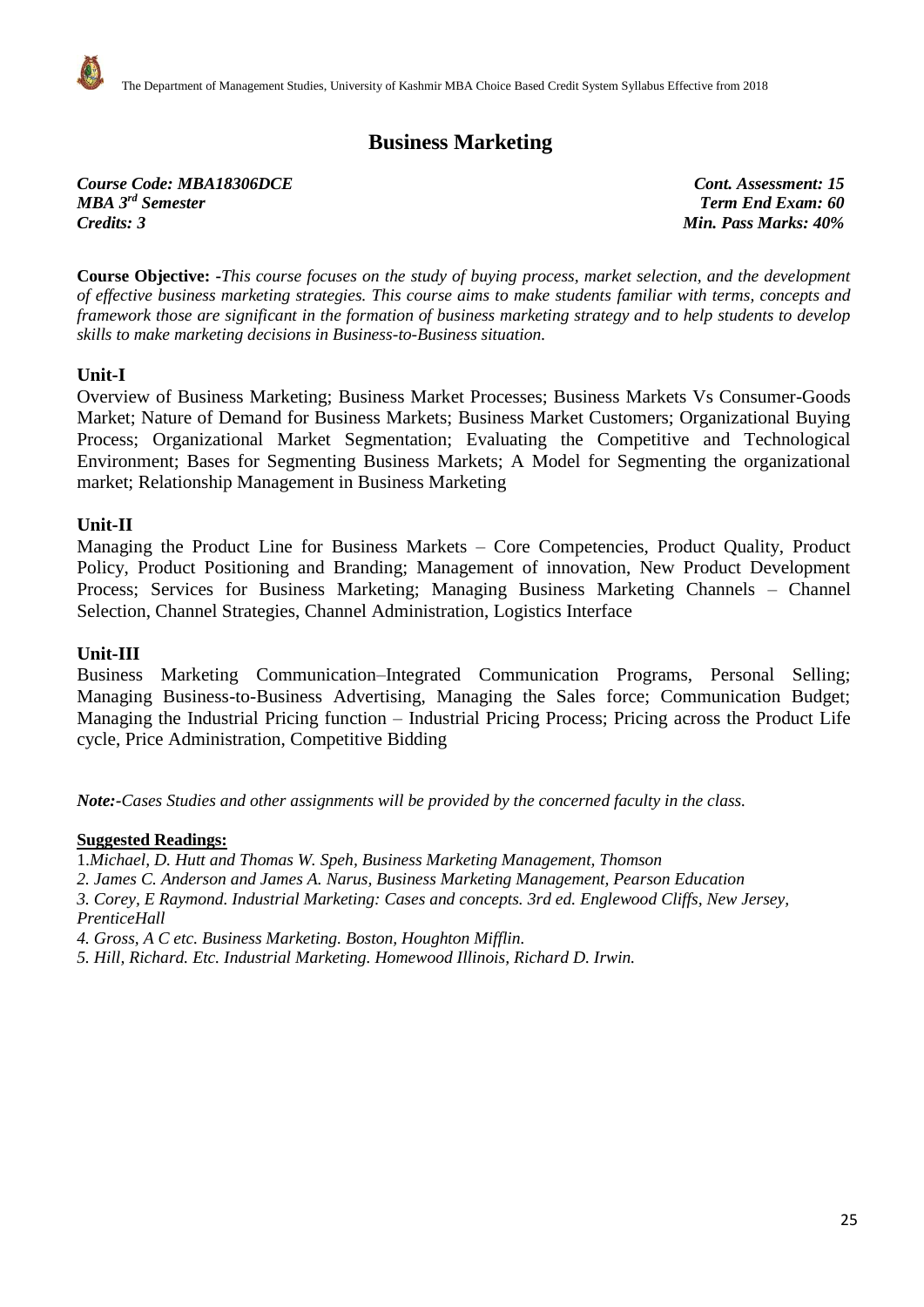# **Brand Management**

*Course Code: MBA18307DCE MBA 3rd Semester Credits: 3*

*Cont. Assessment: 15 Term End Exam: 60 Min. Pass Marks: 40%*

**Course Objective***: -The course aims at making students understand the Significance of Brands and their management.* 

#### **Unit-I**

Concept and significance of brands, Branding process – brand mark and trade mark – different types of brand – family brand, individual brand, private brand – selecting a brand name – functions of a brand – branding decisions – influencing factors.

#### **Unit-II**

Brand vision – brand ambassadors – brand as a personality, as trading asset, Brand extension – brand positioning – brand image building.

#### **Unit-III**

Branding impact on buyers – competitors, Brand loyalty – loyalty programmes – brand equity – role of brand manager – Interrelations with manufacturing, marketing, finance, purchase and R  $\&$  D – brand audit.

*Note:-Cases Studies and other assignments will be provided by the concerned faculty in the class.* 

#### **Suggested Readings:**

*1. Kevin Lane Keller, "Strategic brand Management", Person Education, New Delhi.* 

*2. Lan Batey Asian Branding – "A great way to fly", Prentice Hall of India, Singapore.* 

*3. Jean Noel, Kapferer, "Strategic brand Management", The Free Press, New York.* 

*4. Paul Tmeporal, Branding in Asia, John Wiley & sons (P) Ltd., New York.* 

*5. S.Ramesh Kumar, "Managing Indian Brands", Vikas publishing House (P) Ltd., New Delhi.* 

*6. Jagdeep Kapoor, Brandex, Biztantra, New Delhi.*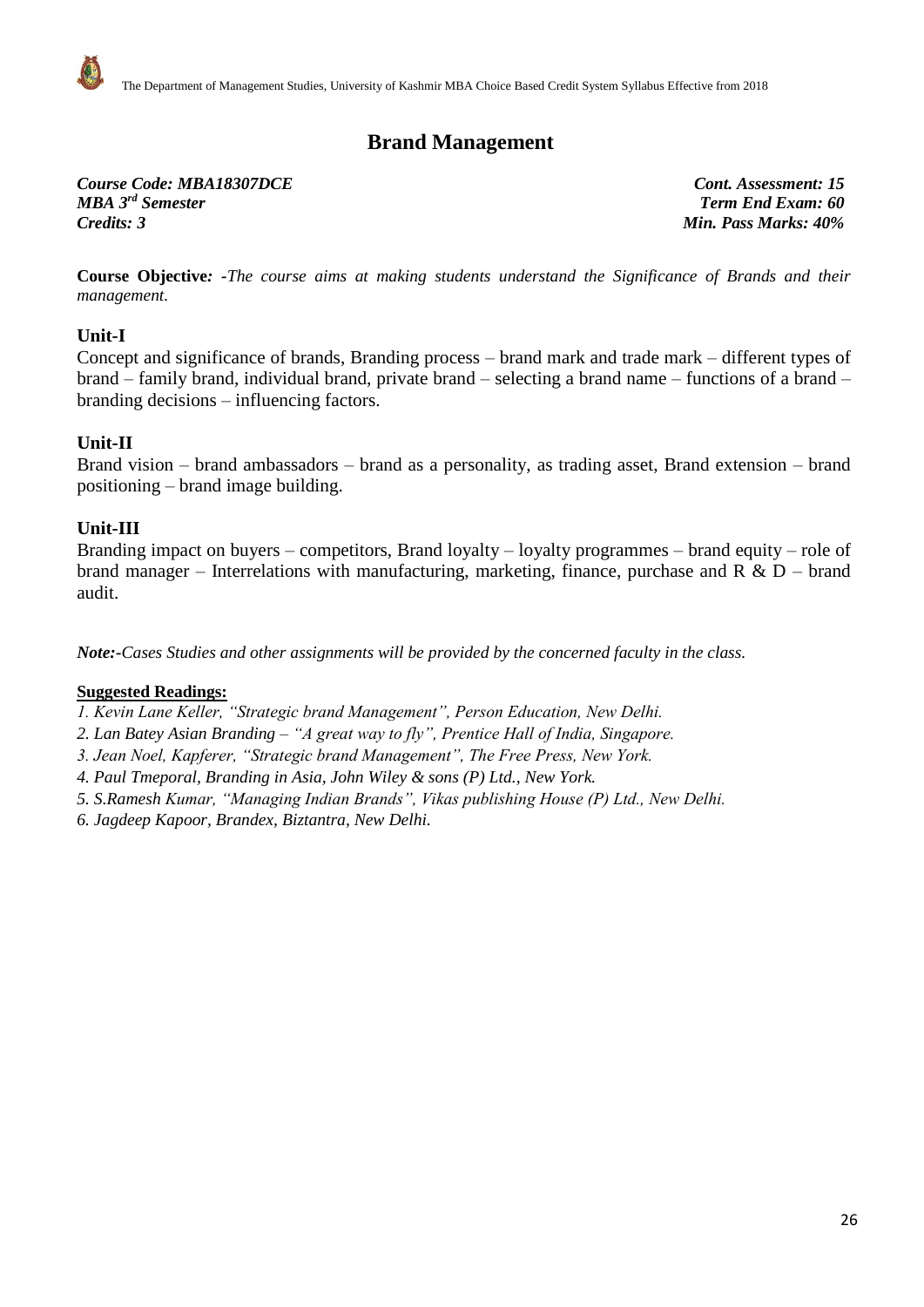# **Advertising Management**

*Course Code: MBA18308DCE MBA 3rd Semester Credits: 3*

*Cont. Assessment: 15 Term End Exam: 60 Min. Pass Marks: 40%*

**Course Objective: -***The aim of the paper is to acquaint the students with concepts, techniques and give experience in the application of concepts for developing an effective advertising programme.*

#### **Unit-I**

Concept and definition of advertisement- its role in the marketing process; Legal, Social, Economic and Ethical implications of advertisements; Setting advertisement objectives: Ad agencies; Selection and remuneration; Advertisement campaign; Importance of creativity in advertising-creative strategy and process; implementation and evaluation, Nature & significance of integrated marketing communication (IMC).

#### **Unit-II**

Major players in advertising : Advertising agency, Brand Manager, Market research firms , media; Media Plan- type and choice criteria; reach and frequency of advertisements; Advertising budgetestablishment and allocation ,budgeting approaches; The process of developing an Ad .

#### **Unit-III**

Message development; different types of advertisements; layout; design appeal; copy structure; advertisement production; print; Radio, TV and web advertisements; Media Research; testing validity and reliability of Ad's ; measuring impact of advertisements; Advertisement copy-its components and types; Production and execution of TVC's and print AD'S.

*Note: -Cases Studies and other assignments will be provided by the concerned faculty in the class***.** 

- *1. Aaker, David A etc., Advertising Management 4 th Ed. New Delhi, PHI, 1985.*
- *2. Belch George E. and Belch, Michael A; Advertising and promotion, Tata McGraw Hill, New Delhi. Ogilvy David, Ogilvy on advertising, London, Longman.*
- *3. Borden, William H. Advertising New York, John Wiley, 1981.*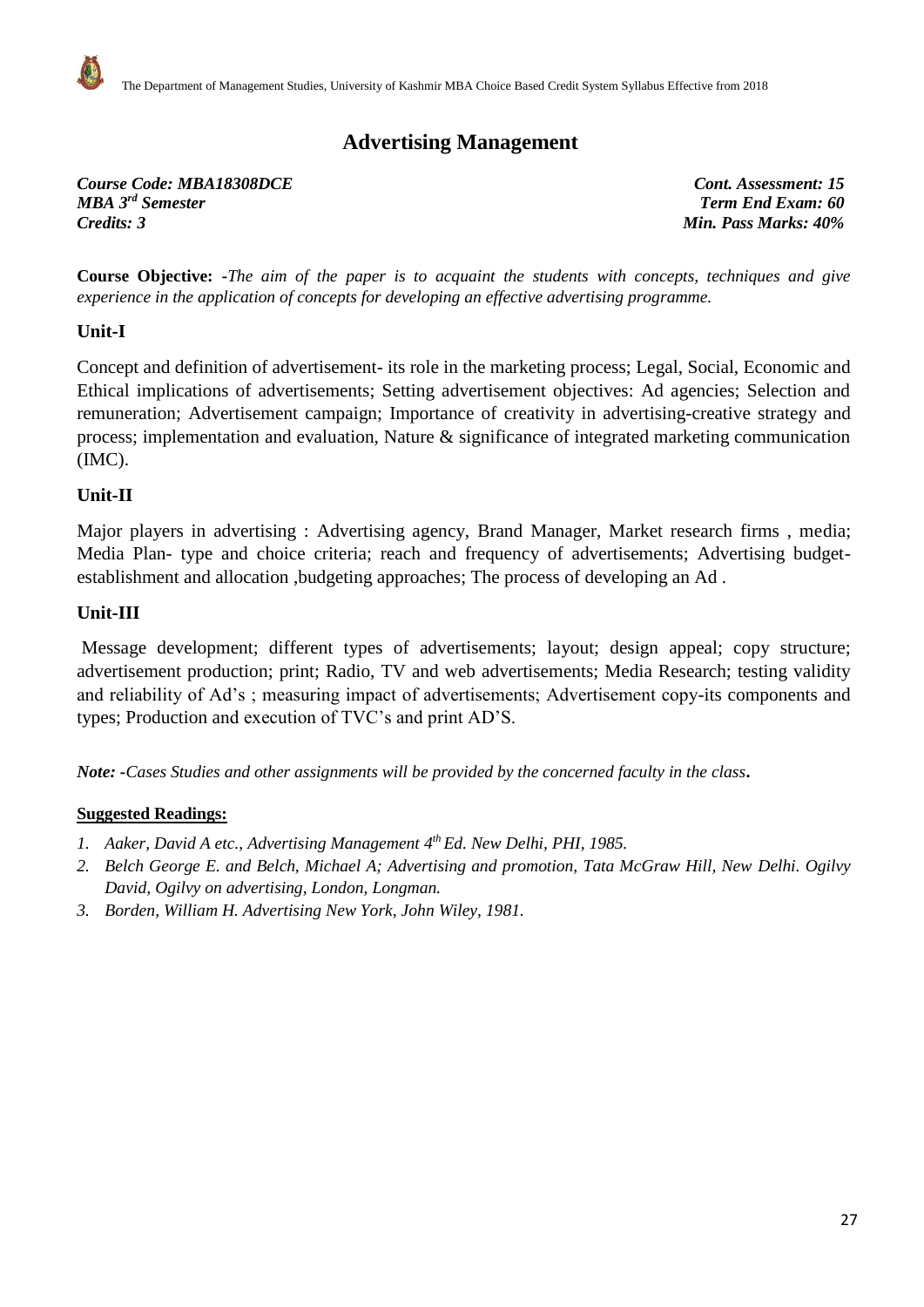# **Security Analysis & Portfolio Management**

*Course Code: MBA18309CR MBA 3rd Semester Credits: 4*

*Cont. Assessment: 20 Term End Exam: 80 Min. Pass Marks: 40%*

**Course Objective: -***This course aims at to acquaint the students with the working of security market and principles of security analysis and also to develop the skill required for portfolio management so as to be able to judge the competitive position of firms in capital market and review the related business decisions in the light of standard finance theory vis-à-vis to behavioral finance theory.*

#### **Unit–I**

Introduction: Properties of financial assets, Meaning and Concept of investment, characteristics and objectives of investments, role of security market in economy, various securities and their characteristics, mechanics of security trading: Security Market Indices- computation through market value method, price weighted method and equal weighted method, sensitive index of equity prices; Various types of security markets and their functions.

#### **Unit–II**

Efficient Capital Markets Theory**-**Need for efficient capital markets, efficient market hypothesis –weak form, semi strong and strong form; capital asset pricing model; stock market volatility; Risk and Returnhistorical and expected rates of return, mean and measurement of risk of expected and historical return, common measures of risk and return; *Market Efficiency and* Behavioral Finance- explanation of biases and Fusion Investing Theory; review of the efficient market paradigm and analyses of the behavioral challenge staged against it.

#### **Unit–III**

*Fundamental Security Analysis*: Economic analysis **–** purpose, sources of information and techniques; *Industry Analysis* – objectives, sources of information, and techniques; *Company Analysis-* objectives, company analysis through financial ratio analysis.

#### **Unit-IV**

*Portfolio Theory and Management***-**concept, objectives, principles, portfolio return, portfolio risk, covariance, correlation and variance, determination of portfolio beta and alpha, optimum portfolio, two asset portfolio, Markowitz portfolio theory, finding the efficient frontier and investors' utility, Sharpe's Index Model of Optimization.

*Note: This paper shall have 50% numerical & 50% theoretical questions*. *Note: Case Studies and other assignments will be given by the concerned faculty in the class.*

- *1. Amling, "Fundamentals of Investment Analysis", Prentice Hall, International Edition.*
- *2. Farozzi, Franch J: Investment Management, Prentice Hall, International Edition.*
- *3. Gupta, L. C : Stock Exchange Trading in India : Society for Capital Market Research and Development, Delhi*
- *4. Sharpe, William F, Gordon J Alexander and J. V Bailly: "Investments", Prentice Hall of India, New Delhi.*
- *5. Chandra, Prasanna: Investment Analysis & Portfolio Management, Tata McGraw Hill Publishing House.*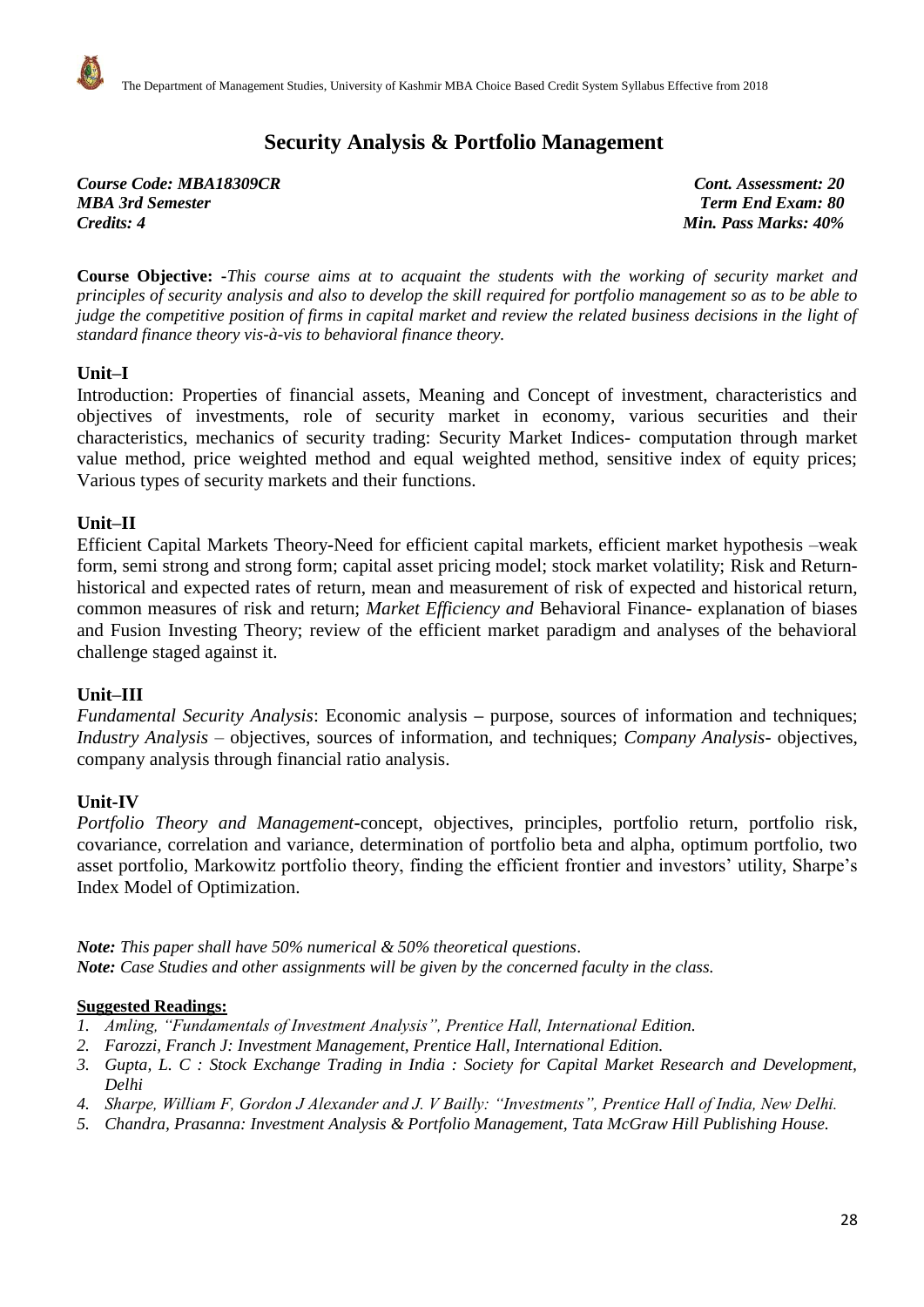# **Working Capital Management**

*Course Code: MBA18310DCE MBA 3rd Semester Credits: 3*

*Cont. Assessment: 15 Term End Exam: 60 Min. Pass Marks: 40%*

**Course Objective:** *The objective of the course is to acquaint students with the importance of the working capital and the techniques used for effective working capital management.*

#### **Unit-I**

Working Capital – Concepts. Components of Working Capital. Objectives of Working Capital. Determinants of Working Capital. Estimating Working Capital needs. Operating Environment of Working Capital. Approaches to Working Capital Investment – Walters approach and Trade off approach. Financing of Working Capital.

#### **Unit-II**

Management of cash and marketable securities – Objectives and Decisions. Motives for holding cash. Managing cash flows – problems and issues. Cash forecasting – preparation of cash budget. Investment in marketable securities. Optimization models for short term investments - Baumol model, Miller-Orr model and Stone model.

#### **Unit-III**

Management of Inventory. Components of inventory. Objectives of inventory control. Costs in inventory system. Techniques of inventory management – determination of order point, Analysis of quality discounts and safety level. Selective inventory control techniques – ABC analysis, VED analysis, FSN analysis. Emerging trends in inventory management. Receivables and Payables Management—Concept.

#### *Note:-*

- *1. This paper shall have 50% numerical and 50% theoretical questions.*
- *2. Cases Studies and other assignments will be provided by the concerned faculty in the class*.

#### **Suggested Readings:**

- 1. *Bhalla, V.K. Working Capital Management: text and cases, Delhi, Anmol Publications,*
- *2. Hampton J.J. and C.L.Wagner Working capital management, John Wiley and sons,*
- *3. Rao K V. Management of Working Capital. New Delhi, Deep & Deep.*
- *4. Scherr F C. Modern Working Capital Management, Prentice hall.*

*5. Smith, Keith V and Gallinger G. W. Readings on Short-term Financial Management, West Pub. Co.*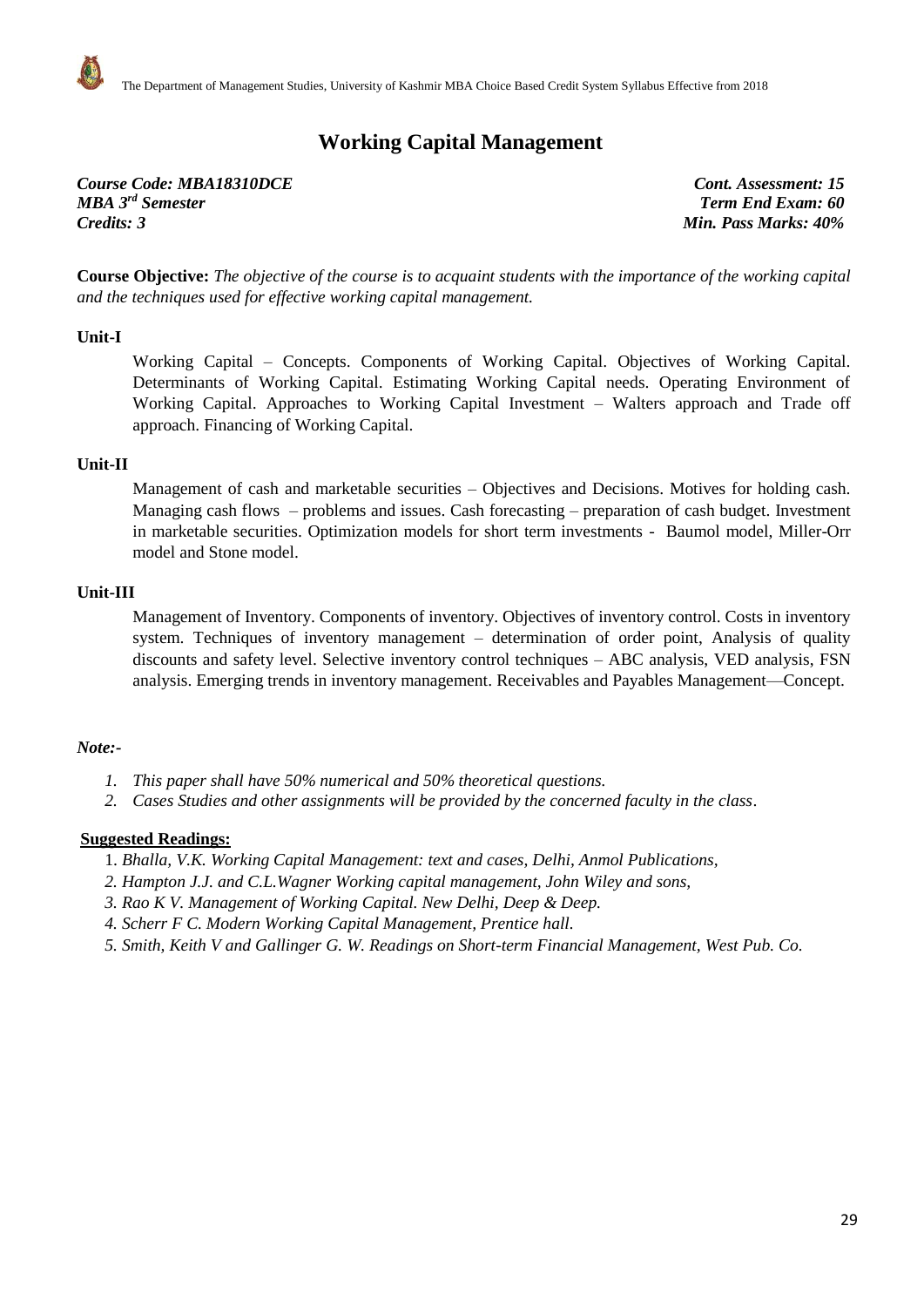# **Indian Financial System**

*Course Code: MBA18311DCE MBA 3rdSemester Credits: 3*

*Cont. Assessment: 15 Term End Exam: 60 Min. Pass Marks: 40%*

**Course Objective:** *This course aims at making students conversant with various components of Indian Financial System viz financial markets, institutions and instruments in analytical and critical manner.*

#### **Unit-I**

Introduction-evolution, components, design and role of financial system, objectives of financial system; *Money Market-* call market, T-Bill market, Inter-bank market, certificate of deposit market, ready forward contract (REPO) market, commercial paper (CP) market, inter corporate deposit market, commercial bill market; Types and characteristics of corporate securities: shares-concept and types, debentures and bonds-concept and types.

#### **Unit-II**

Primary Market –concept, capital market scams, public offer, underwriting, book building process for capital issues, on-line IPO's, rights issues, IPO's and SEBI guidelines, Public issue management; Security Valuation process- discounted cash flow models, cross sectional regression analysis, yield valuation; Depositories and Custodians*-*Depository system, NSDL, CDSL.

#### **Unit-III**

Secondary Market-concept, organization, management of post issue activities and listing of securities, types of transactions in stock exchange, mechanics of share trading, transaction costs, trading arrangements, trading and settlement, categories of securities, inter-net trading, stock exchanges-Bombay Stock Exchange, The National Stock Exchange of India, Over the Counter Exchange of India, Interconnected Stock Exchange of India.

*Note: Case Studies and other assignments will be given by the concerned faculty in the class.*

- *1. Farozzi, Franch J: Investment Management, Prentice Hall, International Edition.*
- *2. Gupta, L. C : Stock Exchange Trading in India : Society for Capital Market Research and Development, Delhi*
- *3. Sharpe, William F, Gordon J Alexander and J. V Bailly: "Investments", Prentice Hall of India, New Delhi.*
- *4. Francies J. Clark : Management of Investments; McGraw Hill, New Delhi*
- *5. Chandra, Prasanna : Investment Analysis & Portfolio Management, Tata McGraw Hill Publishing House.*
- *6. Pathak, B.V. "India Financial System", Pearson Education, New Delhi*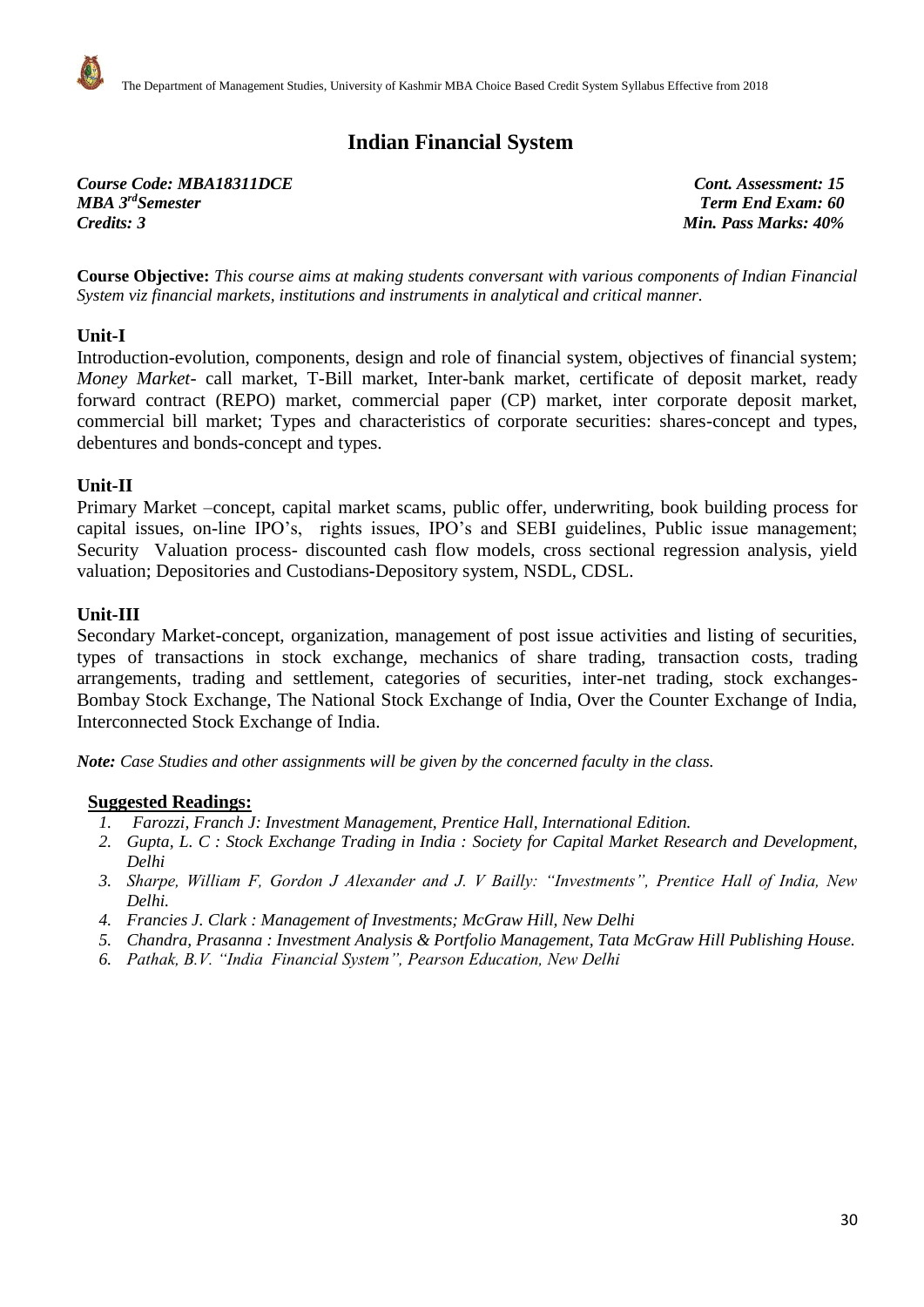# **Management Control System**

*Course Code: MBA18312DCE MBA 3rd Semester Credits: 3*

*Cont. Assessment: 15 Term End Exam: 60 Min. Pass Marks: 40%*

**Course Objective: -***The objective of this paper is to enable the students to have a good knowledge of various techniques for planning and controlling the activities of an organisation; to learn how these techniques are actually applied in real life business situations so far as managerial planning and control is concerned.*

Unit  $-I$ 

Nature of Management Control Systems: Basic concepts; boundaries of management control systems: Strategic planning, management control and operational control. Strategies: Corporate level and business unit strategies. Goal congruence: Factors of goal congruence. Formal management control system: design, implementation and administration. Informal management controls.

 $Unit - II$ 

Management Control Structure: Decentralized organization and responsibility accounting. Responsibility centres: Concept and characteristic. Types of responsibility centres: Expense centres, revenue centres, administrative and support centres, R&D centres and marketing centres. Profit centres: General considerations, role and performance measurement. Transfer pricing; different methods. Investment centres: Performance measure of investment centres.

 $Unit - III$ 

Management Control Process: Strategic planning, programming and budgeting. Controlling through Operating Budgets: Budget Formulation and Settlement Process. Incremental, Performance and Zero Base Budgeting. Performance Monitoring and Review. Behavioral Implications of Budgeting. Interactive controls.

*Note:- The list of cases and specific references will be announced by the concerned faculty in the class at the beginning of the semester.*

- 1. Anthony Robert N Govindrajan Vijay, Management Control Systems; Tata McGrawHill publishing House
- 2. Anthony Robert N, Young David W., Management Control in Non-Profit Organisations; McGrawHill higher Education, New York
- 3. Merchant K C,Modern Management Control Systems Printice Hall
- *4.* Hersy, P and Blanchard, HB Management of Organization Behavior: Utilizing Human Resources. New Delhi, Prentice Hal of India*.*
- *5. Maciariello, J A and Kirby C J. Management Control System. Englewood Cliffs, New Jersy, Prentice Hall Inc.*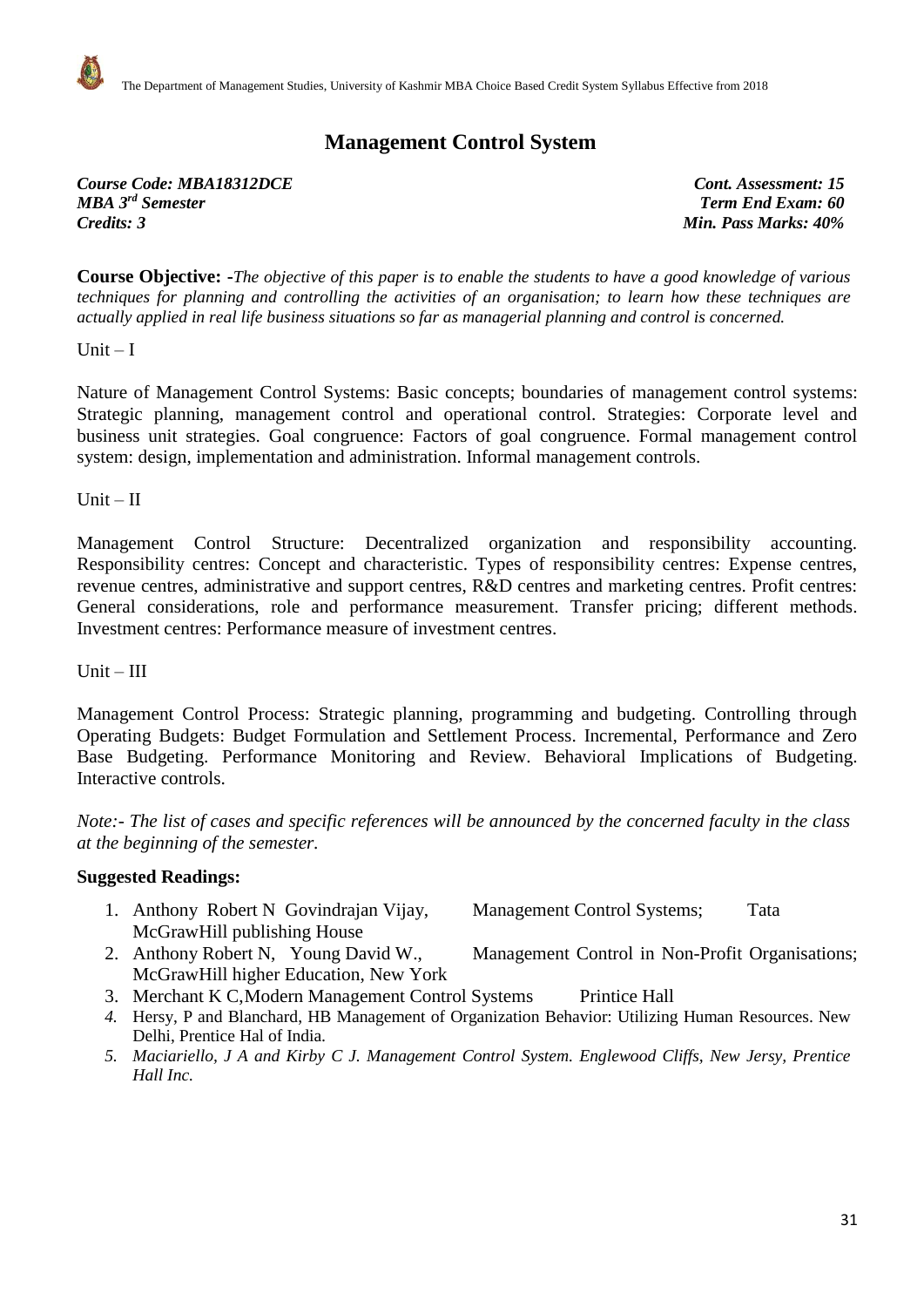# **Behavioral Finance**

*Course Code: MBA18313DCE MBA 3rd Semester Credits: 3*

*Cont. Assessment: 15 Term End Exam: 60 Min. Pass Marks: 40%*

**Course Objective: -***The course introduces the main concepts of behavioral finance. It focuses on the judgment and perception biases and preference errors. The course also introduces to the prospect theory, its applications in the market and explains the principles of behavioral investing. It provides the overview of market anomalies and relates them to behavioral explanation.* 

#### **Unit–I**

*Introduction:* background and evolution of behavioral finance, contribution of pioneers of behavioral finance experts, human behavioral theories- prospect theory, heuristics: fusion investing; Behavioral Biases: overconfidence bias, representative bias, herding bias, anchoring bias, cognitive bias, regret aversion bias, gamblers fallacy bias, mental accounting, hindsight bias, escalation bias, confirmation bias.

#### **Unit–II**

*Review of Neo Classical Finance Theory:* Efficient market hypothesis, factors contributing to an efficient market, Three sub hypotheses of EMH and implications of each of them, tests and results which support the EMH and which indicate an anomaly related to the hypothesis; *Behavioral Challenges to EMH-* Analysis of behavioral challenge stage against EMH, investors rationality and behavioral biases, emotion and investment decisions, implications of behavioral biases on the applicability of EMH, behavioral patterns of Indian stock market investors.

#### **Unit–III**

*Capital Budgeting and Behavioral Finance:* cost of capital and its significance in capital budgeting decisions, implications of heuristics, overconfidence, excessive optimism, aversion to sure loss and confirmation bias on managers capital budgeting decisions; *Risk and Behavioral Finance* :Analysis of firm valuation, perceptions of risk and return, the use of valuation heuristics by managers/analysts and consequent valuation biases, how managers, analysts, strategists and investors perceive the relationship between risk and return, prospect theory and IPO behavior

*Note: Case Studies and other assignments will be given by the concerned faculty in the class.*

- *1. Amling, "Fundamentals of Investment Analysis", Prentice Hall, International Edition.*
- *2. Donald, E. Fisher & Ronald J. Jordon: Security Analysis & Portfolio Management, Pearson Education, New Delhi.*
- *3. Farozzi, Franch J: Investment Management, Prentice Hall, International Edition.*
- *4. Gupta, L. C : Stock Exchange Trading in India : Society for Capital Market Research and Development, Delhi*
- *5. Sharpe, William F, Gordon J Alexander and J. V Bailly: "Investments", Prentice Hall of India, New Delhi.*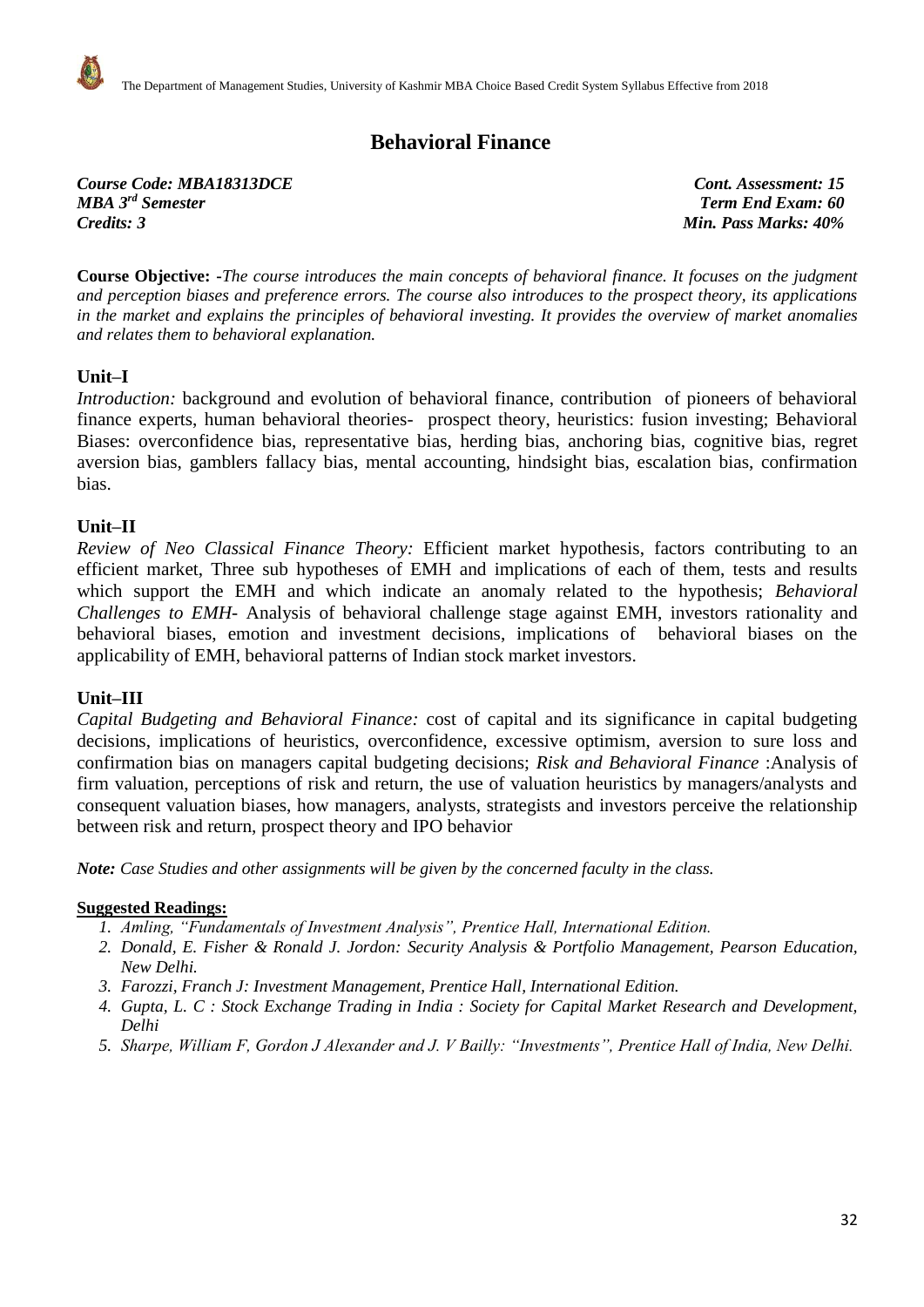# **Human Resources Development: Strategies and Systems**

*Course Code: MBA18314CR MBA 3rd Semester Credits: 4*

*Cont. Assessment: 20 Term End Exam: 80 Min. Pass Marks: 40%*

**Course Objective:-***The course is designed to introduce the students the changing Human Resource Development Scenario and to enable them to cope-up with the challenge of change and also to acquaint the students with various HRD strategies and experiences in different organizational setups.*

#### **Unit–I**

Human Resource Development.– Concept, Goals and Challenges of HRD. Human Resource Development climate and elements of HRD climate. Contributing factors of HRD climate practices in India. Measurement of HRD Climate.

#### **Unit–II**

Human Resource Development for line mangers-Concept, issues and Significance;, HRD matrix, the role of line managers in HRD. The responsibilities of line management for HRD system. Motivational aspects of HRD and role efficacy.

#### **Unit–III**

Human Resource Development for workers-concept, Issues and significance; rationale and objectives of HRD for workers. HRD mechanism for workers. HRD strategies. HRD mechanisms and subsystems used in public, private and banking organizations in India.

#### **Unit–IV**

HRD mechanisms for organizations. Performance appraisal and Potential Appraisal mechanisms for managers development-concept and issues. Potential appraisal linkages for the development of human resource. Requirements of potential appraisal system.

*Note: -The case studies/ presentations will be announced by the course instructor during the semester.*

- *1. Rao,T.V.. Reading in Human Resource Development, Oxford and IBH Publishing Company Pvt.Ltd., New Delhi*
- *2. Singh, Rao, Nair. Selected Readings in HRD. Tata McGraw Hill Publishing Co., New Delhi.*
- *3. Kohli, Uddesh & Sinha, Dharni P. HRD- Global Challenges & Strategies in 2000 A.D. New Delhi, ISTD*
- *4. Rao, T.V. HRD Audit: Evaluating the Human Resource Function for Business Improvement, Sage Pub. New Delhi.*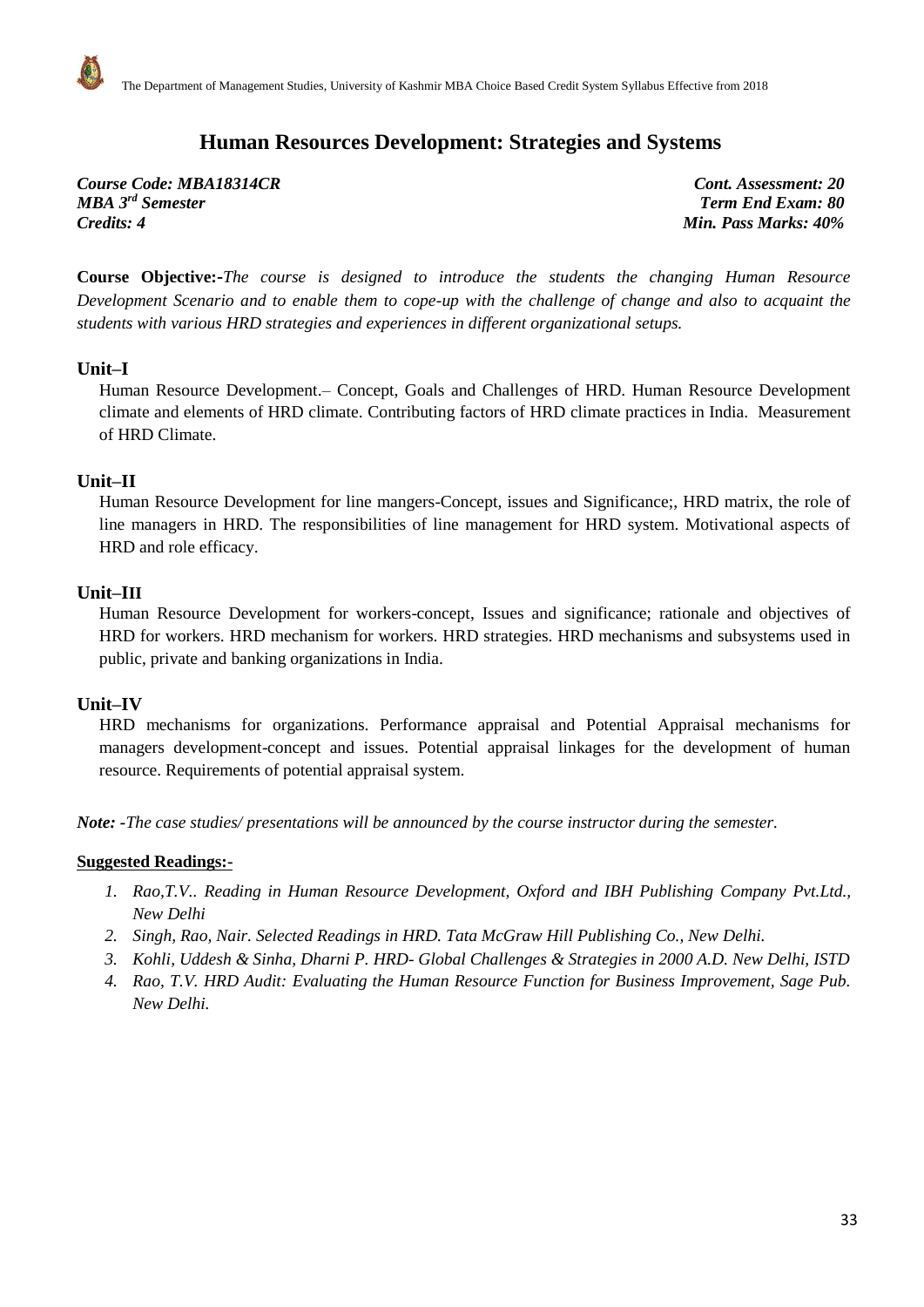# **Management of Training and Development**

*Course Code: MBA18315DCE MBA 3rdSemester Credits: 3*

*Cont. Assessment: 15 Term End Exam: 60 Min. Pass Marks: 40%*

**Course Objective:** *- The purpose of this paper is to provide an in-depth understanding of the role of Training and development in the HRD, and how to manage the process of T& D for smooth empowerment of human capital.*

#### **Unit-I**

Education, Training, Development. Principles of Training, objectives, Training, Budgets and Management Responsibilities, Structure of Training Organizations, Training Process Model.

#### **Unit-II**

Responsibilities and Challenges to Training Managers. Principles of learning, theories of learning and learning organizations. Learning Motivation and Performance, Self Efficacy and Motivation, Training Policy.

#### **Unit-III**

Identification of Training Needs, planning for Training Programme, training aids, preparation of trainees. Training methods, Training Need Analysis, Framework for Conducting Training Need Analysis, Evaluation of Training Programme, Rationale for Evaluation, Resistance to Training Evaluation,Evaluation Design Issues.

*Note:-The case studies/ presentations will be announced by the course instructor during the semester.*

- *1. Beunet, Roger ed. Improving Training Effectiveness. Aldershot, Gower*
- *2. Buckley R & Caple, Jim. The Theory & Practice of Training. London, Kogan & Page.*
- *3. Lynton, R. Pareek, U. Training for Development. 2nd Ed. New Delhi, Vistaar.*
- *4. Pepper, Allan D. Managing the Training and Development Function. Aldershot, Gowerm*
- *5. Blanchard & Thacker, Effective Training System, Strategies and Practices, PEARSON Education*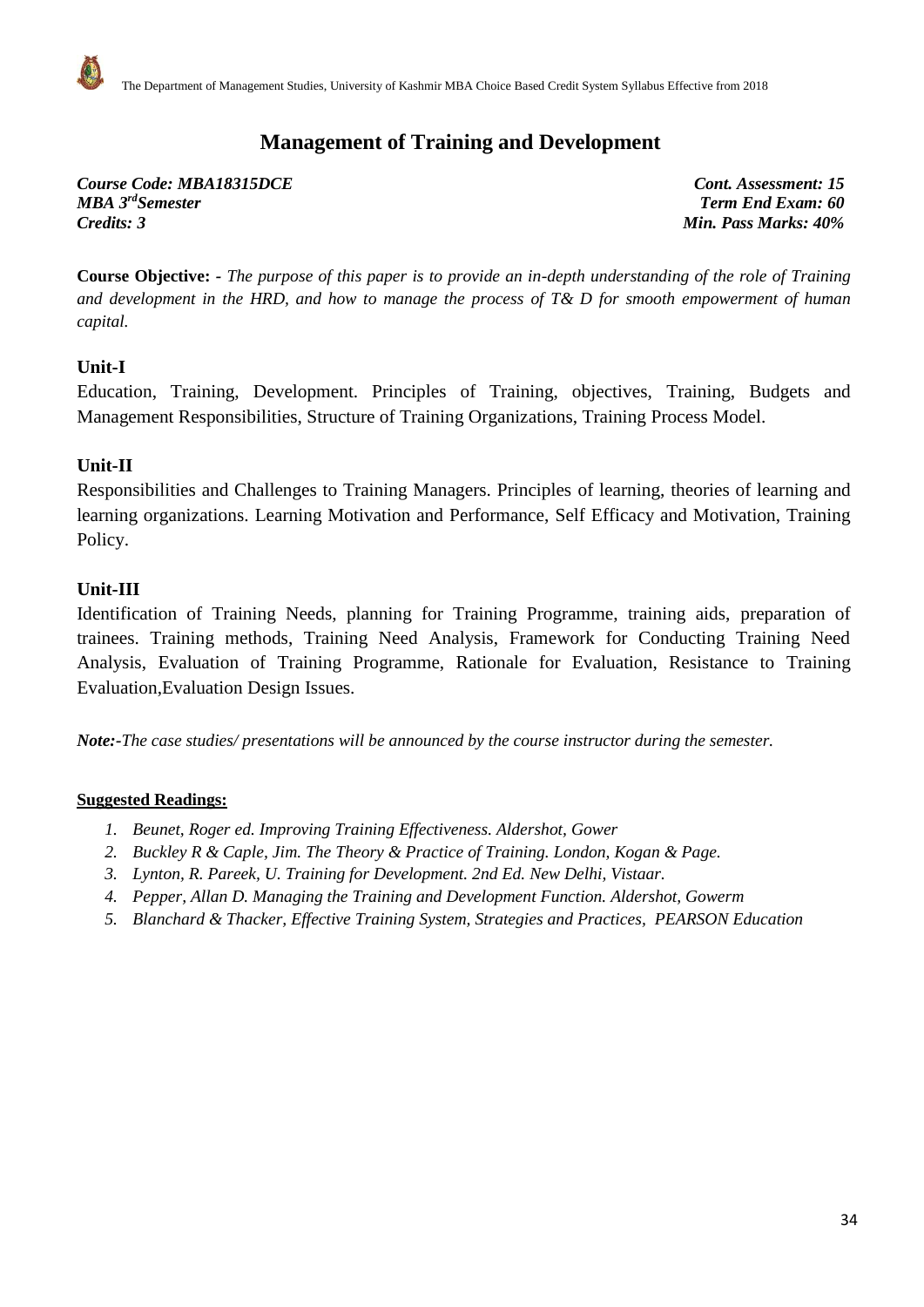# **Organizational Development**

*Course Code: MBA18316DCE MBA 3rd Semester Credits: 3*

*Cont. Assessment: 15 Term End Exam: 60 Min. Pass Marks: 40%*

**Course Objective***: -The objective of this course is to familiarize the students with the concepts and application of organization development.*

#### **Unit-I: Introduction to Organization Development**

Concept, Nature and Scope of O.D. Historical Perspective of O.D. Underlying Assumptions and Values. Theory and Practice on change and changing. The Nature of Planned Change. The Nature of Client Systems: Group Dynamics, Intergroup Dynamics and Organizations as Systems.

#### **Unit-II: Operational Components of O.D**

Diagnostic, Action and Process – Maintenance Components, Action Research and O.D. Some key considerations and issues in O.D. Issues in consultant – Client relationships, Mechanistic & Organic systems and the contingency approach

#### **Unit-III: O.D. Interventions**

Team Interventions, Inter – group Interventions Personal, Interpersonal and group process interventions, Comprehensive Interventions Structural Interventions

*Note: -Cases Studies and other assignments will be provided by the concerned faculty in the class.* 

- *1. Organization Development and Change – By Cummings and Worley Cenage learning. www.cengage.co.in*
- *2. Management of Change and Organisation Development, SK Bhatia, Deep and Deep publishers.*
- *3. Organization Development and Transformation, Special Indian Edition by Wendell .L French and others. Tata McGraw Hill. Co.*
- *4. Organisation Development Principles, Process and Performance By Amitabh Mehta, year 2009 - Global India Business Publications, New Delhi.*
- *5. Organisation Development by Joan Gallos & Edgar H. Schein.*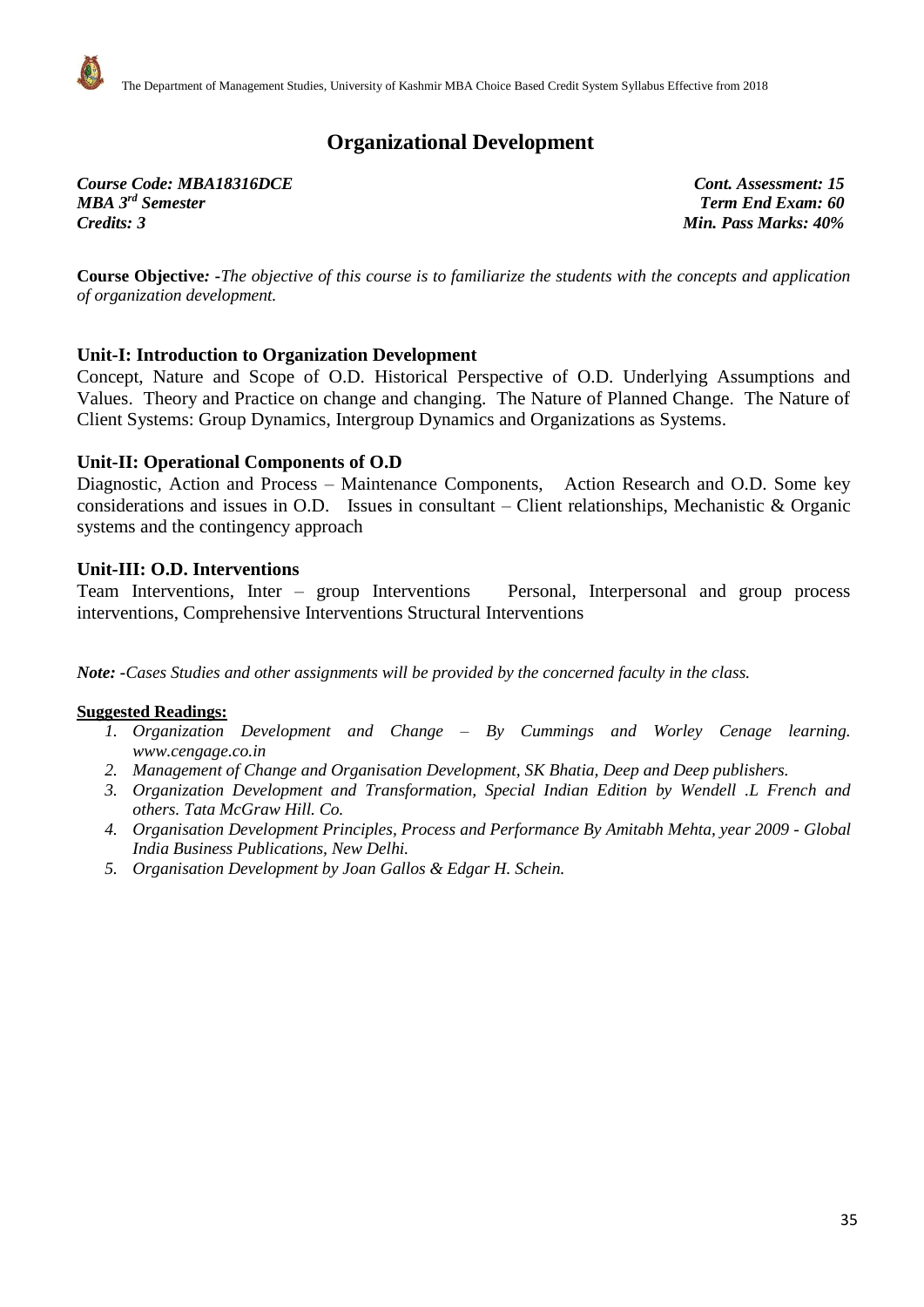# **Managing Interpersonal and Group Dynamics**

*Course Code: MBA18317DCE MBA 3rd Semester Credits: 3*

*Cont. Assessment: 15 Term End Exam: 60 Min. Pass Marks: 40%*

**Course Objective***: The purpose of this course is to advance understanding regarding interpersonal and group processes and help the participants to examine and develop process facilitation skills.*

#### **Unit-I**

Nature of Groups at work: Basic Concepts, Types of groups, Dynamics of group formation, structure and dynamics of work groups, group cohesiveness. Group Vs Teams: Concept of Teams, Distinguishing Team from groups.

#### **Unit-II**

Effective Team Performance: Creating Teams, making Team successful obstacles to success, types of teams and Dysfunctions of groups and Teams, Dynamics of Informal groups, Training in Team skills, developing successful teams.

#### **Unit-III**

Individual Performance in groups: Interpersonal communication, - Johari Window, Interpersonal awareness, Social facilitation, Social loafing Interpersonal Trust, - Interpersonal conflicts, Group decision making, Group Synergy.

*Note: -Cases Studies and other assignments will be provided by the concerned faculty in the class.* 

- *1. Bennis, W G Essay in International Dynamics U.S.A Dorsey Press*
- *2. Kolb, D etc. Organizational Behaviour: An Experiential Approach 5th ed. Englewood Cliffs, New Jersey, Prentice Hall, Inc.*
- *3. Kolb, D etc. Organizational Behaviour: Practical Readings for management 5th ed. Englewood Cliffs, New Jersey, Prentice Hall, of India.*
- *4. Mainiero, L A & Tromley C I Developing managerial Skills in OB New Delhi, Prentice hall of India*
- *5. Moore, M D netc. Inside Organizations: Understanding the Human Dimensions London, Sage*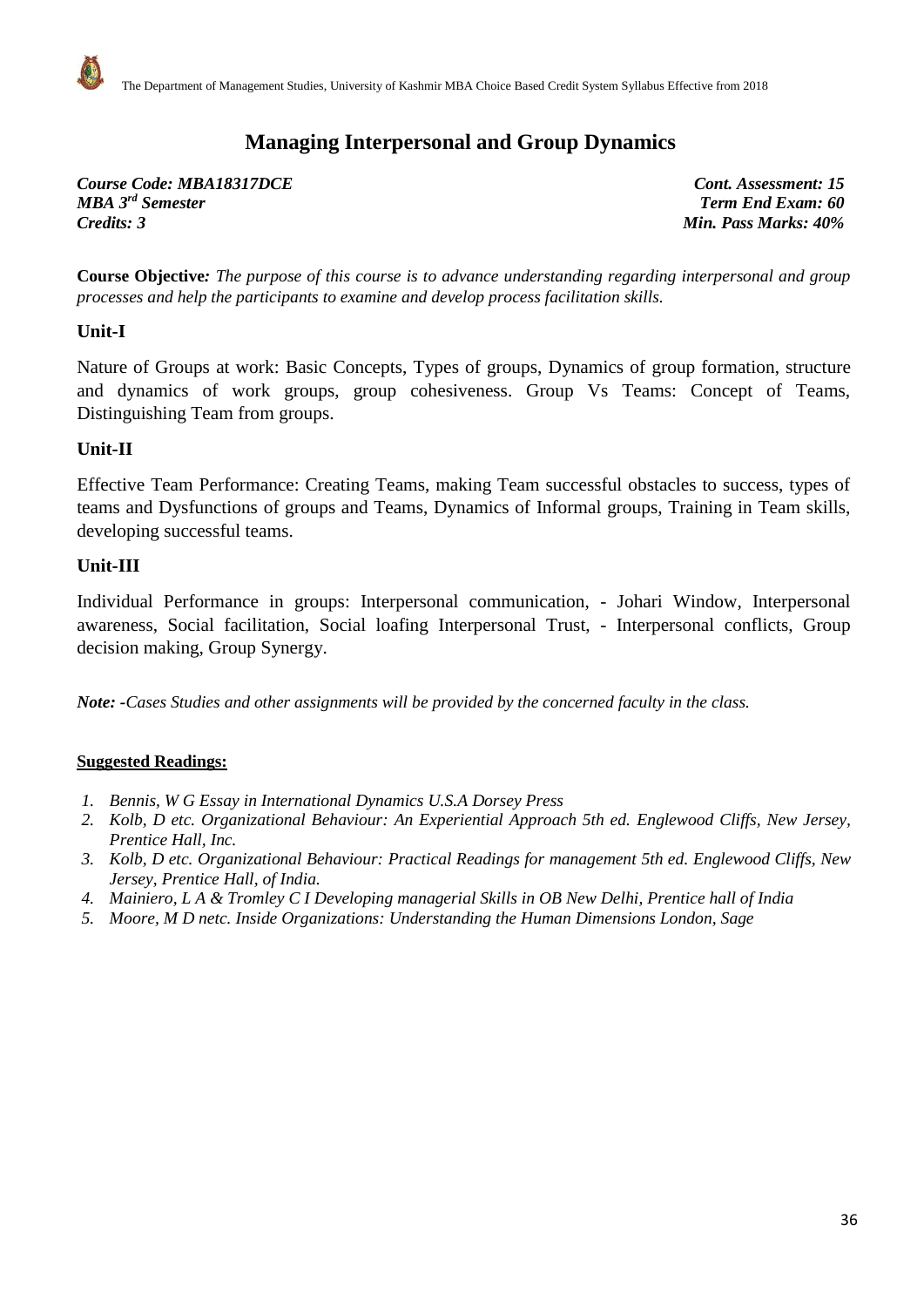# **Labour Welfare and Legislations**

*Course Code: MBA18318DCE MBA 3rd Semester Credits: 3*

*Cont. Assessment: 15 Term End Exam: 60 Min. Pass Marks: 40%*

**Course Objective:***To make students familiar with the various welfare measures and the legislations governing labor practices in India.*

### **Unit-I**

Concept of Social Justice, Working conditions in Organized and Unorganized sectors:

Origin and growth of State Regulation Concept of LaborWelfare: Scope of Labor Welfare within and outside Factory premises.

### **Unit -II**

Labor Welfare with special reference to Indian Constitution, Environmental

Pollution vis a vis LaborWelfare Factories Act, 1948: Aims, objectives and scope; Important definitions and authorities under the Act.

### **Unit-III**

Minimum Wages Act, 1948: Aims, Objectives and Scope, Payment of Wages Act 1936: Aims, Objective and Scope; Payment of Bonus Act 1965 Workmen's Compensation Act 1923: Aims Objective and Scope.

- *1. Saxena, R.C.: Labour Problems and Social Welfare in India.*
- *2. Barwell and Kar: Law of Service in India, Vol. II (1956), Service in Industries.*
- *3. Vaid, K.N.: Labour Welfare in India.*
- *4. Johari, C.K.: Issues in Indian Labour Policy.*
- *5. Giri, V.V.: Labour Problems in Indian Industry.*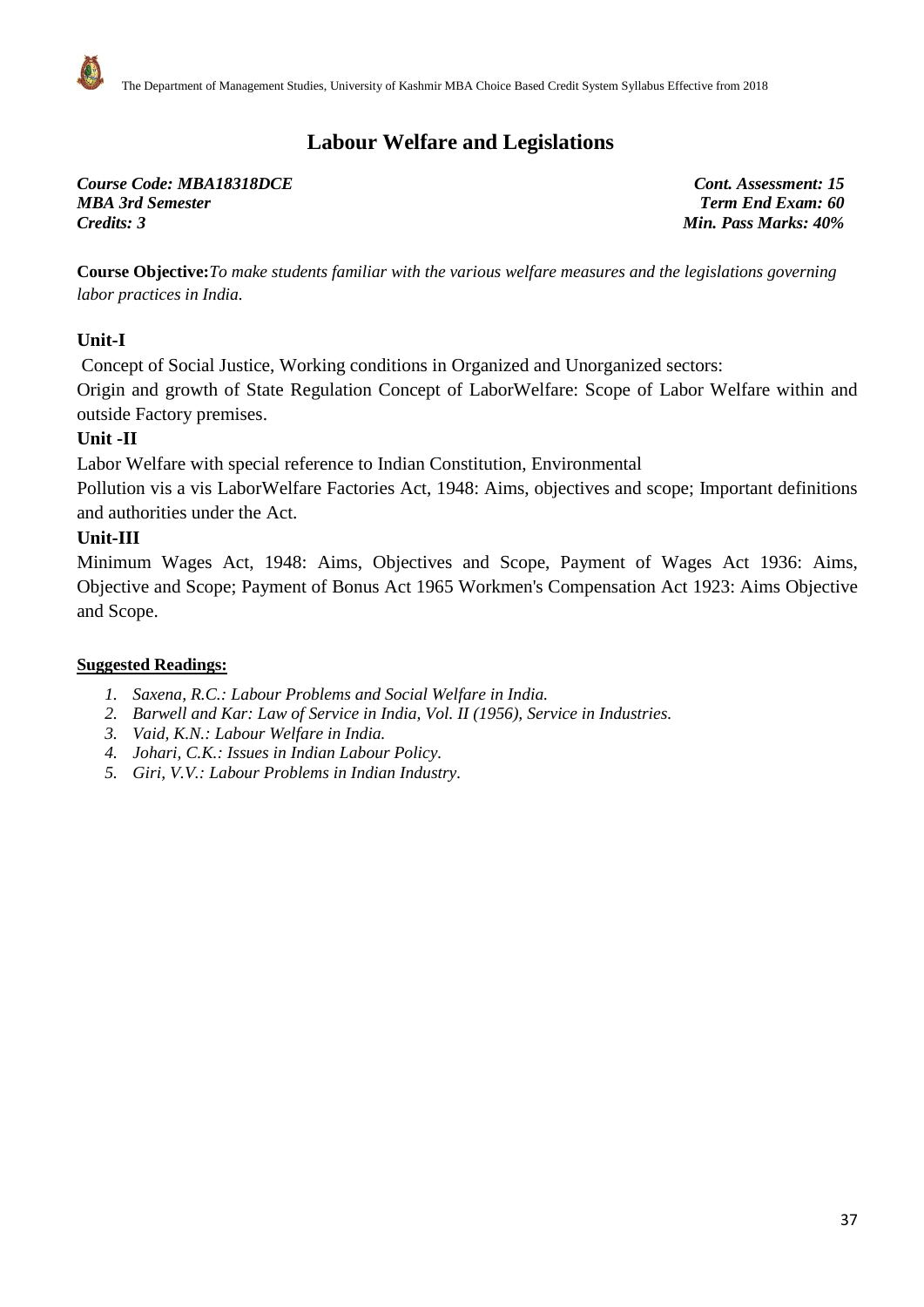# **Production Planning and Control**

*Course Code: MBA18319CR MBA 3rd Semester Credits: 4*

*Cont. Assessment: 20 Term End Exam: 80 Min. Pass Marks: 40%*

**Course Objective***: To develop a broad conceptual framework based on the research which has been done in the recent past and to bridge the gap between the theoretical solutions and the real world problems in production planning and control.* 

#### **Unit-I**

Forecasting for Production: Objectives, Factors affecting accuracy of forecast, Methods of forecasting; Production Planning to meet regular and Seasonal demands, Routing, Loading, Scheduling dispatching and Progress Chart.

#### **Unit-II**

Aggregate Planning, Job Shop Planning, Line Balancing, Planning Versus Execution.

#### **Unit-III**

Materials requirement Planning, Perspective, Bill of Materials, Master Production Schedules, Inventory Status, Methodology, Explosion of requirements, Determining gross/Net requirement and various reports.

#### **Unit-IV**

Various documents used in Production Planning and Control. Application of Computers in PP and C; Role of Inventory Planner in Production Planning, Use of Inventory turn to stimulate Productivity improvements, effect on service level, ROI, Integration of Sales forecast, Production Planning and Inventory Management.

- *1. Principles of Production Control – Burbidge.*
- *2. Production and Invntory Control Handbook – Greene, Jamas H.*
- *3. Production and Inventory Control – Mc Leavey, Dennies W. And Narasimohan S.L.*
- *4. Manufacturing Planning and Control – Valiman T.E. and Others.*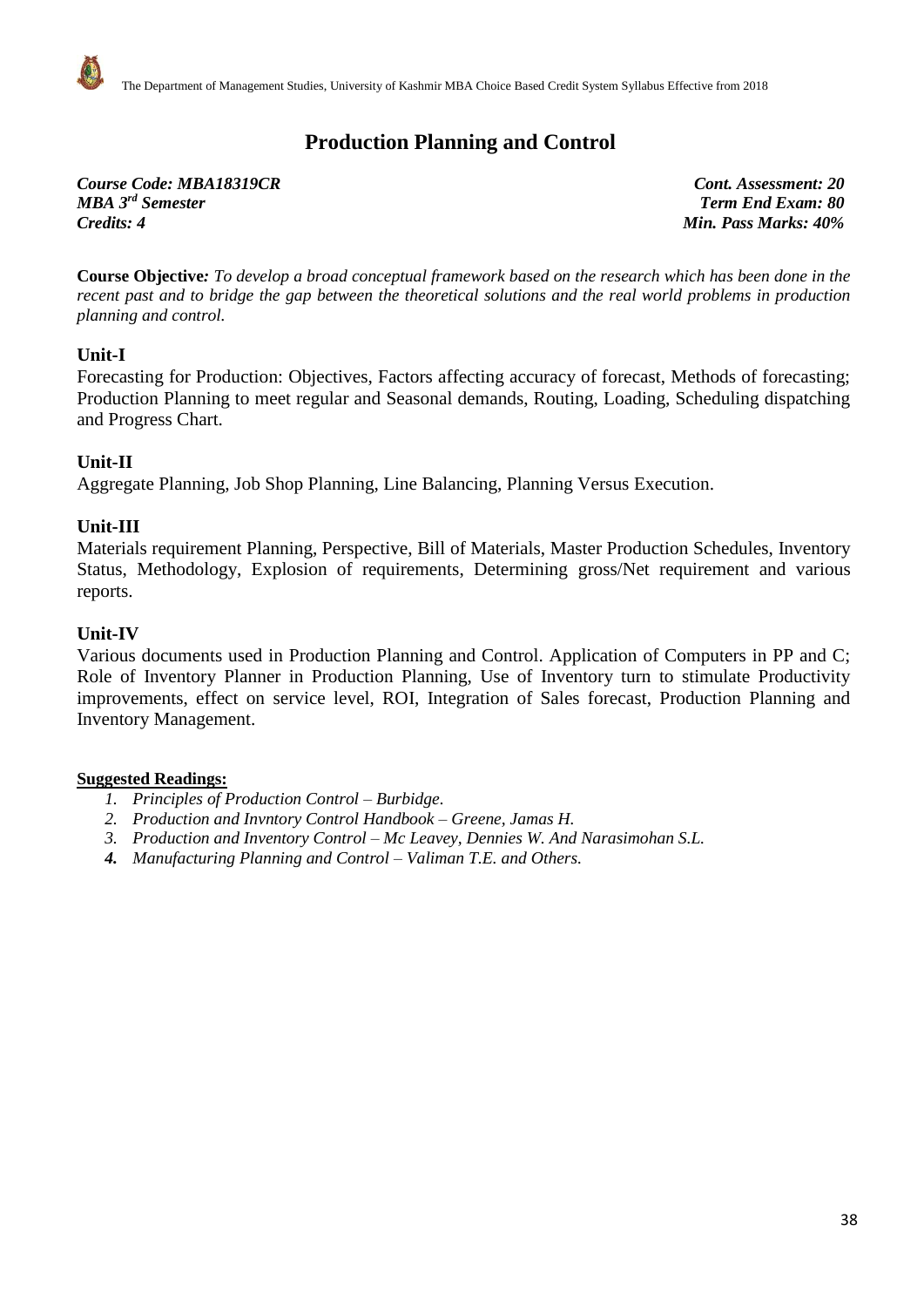### **Service Operations Management**

*Course Code: MBA18320DCE MBA 3rd Semester Credits: 3*

*Cont. Assessment: 15 Term End Exam: 60 Min. Pass Marks: 40%*

**Course Objective:-***The Key objective of this course is to acquaint the students with decision making in planning, design, delivery, quality and scheduling of service operations. The candidates are also expected to appreciate the role of service quality and operations in emerging services economy of India.* 

#### **Unit-I**

Emergence and Nature of Services, Importance of Service Sector, Role of Services, Service Tripod, Service Classification, Characteristics of Services, Service Types, Service Process- components and types, Service process model, Designing of service operations,

#### **Unit-II**

Service Operations vs Manufacturing Operations, Location and layout Decisions for service operations, Service Environment, Employee Training and Skill development, Use of Technology in service operations, Outsourcing of services and online service delivery.

#### **Unit-III**

Capacity Management in Services - Yield Management, Scheduling Decisions, Service Scheduling, Waiting Lines, Inventory Management, Service Operational Planning and Control, Process Analysis, Complaint Management, Service Recovery, Costing of services- Methods and Approaches

*Note: -Cases Studies and other assignments will be provided by the concerned faculty in the class.* 

- *1. Richard Metters, Kathryn King-Metters, Madeleine Pullman "Service Operations Management", Thomson*
- *2. Cengiz Haksever, Roberta S. Russell, Barry Render, Robert G. Murdick, "Service Management and Operations, 2/e", Pearson Education*
- 3. Fitzsimmons, James, "Service Management: Operations, Strategy, Information Technology", McGraw-Hill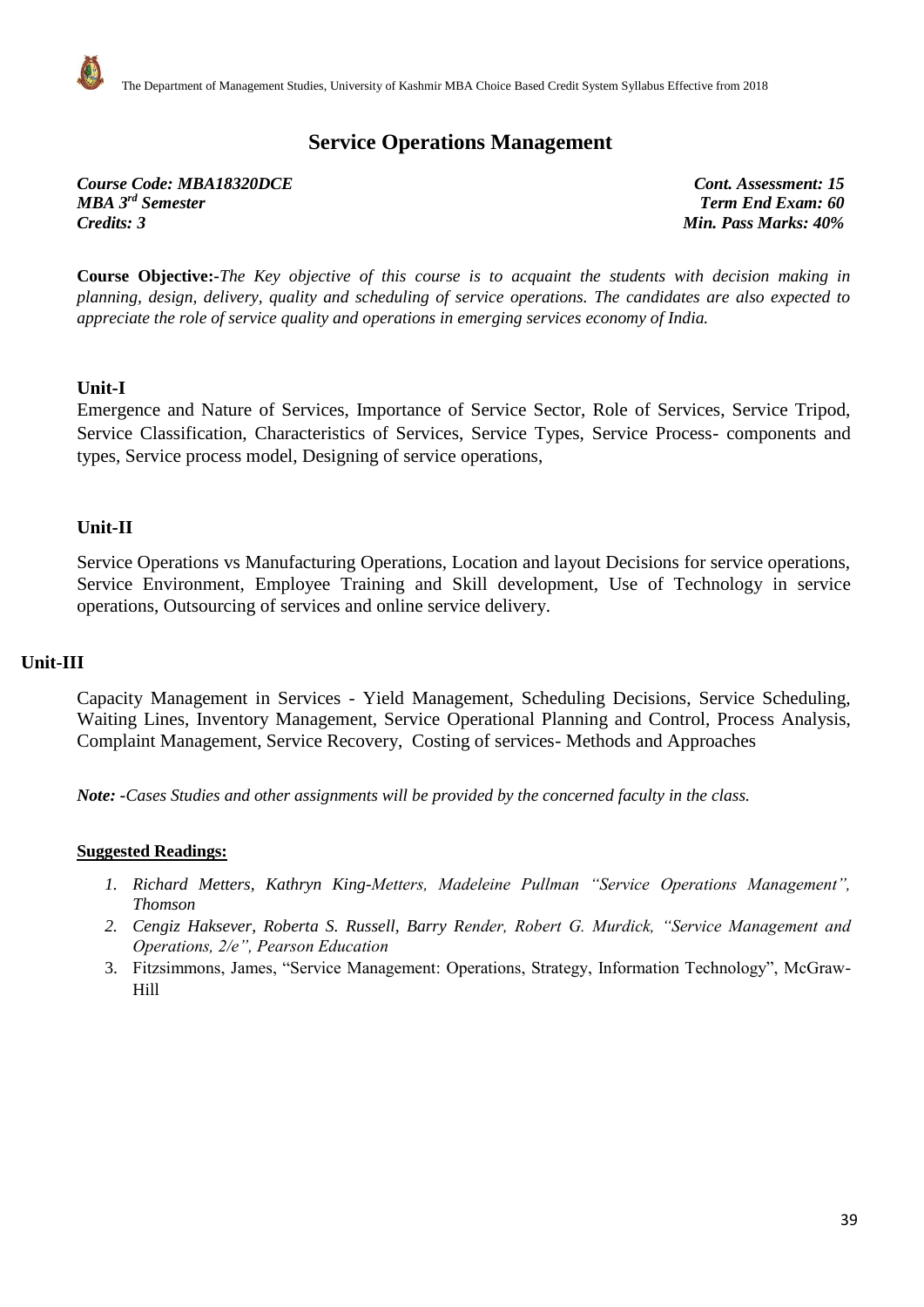# **Purchasing and Materials Management**

*Course Code: MBA18321DCE MBA 3rd Semester Credits: 3*

*Cont. Assessment: 15 Term End Exam: 60 Min. Pass Marks: 40%*

**Course Objective: -***To develop a broad conceptual framework based on the research which has been done in the recent past and to bridge the gap between the theoretical solutions and the real world problems in production planning and control.*

#### **Unit-I**

Forecasting for Production: Objectives, Factors affecting accuracy of forecast, Methods of forecasting; Production Planning to meet regular and Seasonal demands, Routing, Loading, Scheduling dispatching and Progress Chart.

#### **Unit-II**

Aggregate Planning, Job Shop Planning, Line Balancing, Planning Versus Execution.

#### **Unit-III**

Materials requirement Planning, Perspective, Bill of Materials, Master Production Schedules, Inventory Status, Methodology, Explosion of requirements, Determining gross/Net requirement and various reports.

- *1. Principles of Production Control - Burbidge*
- *2. Production and Invntory Control Handbook – Greene, Jamas H.*
- *3. Production and Inventory Control – Mc Leavey, Dennies W. And Narasimohan S.L.*
- *4. Manufacturing Planning and Control – Valiman T.E. and Others*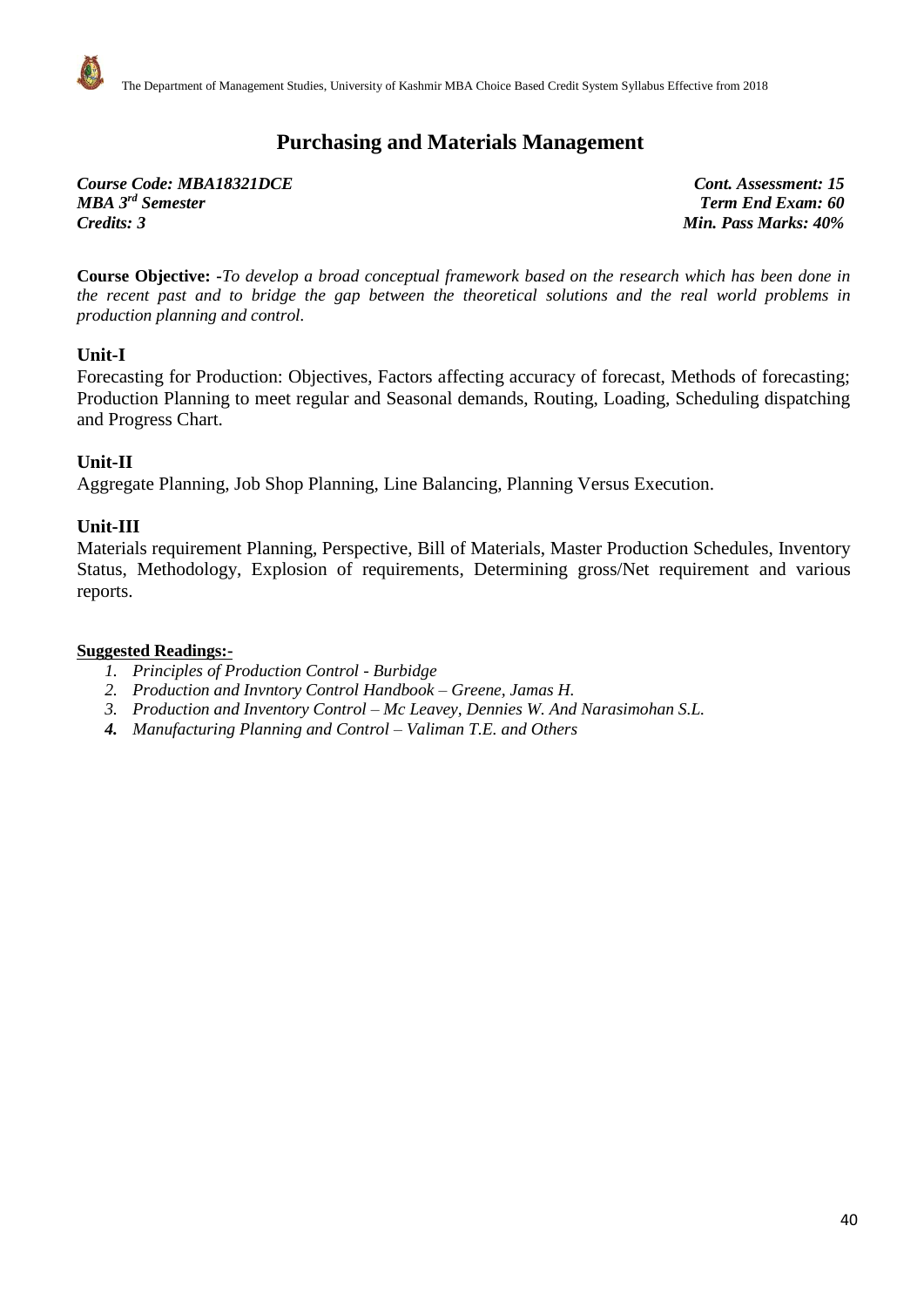# **Applied Operations Research**

*Course Code: MBA18322DCE MBA 3rd Semester Credits: 3*

*Cont. Assessment: 15 Term End Exam: 60 Min. Pass Marks: 40%*

**Course Objective:** *This module aims to introduce students to use quantitative methods and techniques for effective decisions making; model formulation and applications that are used in solving business decision problems*

#### **Unit-I**

Introduction to OR: Managerial Decision Making and OR. OR Models: Principles and Types. Linear Programming and its application in management decision making, Duality, and Sensitivity Analysis

#### **Unit-II**

Transportation Models, Trans-shipment Problem, application in supply chain management Travelling Salesman Problem, Assignment Models. Replacement Models: Group Replacement, Individual Replacement Application of Queuing Theory

### **Unit-III**

Inventory control (deterministic Models only) Price Break Inventory Model Dynamic Programming. Principles of Optimality, Recurrence Relation Game Theory: strategic importance, prisoners dilemma, Pure and Mixed Strategy.

- *1. J K Sharma Quantitative Techniques for Managerial Decisions.*
- *2. N D Vohra Quantitative Techniques in Management*
- *3. S.D.Sharma Operations Research 12th Kedar Nath Ram Nath & Co*
- *4. V.K.Kapoor Operations Research 7th Sultan Chand*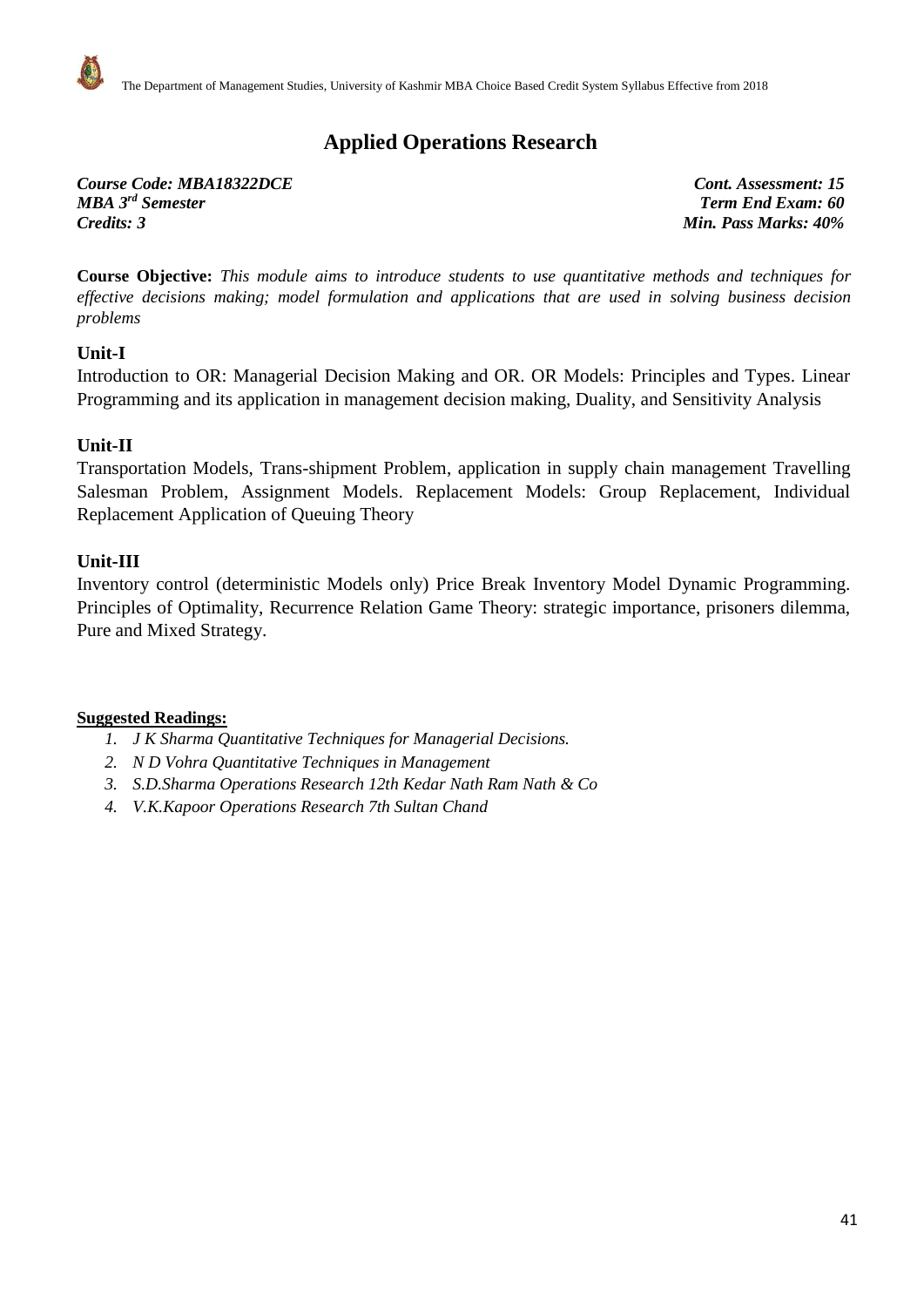# **Goal Programming in Management**

*Course Code: MBA18323DCE MBA 3rd Semester Credits: 3*

*Cont. Assessment: 15 Term End Exam: 60 Min. Pass Marks: 40%*

**Course Objective: -***The objective of this course is to acquaint the students with the concepts, solution methods and applications of goal programming to real world problems.* 

#### **Unit-I**

Goal Programming- Basic Concept, Model Formulation, Graphical and Simplex Method.

#### **Unit-II**

Integer Goal Programming, Post Optimal Sensitivity Analysis, Parametric Goal Programming

#### **Unit-III**

Goal Programming, under Uncertainty, Application of Goal Programming in Functional Areas of Management

*Note: -The list of cases and specific references will be announced by the concerned faculty in the class at the time of launching of the course.* 

- 1. *Cook, Thomas M and Rursell, Robert A. Introduction to management science, 3rd ed. Englewood Cliffs, New Jersey, Prentice Hall Inc.*
- 2. *Eppen, G.D.etc., Quantitative Concepts for Management. Englewood Cliffs, New Jersey, Prentice Hall Inch.*
- 3. *Ignizio, J.P. Goal Programming and Extensions. Lexington. Lexington Books.*
- 4. *Ijler Y. Management Goals and Accounting for Control, Amsterdam, North Holland.*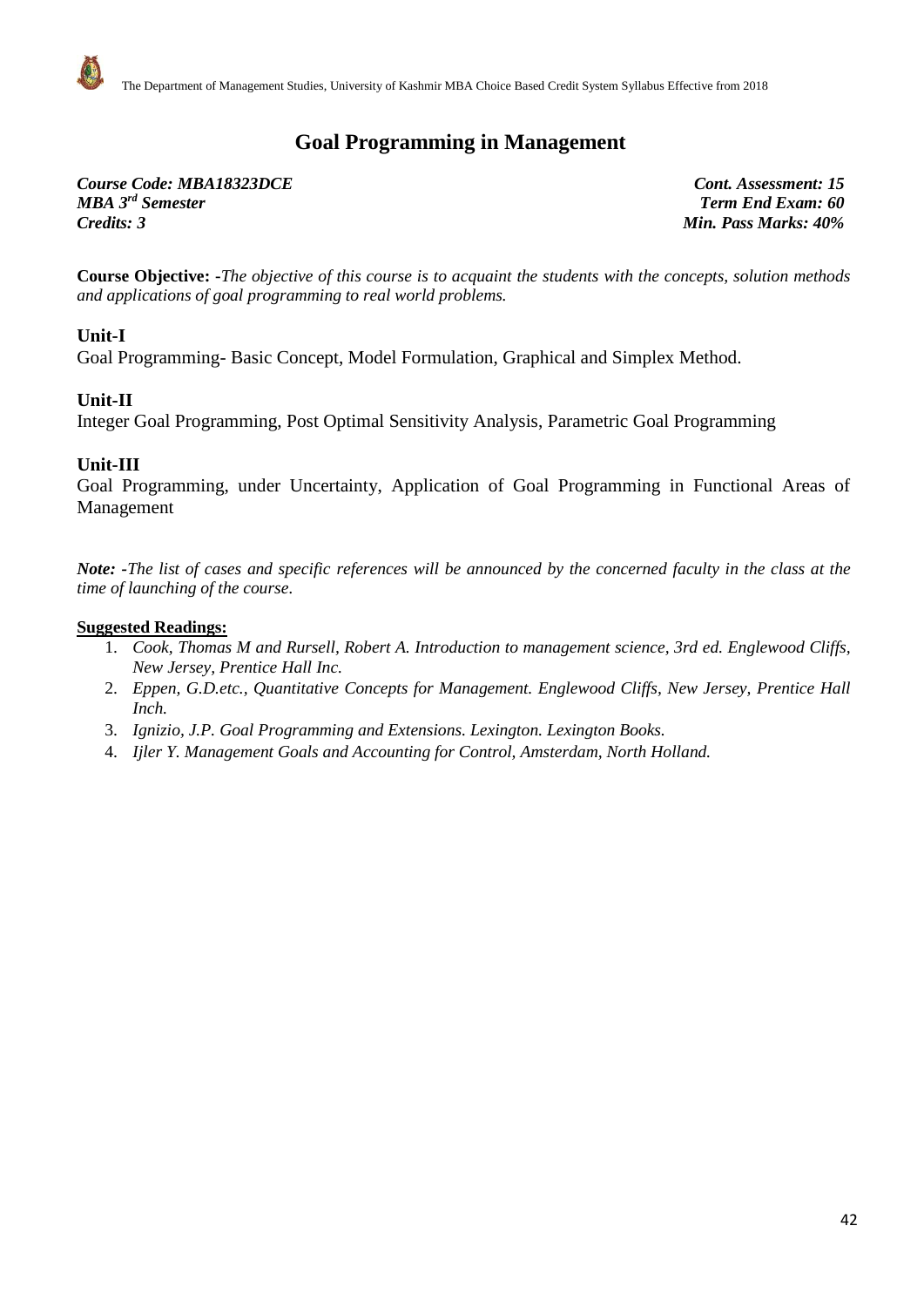# **Knowledge Management**

*Course Code: MBA18324CR MBA 3rd Semester Credits: 4*

*Cont. Assessment: 20 Cont. Assessment: 80 Min. Pass Marks: 40%*

**Course Objective:** *This course aims at making students conversant with the basic concepts of KM, its characteristics and architecture, tools and techniques of KM.*

#### **Unit-I**

Concepts of Data, Information, Knowledge, Experience, Commonsense and Intelligence. KM Myths – KM Life Cycle – Types of Knowledge – Expert Knowledge – Human Thinking and Learning. Challenges in Building KM Systems – Conventional Vs KM System Life Cycle (KMSLS)

#### **Unit-II**

Knowledge Creation and Knowledge Architecture – Nonaka's Model of Knowledge

Creation and Transformation, Knowledge Architecture

Knowledge Capture- Tools and techniques of capture of Tacit Knowledge, Delphi Method, Balack boarding, Repository Grid

#### **Unit-III**

Knowledge Codification – How to codify knowledge,

Tools and Procedures – Knowledge Maps, Decision Tables, Decision Trees, Frames, Production Rules, System Testing and Deployment

#### **Unit-IV**

Transfer Methods – Role of the Internet in Knowledge Transfer Knowledge Transfer in E-world - Intranets, Extranets, Groupware and Groupware applications. Business Intelligence – Decision Making Architecture – Data Management – Knowledge portal technologies

*Note:-Cases Studies and other assignments will be provided by the concerned faculty in the class.* 

- *1. Elias.M. Award & Hassan M. Ghaziri – "Knowledge Management" Pearson Education*
- *2. Guus Schreiber, Hans Akkermans, Anjo Anjewierden, Robert de Hoog, Nigel Shadbolt, Walter Van de Velde and Bob Wielinga, "Knowledge Engineering and Management", Universities Press, 2001.*
- *3. C.W. Holsapple, "Handbooks on Knowledge Management", International Handbookson Information Systems, Vol. 1 and 2, 2003*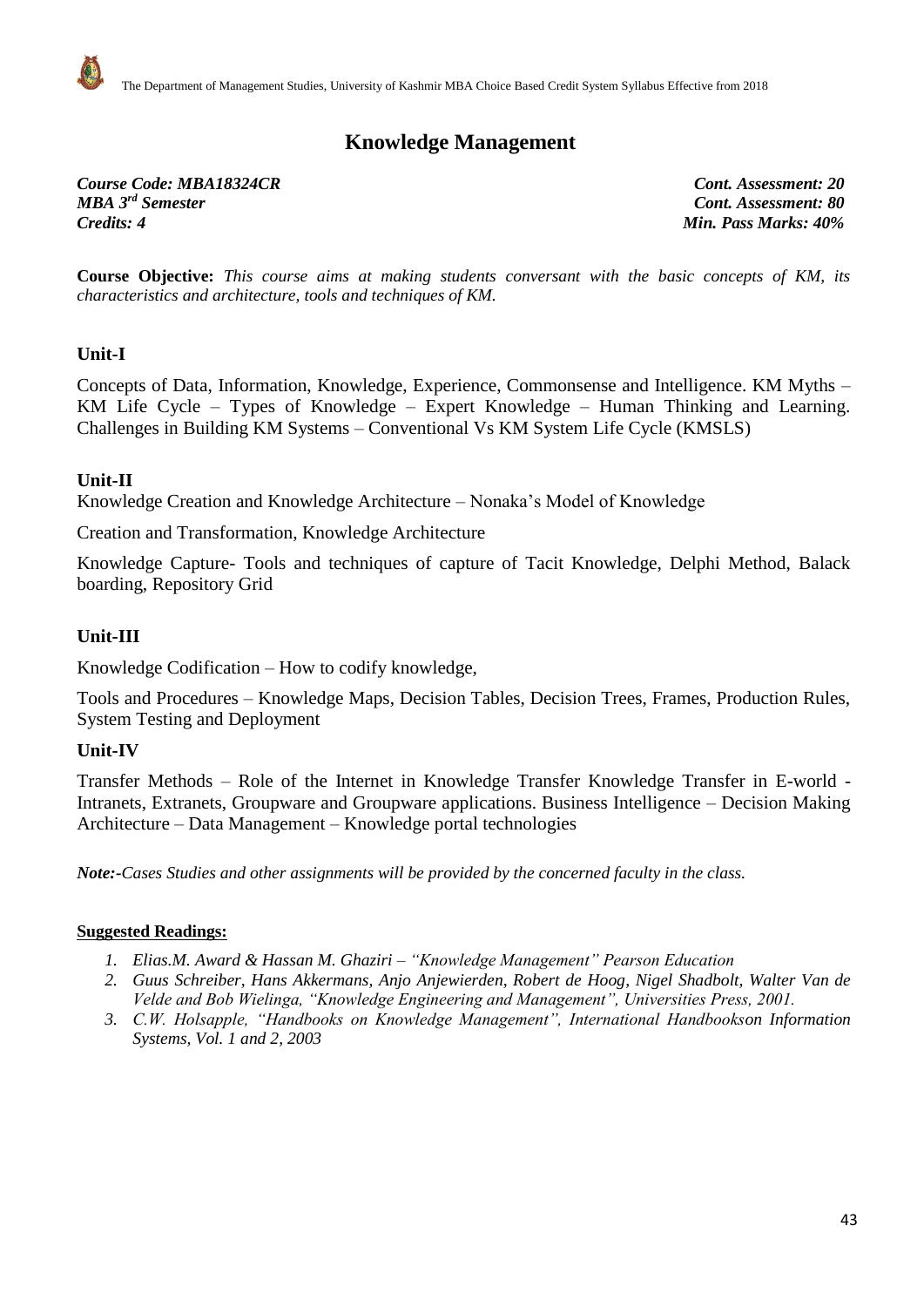### **Advanced Data Base Management Systems**

*Course Code: MBA18325DCE MBA 3rd Semester Credits: 3*

*Cont. Assessment: 15 Term End Exam: 60 Min. Pass Marks: 40%*

**Course Objective: -***This course aims at making students well versed with latest concepts and theories in DBMS and their applicability in daily life.*

#### **Unit-I**

- **Basic concepts:** Entity, Attributes, Keys, Relationship, Association, Database, DBMS, Data Independence, Three Level Architecture.
- **Data Base Components** Classification of DBMS Users, DBMS Facilities, Structure of DBMS, Advantages and Disadvantages of DBMS.

#### **Unit-II**

- **Relational Databases** Codd's Rules, Integrity Rules, Database Anomalies
- **Relational Algebra** Union, Difference, Intersection, Cartesian Product, Projection, Selection, Join, Division
- **SQL**-Date Definition (Create/Drop a Table, View, Index), Data Manipulation (Select, Update, Delete, Insert), forms and Reports in MS-Access.

#### **Unit-III**

- **Relational Data Base Design -** Full/Partial Functional Dependency, Partial Dependency, Transitive Dependency
- **Normalization** Unnormalized Relations, First, Second, Third, BCNF, Fourth Normal Lossless Join and Dependency Preserving Decomposition.

*Note: - Cases Studies/Mini Projects and other assignments will be provided by the concerned faculty in the class.*

- *1. Desai, B., "An Introduction to Database Concepts", Galgotia Publications.*
- *2. Elmsari & Navathe, "Fundamentals of Database Systems",Pearson Edu.New Delhi.*
- *3. Hoffer, "Modern Database management", Pearson Edu. New Delhi.*
- *4. Date, C. J., "An Introduction to Database Systems", Addison Wesley.*
- *5. Ullman, J. D., "Principals of Database Systems", Galgotia Publications.*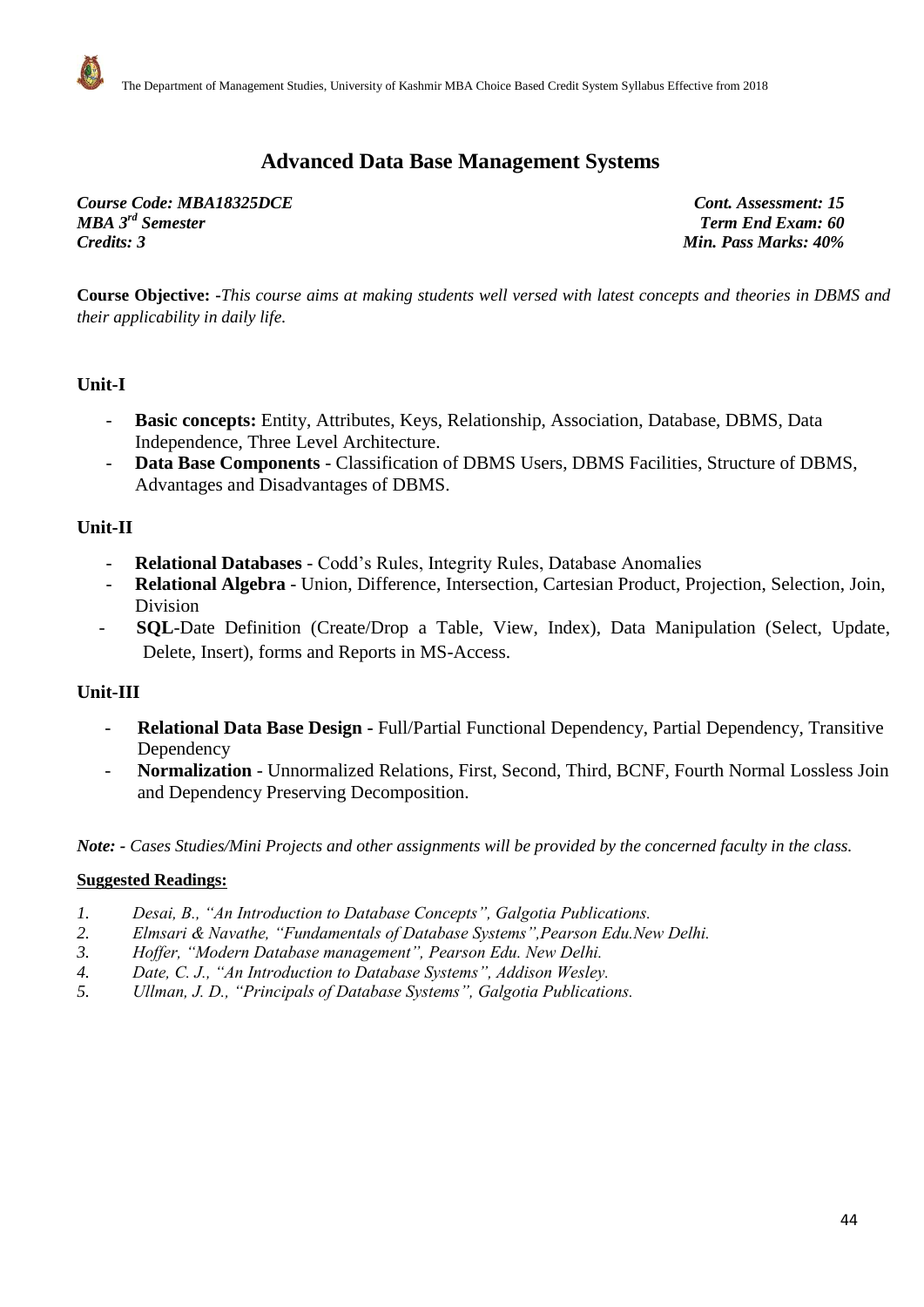# **Machine Learning Systems**

*Course Code: MBA18326DCE MBA 3rd Semester Credits: 3*

*Cont. Assessment: 15 Term End Exam: 60 Min. Pass Marks: 40%*

**Course Objective: -***This course aims at making students conversant with the basic concepts of Machine Learning, tools and techniques of ML.*

#### **Unit-I**

Basic concepts of learning and Machine Learning. Machine learning- Definitions, techniques and applications. Supervised Learning, Unsupervised Learning, Reinforcement Learning

Difference between Data Mining and Machine Learning.

#### **Unit-II**

Decision Tree-Numeric Attributes, Missing Values, Pruning, Estimating Error Rates, Complexity of Decision Tree Induction, From Trees to Rules

Neural Networks (NN)-Perceptron, Artificial neural network architecture, Feed Forward NN, Back Propagation NN, NN applications in business.

Support Vector Machines (SVM)-SVM architecture and working. Application of SVM

#### **Unit-III**

SOM (Neural networks) - SOM architecture and working. Application of SOM ART- ART architecture and working. Application of ART Clustering-Technique of clustering and its applications in business.

#### *Note:-***Cases Studies and other assignments will be provided by the concerned faculty in the class.**

- *1. Mitchell, T. (1997). Machine Learning. New York: McGraw-Hill.*
- *2. Mehryar Mohri, Afshin Rostamizadeh, Ameet Talwalkar, Foundations of Machine Learning, The MIT Press*
- *3. Yaser S. Abu-Mostafa, Malik Magdon-Ismail, Hsuan-Tien Lin, Learning From Data , AMLBook*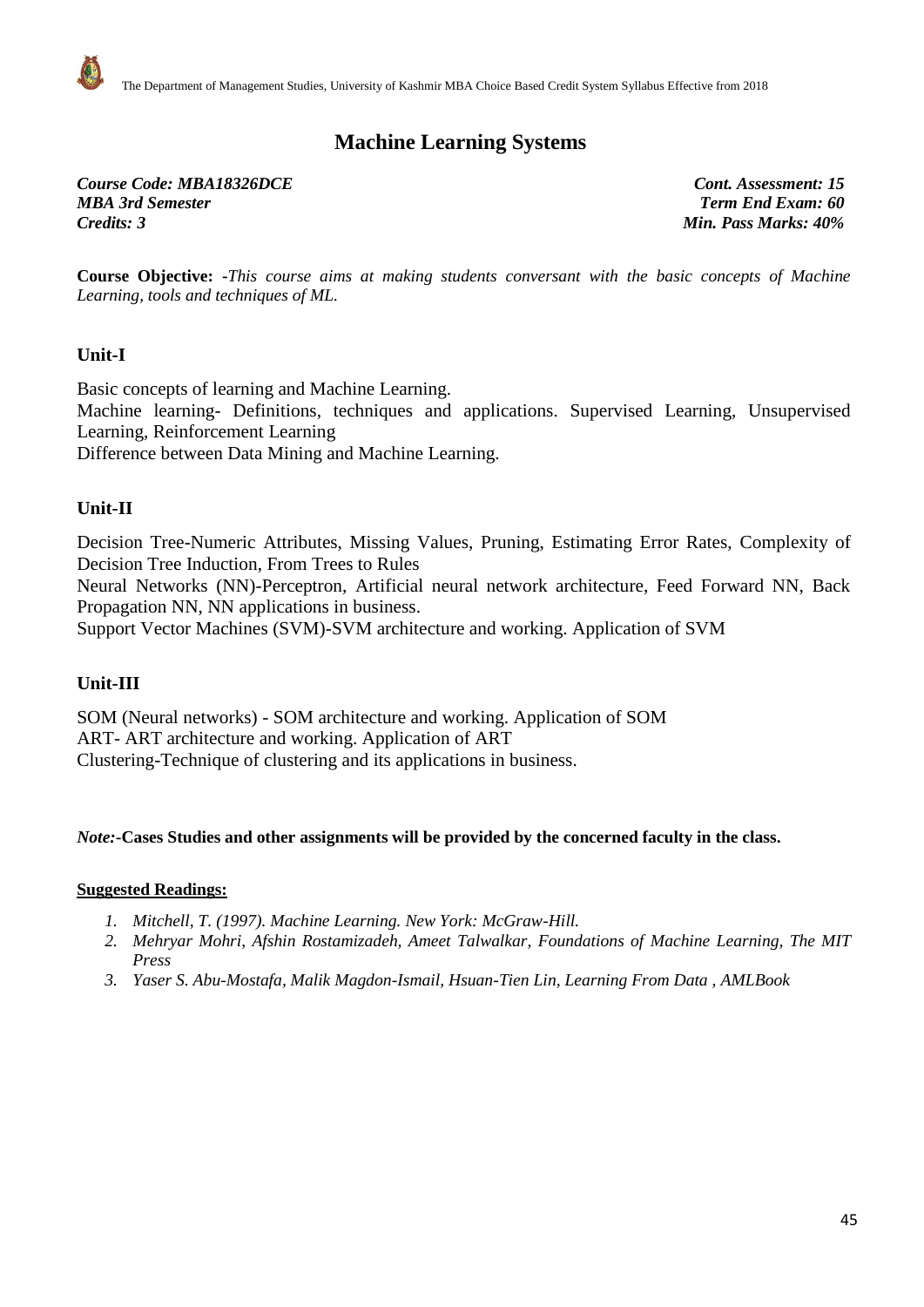# **Enterprise Resource Planning**

*Course Code: MBA18327DCE MBA 3rd Semester Credits: 3*

*Cont. Assessment: 15 Term End Exam: 60 Min. Pass Marks: 40%*

**Course Objective:-***This course aims at making students conversant with the basic concepts of ERP.*

#### **Unit-I**

ERP: An Overview, Evolution of ERP-MRP and MRP-II, Problems of Information islands, Risks and Benefits of ERP, Major ERP Packages (SAP, Oracle, BAAN, JD Edwards, PeopleSoft, QAD), Market opportunities and problems in ERP selection and implementation.

#### **Unit -II**

ERP implementation: Identifying ERP benefits team formation, consultant intervention, selection ERP, process of ERP implementation, Project Management and Monitoring, Measuring benefits of ERP.

#### **Unit-III**

Post ERP Implementation, Maximizing the ERP System, The Business modules of ERP Package: Financial, Manufacturing, Human Resources, Material management, Procurement and Inventory Management, Sales and Distribution, ERP and Change Management.

*Note:-Cases Studies and other assignments will be provided by the concerned faculty in the class.*

- *1. Hammer, Michael and J. Champ, Reengineering the corporation*
- *2. Leon, Alexis, Enterprise Resource Planning, Tata McGraw Hill*
- *3. Ray, Rajesh, ERP, Tata McGraw Hill*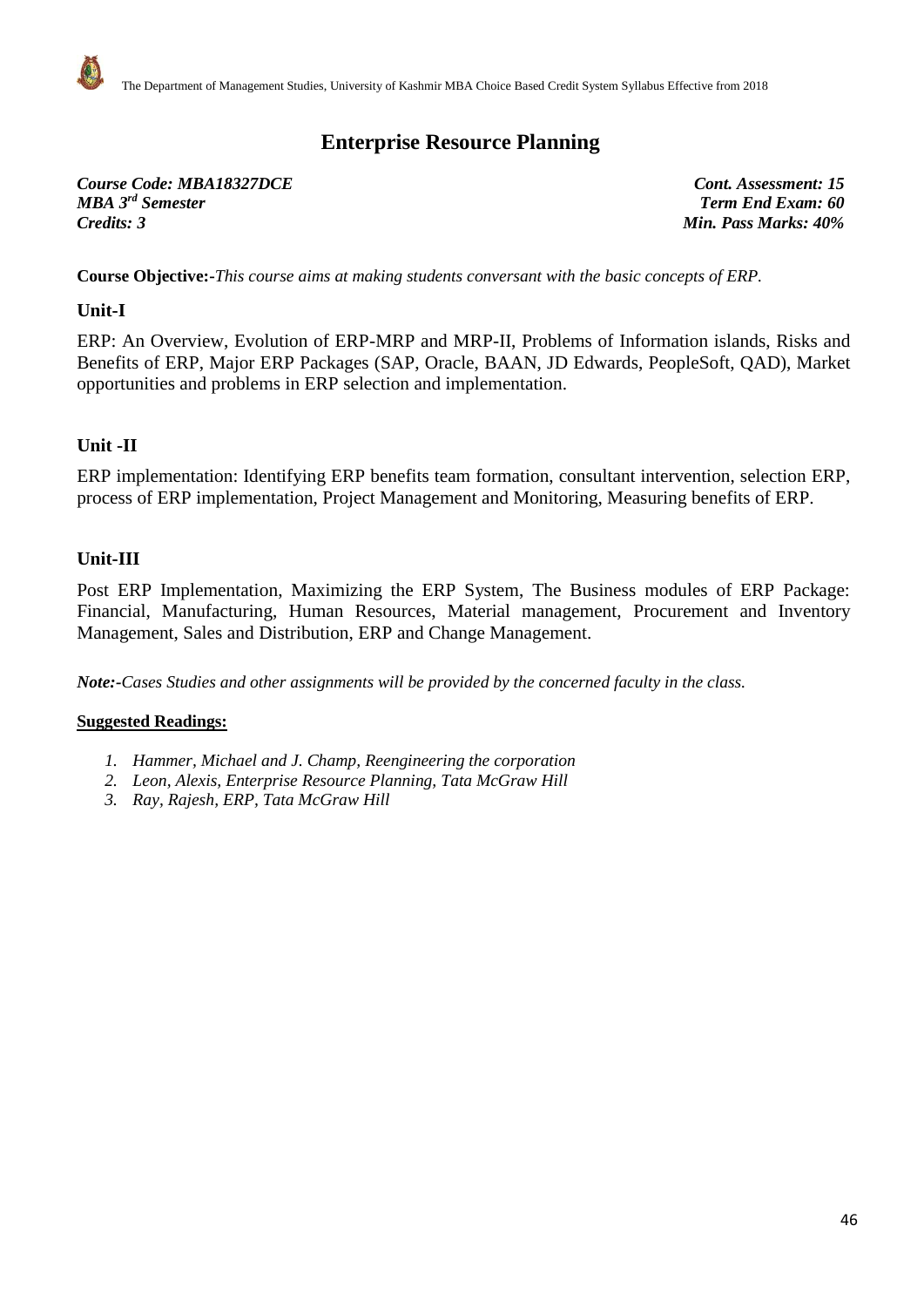# **Geographical Information Systems**

*Course Code: MBA18328DCE MBA 3rd Semester Credits: 3*

*Cont. Assessment: 15 Term End Exam: 60 Min. Pass Marks: 40%*

**Course Objective:** *To provide an understanding of the basic concepts and uses of GIS technology and spatial analysis.*

#### **Unit-I: Concepts and Definitions**

Geographic Information System (GIS): Definition and applications; GIS and Remote Sensing interface; Components and elements of GIS; Development of GIS technology; Geographic objects: point, line, area and their computer representation; Analog and digital maps.

#### **Unit-II: Functional Components**

Data input/ capturing, storage and manipulation, query, data analysis and presentation, topology creation, data quality and errors in GIS.

#### **Unit-III: Data Management and Structure**

Nature of Geographic data: Spatial and attribute data; Sources of data; Concept of vector and raster based models: Attribute data management: Data Base Management System (DBMS); Data Structures: relational, hierarchical and network; Linking spatial and attribute data.

#### **Suggested Readings:**

- *1. Burrough, P. A., and McDonnell, R. A., Principles of Geographical Information Systems, 2nd Edition, Oxford University Press*
- *2. Demers, M. N., Fundamentals of Geographic Information Systems, John Wiley & Sons, 3rd Edition.*
- *3. Longley, P. A., Goodchild, M. F., Maguire, D. J., and Rhind, D. W., Geographic Information Systems and Science, John Wiley and Sons*
- *4. Heywood, I. et. al, An Introduction to Geographic Infomation Systems, Pearson Education, Delhi.*

#### *Additional Readings*

- *1. Ramez Elmasri, Shamkant B.Navathe, "Fundamental of Database Systems", Pearson Addison Wesley*
- *2. Shashi Shekhar and Sanjay Chawla, "Spatial Databases: A Tour", Prentice Hall.*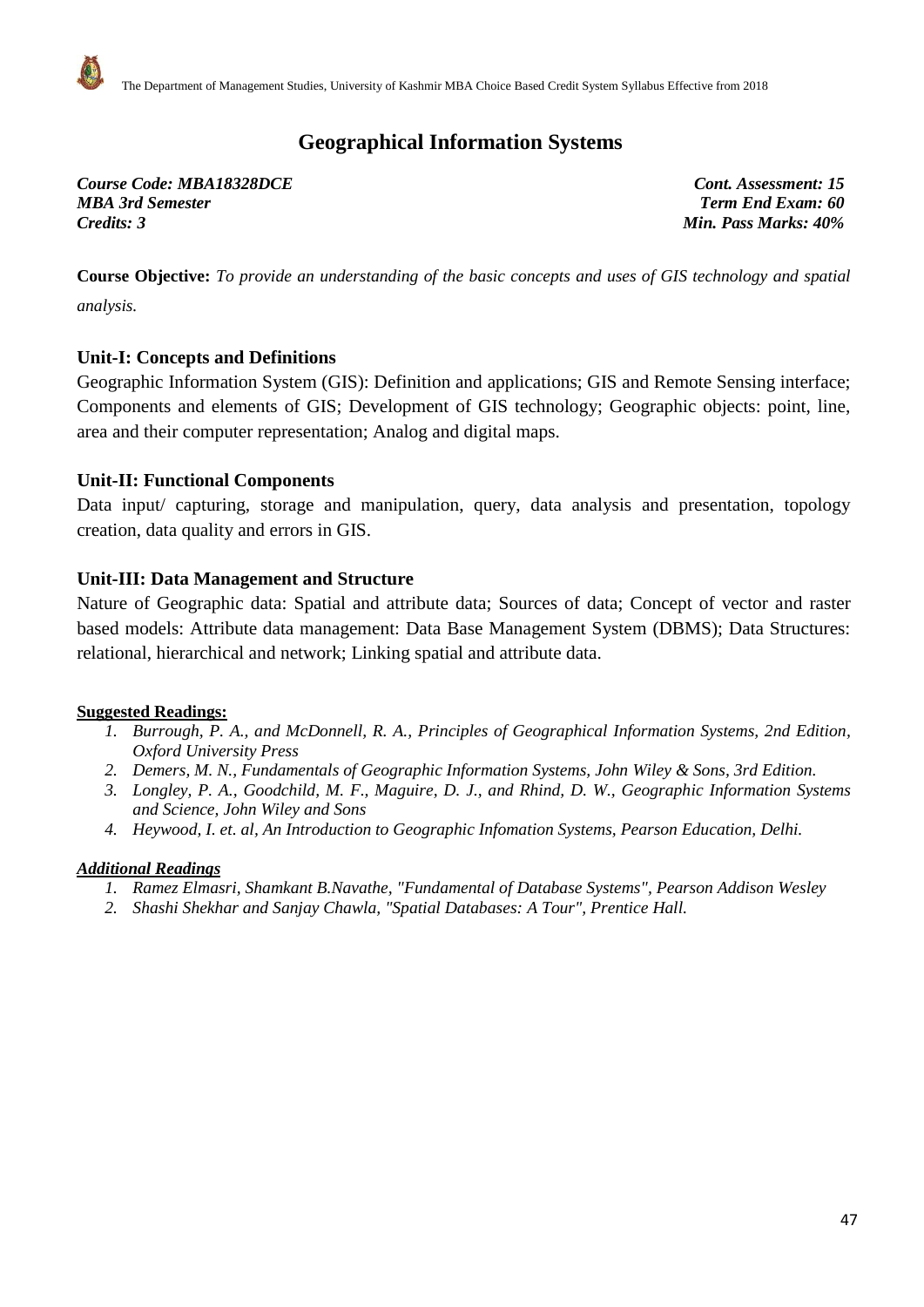# **Conflict Management and Negotiation Skills**

*Course Code: MBA18003GE Credits: 2 Min. Pass Marks: 40 %*

*MBA 3rd semester Term End Exam: 50*

**Course objective: -***The objective of this course is to familiarize the students with the basic concept of conflict management and negotiation process.*

#### **Unit–I**

Concept; Process of conflict; Conflict levels; Reactions to conflict; Management of conflict; Resolution strategies; PRAM model; Pondey's model of organizational conflict; Negotiation skills. Contemporary cases/ Readings/ Exercises and Role Play.

### **Unit–II**

Leadership and Negotiation; Leading Negotiation Process; leadership and Diversity; Leadership skills; styles and theories of leadership; Trait theory; Situation theory; Path goal leadership; Transactional and Transformational leadership; Contemporary cases/ Readings/ Exercises and Role Play.

**Note:** *Case studies and other assignments will be provided by the concerned faculty in the class.*

#### **Suggested Readings:**

- *1. Organizational Behavior- By Fred Luthans; Irwin/ McGraw Hill*
- *2. Fundamentals of organizational behavior- Griffin and Moorhead ; Houghton Mifflin Company, Boston*
- *3. Getting to YES Negotiation Agreement without Giving In-By Roger, Ury and Patton*
- *4. Leadership-By Richard L.Daft,; Cengage Learning*
- *5. Seven Hobbits of Highly Effective people-By Stephen R.Covey; Simon and Schuster New York*

*Name of Course Instructor: Prof. Shabir A. Bhat*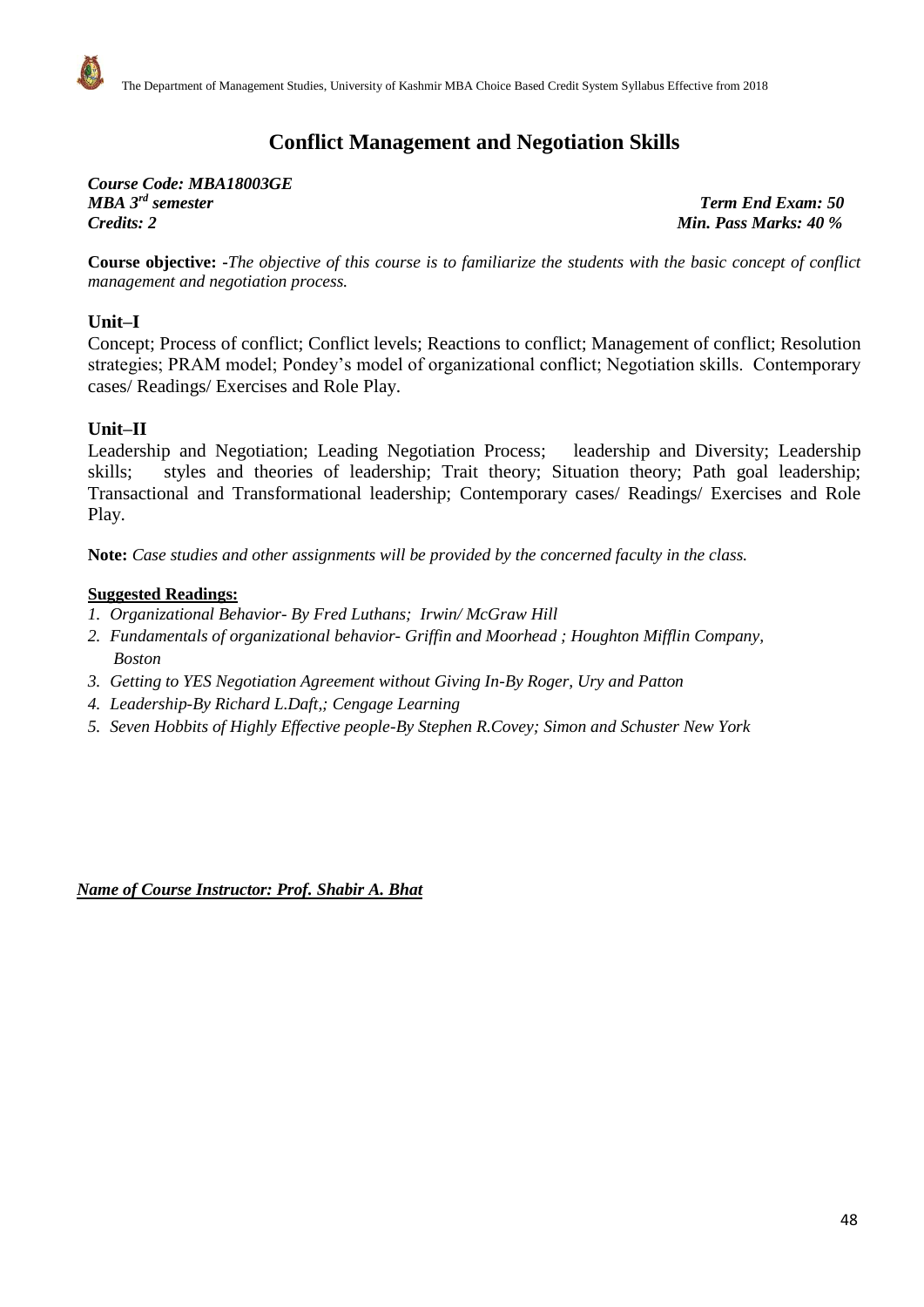

# **Managerial Skill Development**

*Course Code: MBA18002OE MBA 3<sup>rd</sup> Semester Term End Exam: 50*<br>*Credits:2 Min. Pass Marks: 40* 

*Credits:2 Min. Pass Marks: 40 %*

**Course Objective: -** *The objective of this paper is to equip the students with the managerial Skills to enable them to effectively communicate and enhance their leadership and motivational powers.*

#### **Unit-I**

Communication in Business, the process of communication, principles of communication, barriers of communication, Strategies for overcoming Barriers. Essentials of nonverbal communication, types: kinesics, proxemics, paralanguage, time language, color.

#### **Unit-II**

Personality development and improving public interaction. Self-confidence, how to develop selfconfidence, good attitude, time management, stress management, delegation and persuasion. Motivation, types: intrinsic and extrinsic motivation, Maslow's need hierarchy, Herzberg's theory, why motivation, Negotiation, effective leadership. Perception and improving listening skills.

*Note: Case studies and other assignment will be provided by the concerned faculty in the class.*

#### **Suggested Readings:**

- *1. Lesikar, Petit & Lesikar's, Basic Business, Tata McGraw*
- *2. Poe & Fruchling, Basic Communication, AITBS*
- *3. Diwan & Aggarwal Business Communication Excel*
- *4. Baugh, Frayer & Thomas, How to write first class Business Correspondence, Viva Books*

*Name of Course Instructor: Dr.Farzana Gulzar*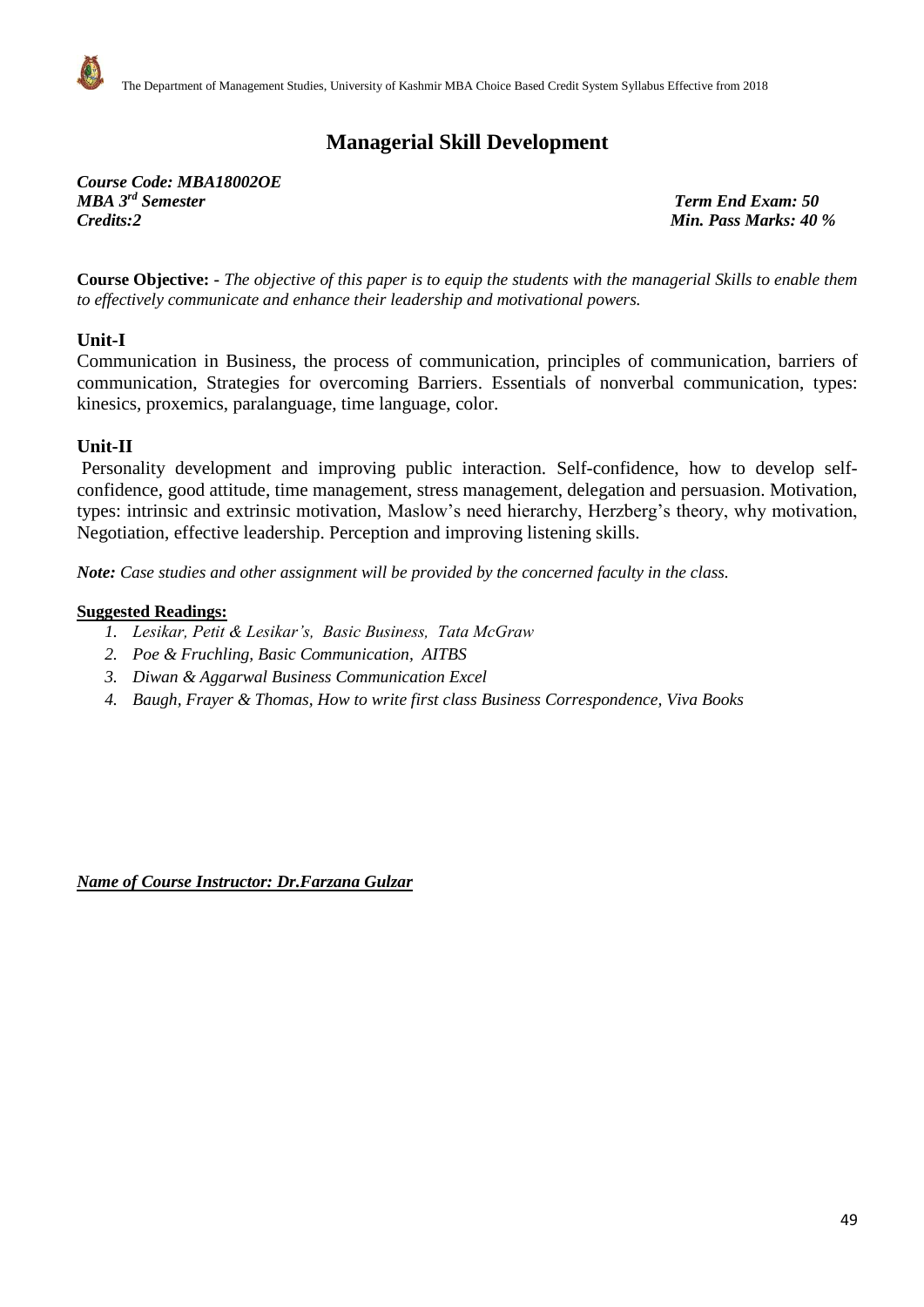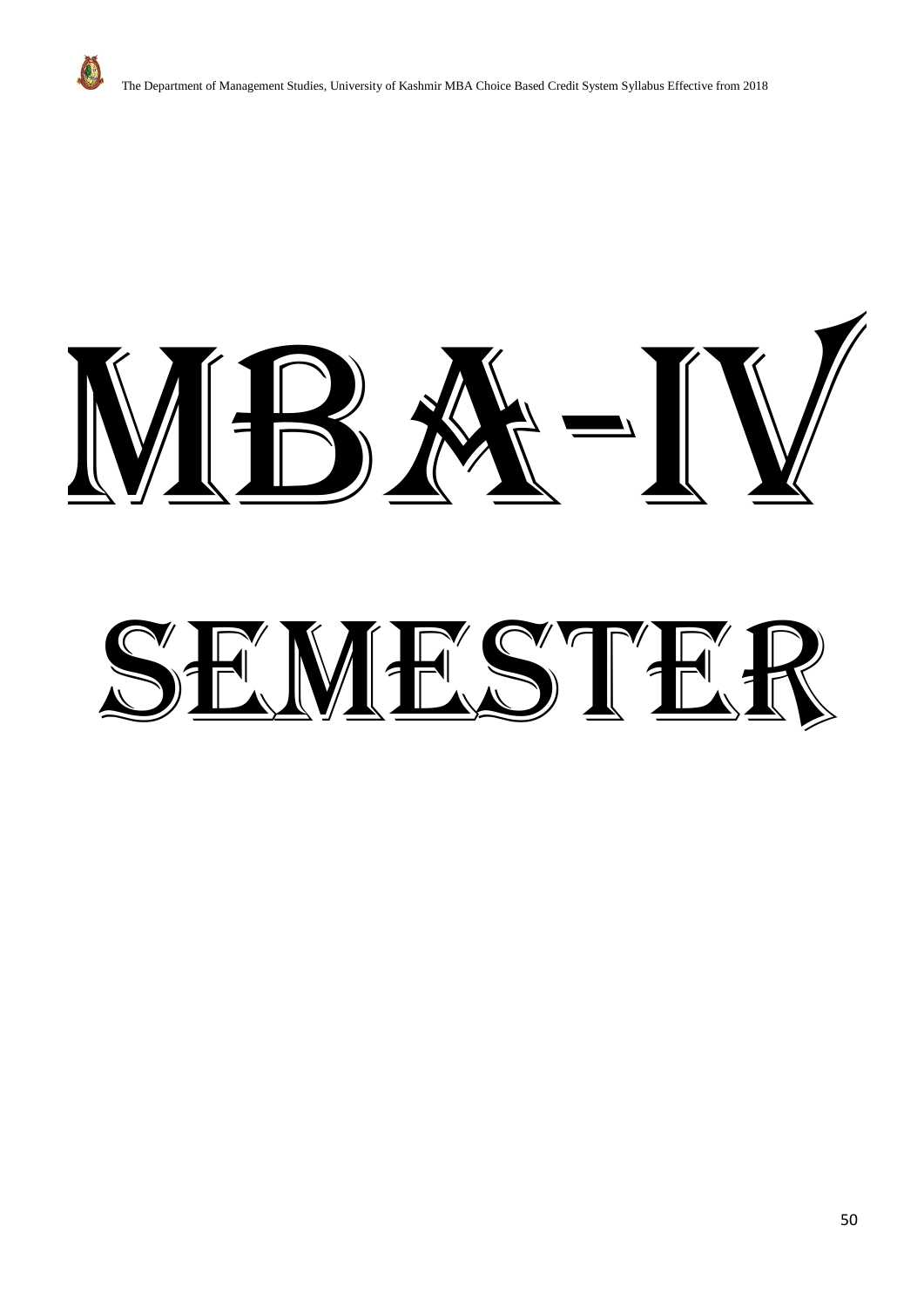

### **Internship and Training Project**

*Course Code: MBA18401CR MBA*  $4^{th}$  *Semester*<br>*Credits* 06

*Max. Marks: 150 Credits 06 Min. Pass Marks: 40%*

Students shall have to undergo 06 to 08 weeks of internship in any sector/company/organization of their choice. This internship not only bridges the gap between theoretical and practical applications but also enhances the skill set and knowledge required to thrive in the corporate world. Students will also get an opportunity to understand the corporate world better, be a good team player, understand what their customers and clients require from them in addition to prepare them for better placement opportunity. Based on this internship the students shall be required to write and submit a project report to the Department immediately after the completion of the internship.

The **Internship and Training Project (MBA18401CR)** shall be evaluated by company supervisor and by external examiner followed by project viva-voce conducted by the panel of experts. The evaluation of Internship and Training Project shall consist of three parts. Firstly, evaluation shall be done by the company supervisor where student is placed and shall have weightage of 02 credits. Secondly, evaluation shall also be done by the external evaluator, to be appointed by the Head, Department of Management Studies, University of Kashmir from the panel and shall have weightage of 02 credits. Lastly, evaluation shall be made by the following panel of experts through Viva-Voce of the students and shall have weightage of 02 credits:

- **a)** Head, Department of Management Studies as Chairman;
- **b)** One External Examiner from the panel submitted by Head of the Department and approved by the Hon'ble Vice Chancellor;
- **c)** Two teachers (Professor/Associate Professor) of the department to be nominated by the Head of the Department.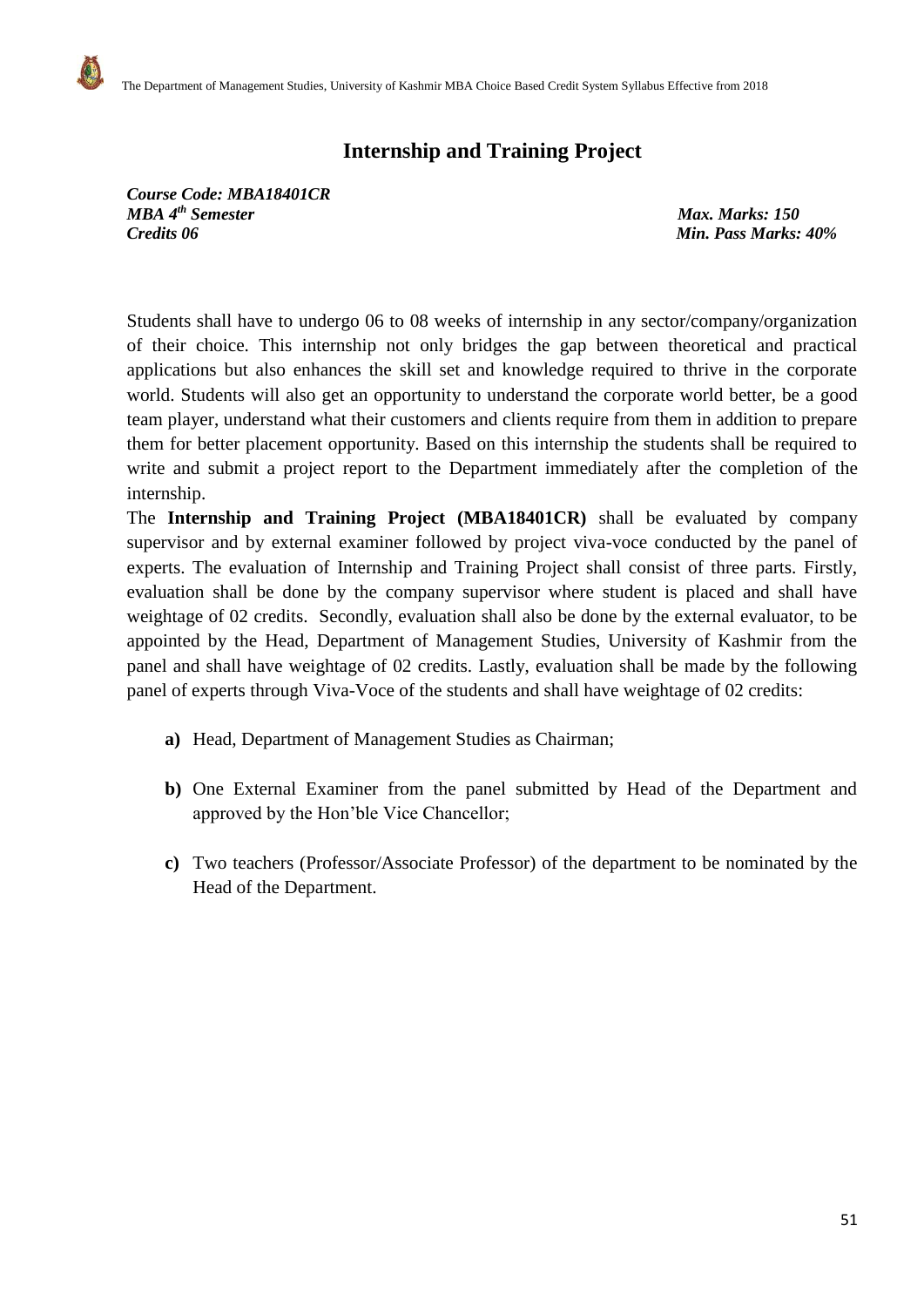

### **Strategic Marketing**

*Course Code: MBA18403CR MBA 4th Semester Credits: 4*

*Cont. Assessment: 20 Term End Exam: 80 Min. Pass Marks: 40%*

**Course Objective:** *The basic aim of the course is to expose the students to the strategic framework that keeps organizations relevant and effective in the competitive markets.* 

#### **Unit-I:**

New Paradigms in Marketing; Corporate strategy vs. Strategic Marketing; Nature, scope and tasks of Strategic Marketing; Strategic Marketing vs. Strategic Marketing; Overview of Strategic Process; Strategic Intent-Vision, Mission

#### **Unit-II**

Nature and components of marketing environmental, Assessing internal environment; SWOT analysis; PEST analysis, Porter's Five Force Model; Customer analysis; Competitor analysis- levels of competition, competitive advantage; competitive intelligence; competitive strategies; Resources-based view of competitive advantage, Creating and sustaining competitive advantage; Value Chain Analysis; Resources audit and utilization.

#### **Unit-III**

Nature and Scope of Marketing Strategy; Strategic market planning; Strategic position and action; New Generic Strategies; Marketing Strategies for leaders, challengers, and followers; Competitive strategies for domestic players; Strategies for global players.

#### **Unit-IV:**

Models of Strategic Choice; Factors governing selection of strategy; Controlling Marketing Strategies; Methods of Performance Evaluation; Basic Control Tools, Balanced Score Card, Internal Marketingnature and scope, Internal Marketing Mix, Difference between Internal Marketing and External Marketing, Key success factor of Internal Marketing

*Note:-Cases Studies and other assignments will be provided by the concerned faculty in the class.*

- *1. David A. Aaker, Strategic Market Management, John Wiley*
- *2. Sahaf, M.A., Strategic Marketing, Prentice-Hall of India, New Delhi*
- *3. Cravens, D W., Strategic Marketing Homewood Illinois, Richard D. Irwin.*
- *4. Xavier, M.J., Strategic Marketing, Response Books- A division of Sage Publications, New Delhi*
- *5. Orville C.Walker,Jr.,Marketing Strategy, Tata McGraw Hill, New Delhi*
- *6. Linda E. Swayne, Cases in Strategic Marketing, Prentice Hall, New Delhi*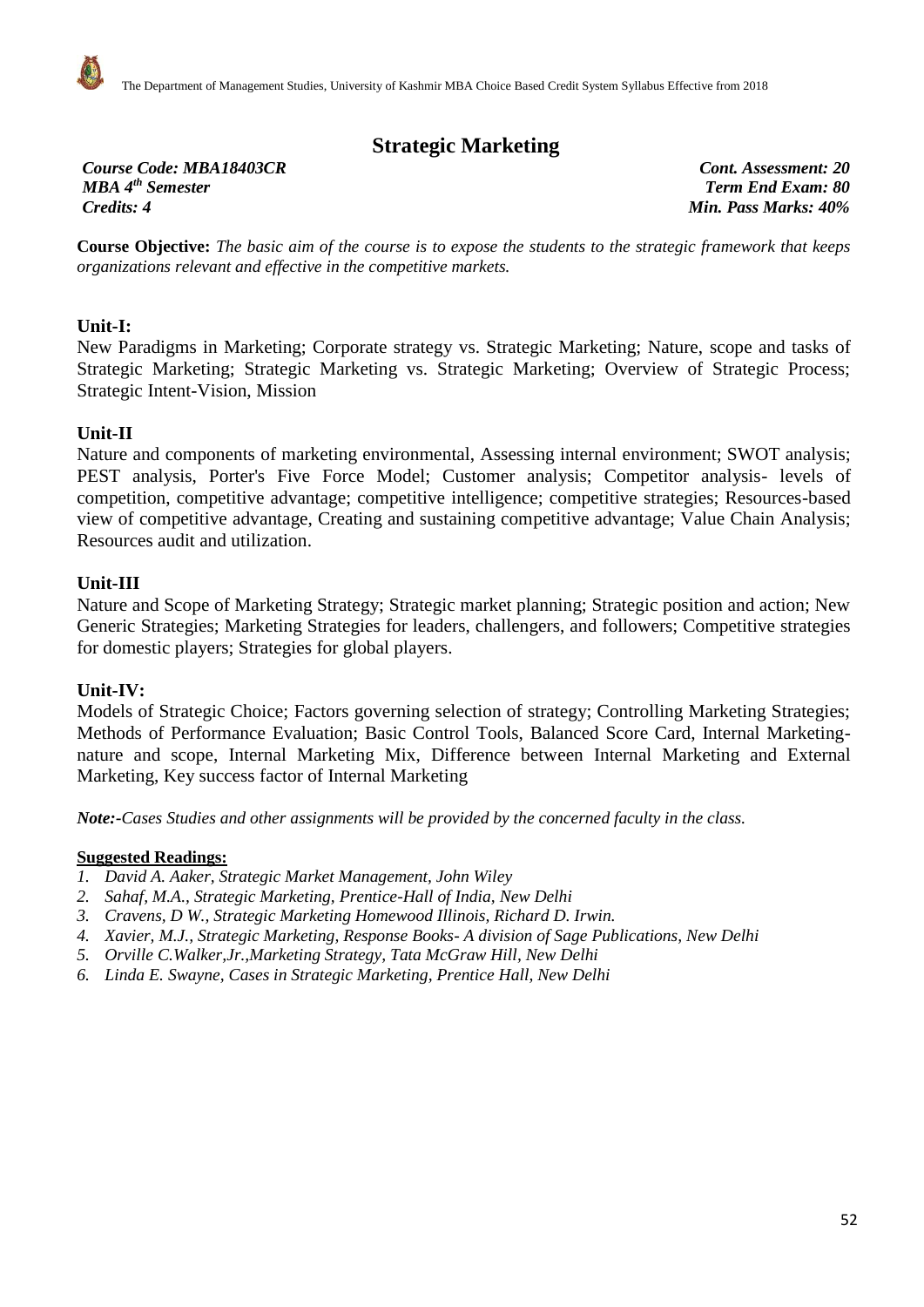## **Sales and Distribution Management**

*Course Code: MBA18404DCE MBA 4th Semester Credits: 3*

*Cont. Assessment: 15 Term End Exam: 60 Min. Pass Marks: 40%*

**Course Objective: -***The purpose of this paper is to acquaint the student with the concepts which are helpful in developing a sound sales and distribution policy and in organizing and managing sales force and efficient marketing channels.*

#### **Unit-I**

Nature and Scope of Sales Management; Objectives and functions of Sales management; Nature of Selling; Overview of Selling Process and Selling Theories; Prospecting for customers; Designing and delivering of sales presentation; Modes of sales presentation, Recruiting and selecting Sales Personnel – Methods and administering selection procedures; Developing Sales Training Programs, Executing and Evaluating sales training programs.

#### **Unit-II**

Motivating Sales Personnel, Overview of basic motivational theories; Compensating sales personnel, Designing and Administering various Compensation Plans; Controlling Sales personnel and managing sales evaluation programmes, Comparing standards with actual performances of sales personnel; Objective and Types of Quotas, Quota setting procedure, Administering the quota system; Designing Sales Territories and Allocating Sales efforts to sales territories.

#### **Unit-III**

An Overview of Marketing Channels; Structure, Functions and Relationships of channels of Distribution; Channel Planning and organizational Patterns in Marketing Channels - Traditional vs. Vertical Marketing system; Marketing Channel Design Process; Channel Management Decisions Wholesaling; Types of Wholesales; Wholesales Marketing Decisions; Retailing: Types of Retailers, Retailer Marketing Decision. Market Logistics: Logistics objectives, Market logistics decisions for distribution channel.

*Note: -Cases Studies and other assignments will be provided by the concerned faculty in the class.* 

- *1. Still, R R. & Cundiff; Sales Management, Englewood C*
- *2. Tanner, J; HoneycuttED; Erffmeyer Robert C.; Sales management: Pearson Education*
- *3. Anderson, R. Professional Sales Management. Englewood Cliff, New Jersey, Prentice Hall Inc.,.*
- *4. Anderson, R. Professional Personal Selling. Englewood Cliff, New Jersey, Prentice Hall Inc..*
- *5. Buskirk, R H and Stanton, W J. Management of Sales Force. Homewood Illonois, Richard D Irwin.*
- *6. Kotler P. ,Marketing Management, TMH*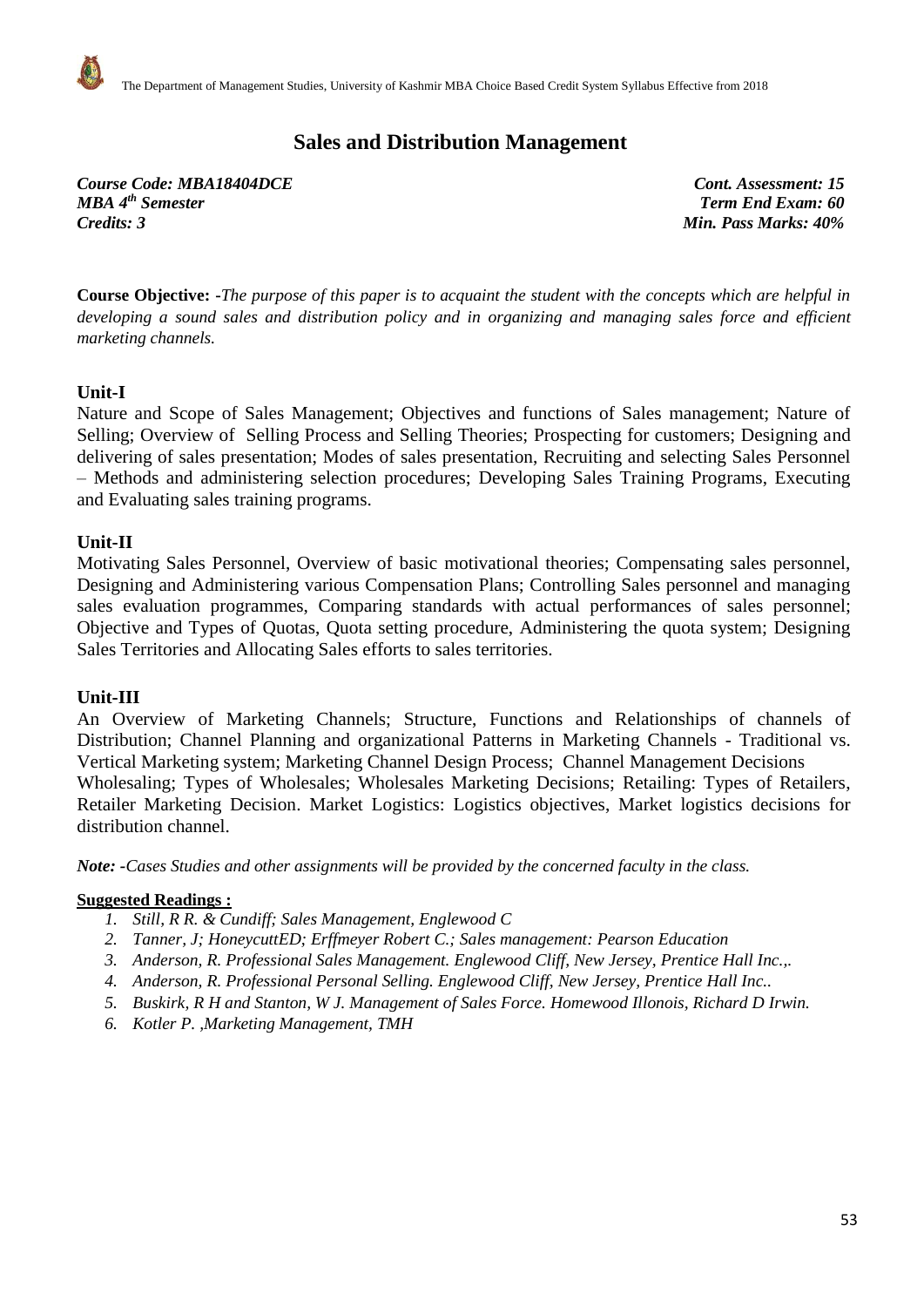### **Consumer Behavior**

*Course Code: MBA18405DCE MBA 4th Semester Credits: 3*

*Cont. Assessment: 15 Term End Exam: 60 Min. Pass Marks: 40%*

**Course Objective***: The basic objective of the course is to acquaint students with the dynamics of consumer decision-making.*

#### **Unit–I: Introduction to Consumer Behavior**

Scope and Relevance of consumer behavior, nature and importance and interdisciplinary nature. Application of consumer behavior in marketing, the consumer research process- quantitative and qualitative research. Segmentation: Uses and bases of segmentation. Consumer decision-making process, psychographics and VALS.

#### **Unit-II: Individual Determinants of Consumer Behavior**

Consumer motivation: Needs, goals and their interdependence. Rational vs. emotional motives, Dynamic nature of motivation, Consumer learning: Motivation, cues, response and reinforcement. Behavioral learning and cognitive learning theories. Attitude formation and change:attitude and its formation. Cognitive dissonance theory and attribution theory. Personality and consumer behavior: Nature of personality, Self-image, Vanity and consumer behavior.

#### **Unit-III: External Behaviorial Determinants**

Influence of reference groups - Friendship, Work, Celebrity and family. Impact of social class, culture, subculture and cross-cultural factors on consumer behavior.The process of opinion leadership and motivation behind opinion leadership. Diffusion of innovations.

**Note:** *Case studies and other assignment will be provided by the concerned faculty in the class.*

- *1. Leon G.Schiffman & Leslie Lazar Kannk, Consumer Behaviour, Prentice-Hall of India*
- *2. Reynolds & Wells: Consumer Behaviour - McGraw Hill, International.*
- *3. James F.Ingel Roger.D. & Blackwell - Consumer Behaviour - Dryden Press*
- *4. S.C.Mehta - Indian Consumers - Tata McGraw Hill*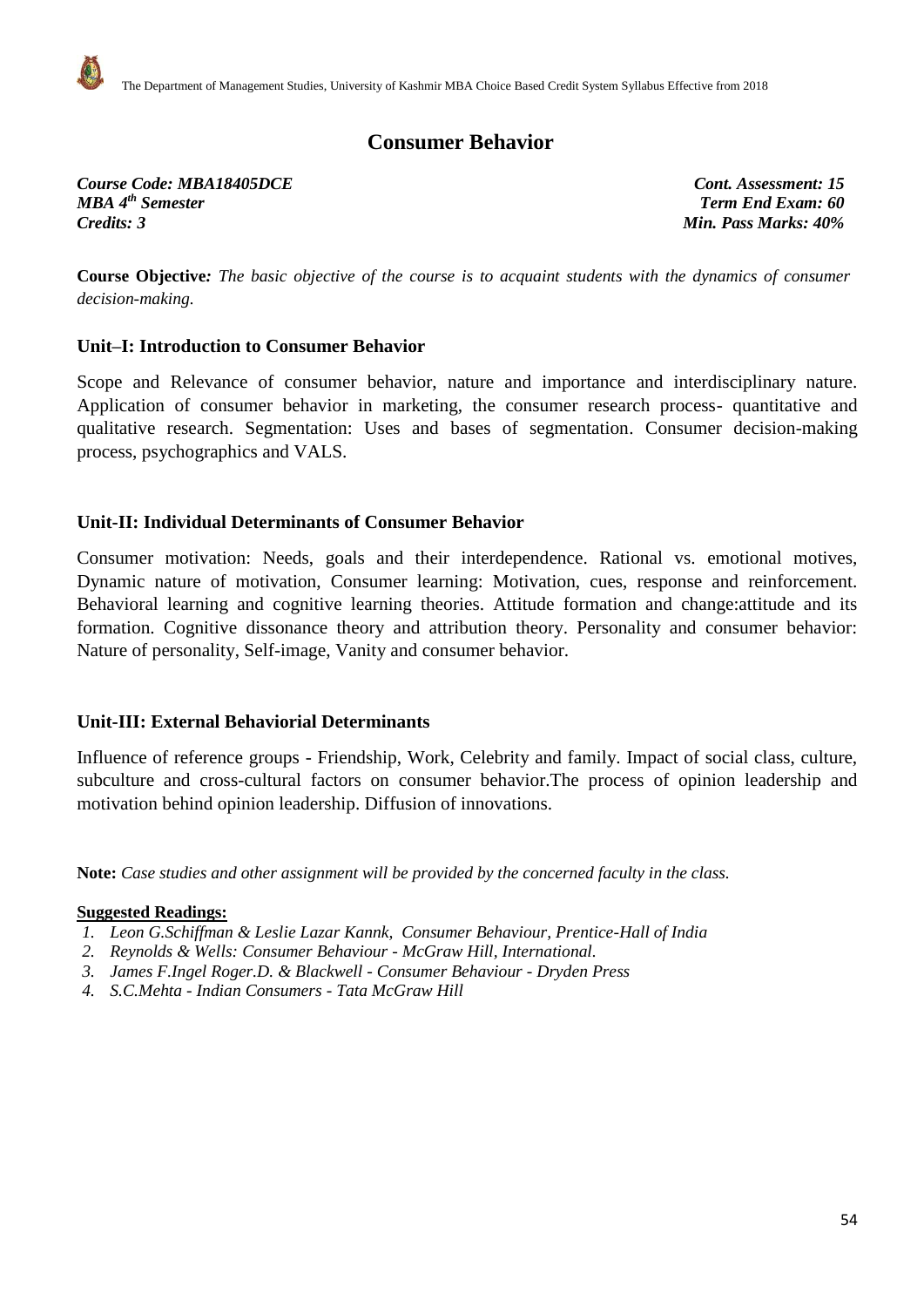### **E-Commerce**

*Course Code: MBA18406DCE MBA 4th Semester Credits: 3*

*Cont. Assessment: 15 Term End Exam: 60 Min. Pass Marks: 40%*

**Course Objective: -***This course aims at making students well versed with the e-commerce and e-business concepts and technologies.*

#### **Unit I**

- Introduction to E-Commerce- Definition, Evolution,
- **WWW** Web Servers, Clients, Email, Search Engines, Chat, Music, Video.
- **Internet Marketing Technologies**  Databases, Data warehouse and Data mining**.**

#### - **Unit II**

- **E-Commerce Business Models –** Key elements of Business Models, Business to consumer (B2C) Business model, Business-to-Business (B2B) Business model, Consumer to Consumer Business model
- **Building E-Commerce-** System Development life Cycle, Choosing Software and hardware. Ecommerce Site Tools
- **E-Commerce Security –** Security threats, technology solutions to threats and protection. Policies, procedures and Laws

#### **Unit III**

- **E-Commerce Payment Systems:** Cash, Checking transfer, Credit card, stored value and accumulating Balance.
- **Credit Card E-Commerce Transactions:** Working, Credit Card Enablers, Limitations of Online payment systems
- **Digital Payment Systems :** Digital Wallets, Digital Cash, Smart Cards as stored value systems
- **B2B Payment Systems :** Electronic Billing presentment and payment

*Note:-Cases Studies/Mini Projects and other assignments will be provided by the concerned faculty in the class.*

- *1. Keneth Laudon & Traver, "E-commerce", Pearson Edu. New Delhi.*
- *2. Cady, G.H. and Part McGregor, "The Internet" BPB Pub., Delhi.*
- *3. Carpenter, Phil e Brands, HBS Press, Boston.*
- *4. Keen, Peter and Mark McDonald The e-Process Edge, Delhi, Tata McGraw Hill.*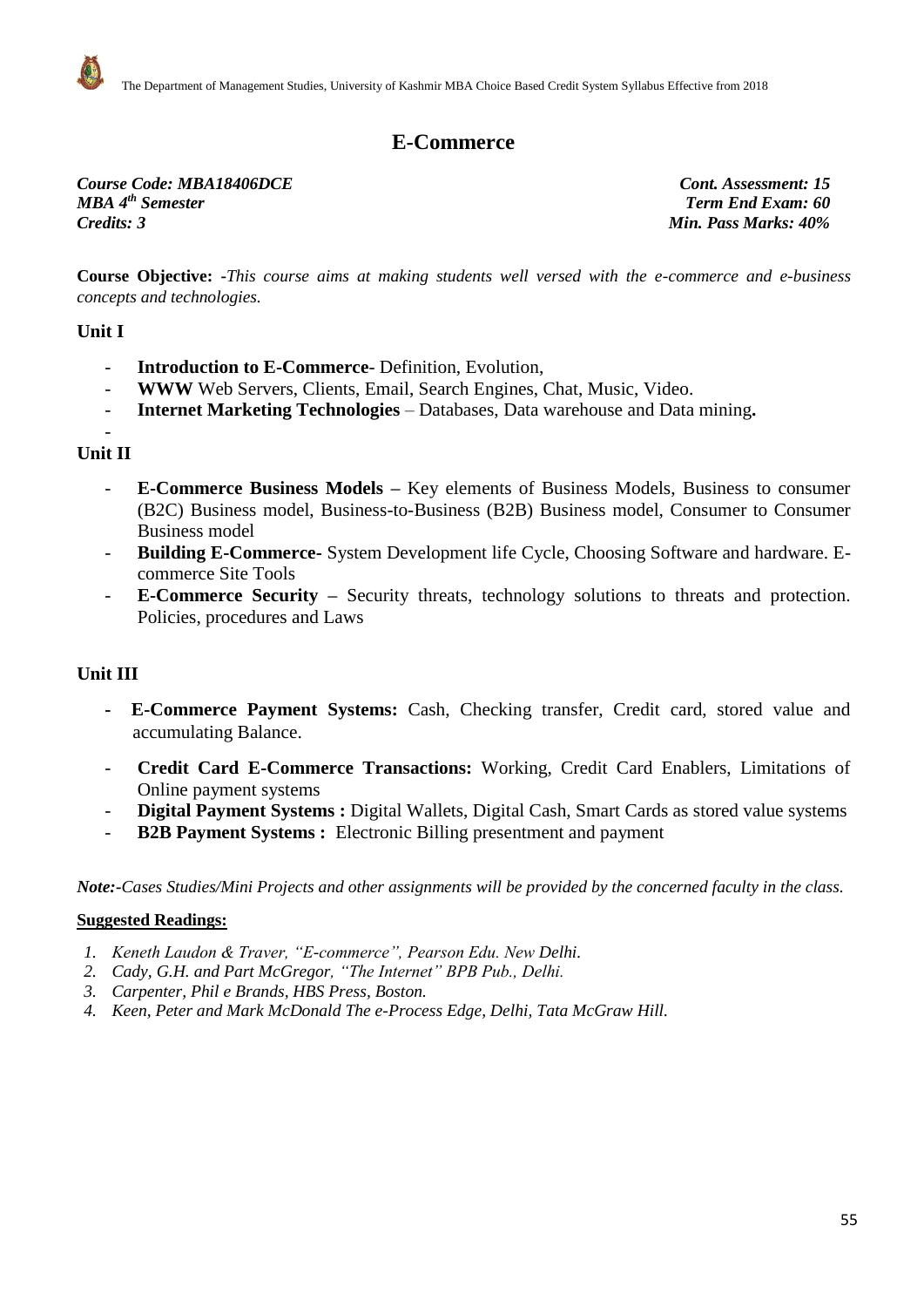## **Retail Management**

*Course Code: MBA18407DCE MBA 4th Semester Credits: 3*

*Cont. Assessment: 15 Term End Exam: 60 Min. Pass Marks: 40%*

**Course Objective: -***This course aims at making students well versed with the retail management concepts and technologies.*

#### **Unit- I: Introduction**

Overview of retailing environment and management: Functions of retailing; Building and sustaining relationships; Strategic planning; Structural change, Types of Retail Outlets, Market structure and control; Planning and development.

#### **Unit- II: Situation Analysis**

Retail institutions by ownership; Retail institutions by store-based strategy mix; Web, non- store-based, and other forms of nontraditional retailing; Targeting customers and gathering information; Communicating with customers; Promotional strategies Choosing a store location: Trading-area analysis; Site selection; Store design and layout; Display

#### **Unit- III: Managing Retail Business**

Retail organizations and HRM; Operations management: financial and operations dimensions; Managing retail services; Service characteristics; Branding: perceptions of service quality

- *1. Berman B and Evans J R- Retail Management, Pearson Education.*
- *2. Michael Lervy M and Weitz B W- Retailing Management, Tata McGraw-Hill.*
- *3. Newman A J and Cullen P- Retailing: Environment and Operations, Vikas.*
- *4. Varley R and Rafiq M- Principles of Retail Management, Palgrave.*
- *5. Lamba- The Art of Retailing, Tata McGraw-Hill.*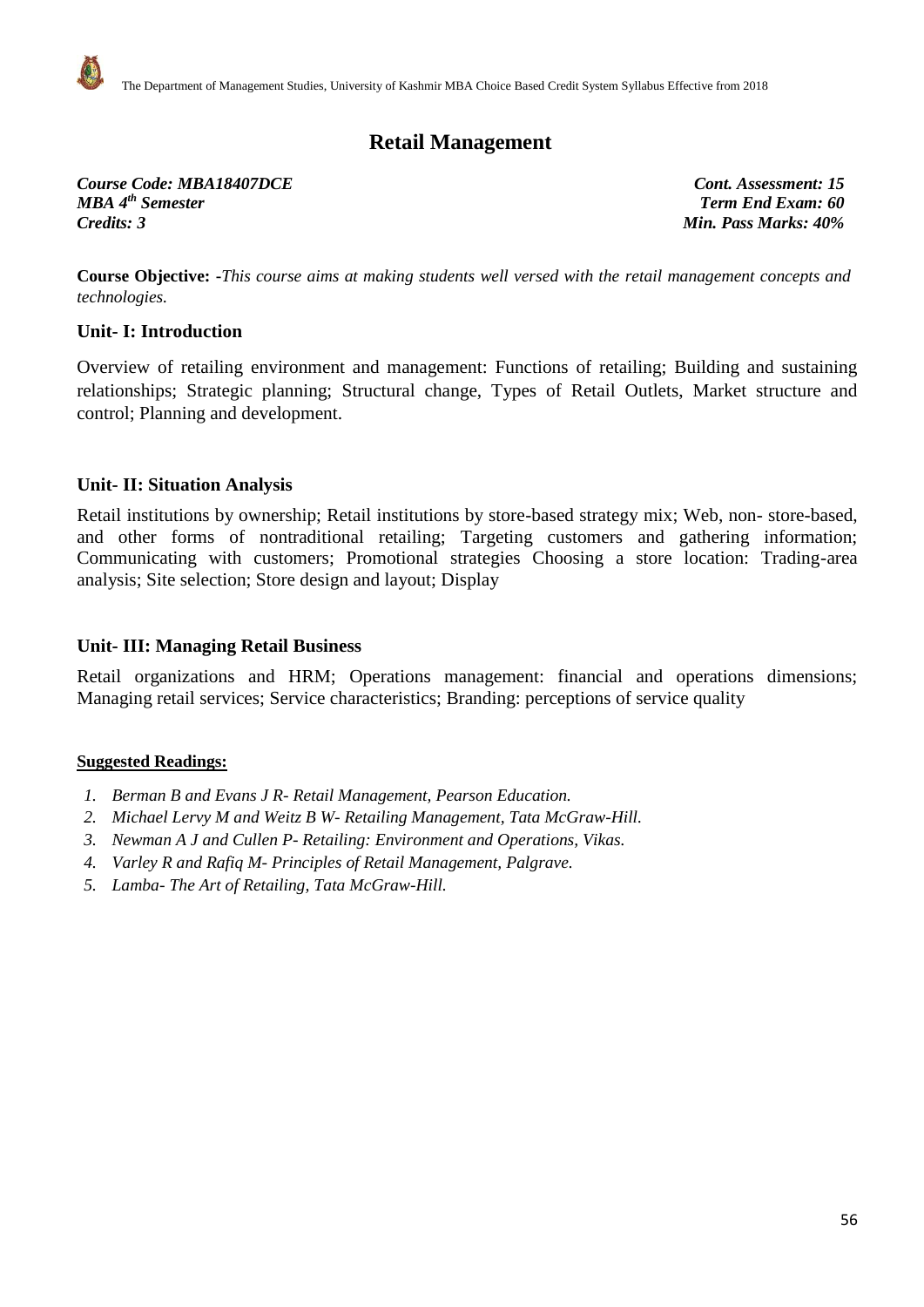# **Project Appraisal , Finance and Management**

*Course Code: MBA18408CR MBA 4th Semester Credits: 4*

*Cont. Assessment: 20 Term End Exam: 80 Min. Pass Marks: 40%*

**Course Objective:** *The basic purpose of this course is to understand the framework for evaluating capital expenditure proposals, their planning and management in the review of the project undertaken.*

#### **Unit-I**

Capital Investment - Importance and Difficulties; Project classification and dimensions. Stages of Project Feasibility Analysis – Identification, Pre-selection, Analysis, Evaluation and Decision. Generation and Screening of Project Idea; Corporate Appraisal; Profit Potential of Industries – Porter Model.

#### **Unit-II**

Market Demand and Situational Analysis; Forecast future market demand. Market Risk. Technical Analysis – Preliminary information requirements, Steps of the technical analysis. Social Cost Benefit Analysis. Environmental Appraisal of Projects. Network Techniques for Project Management; Project Review and Administrative Aspects.

#### **Unit-III**

Financial Appraisal of Projects. Project costing and financing. Estimating Total Project Cost. Working Capital Requirements. Financing the projects - long term and short term. Financial Projections- Profitability Estimates, Cash flow Estimates, Projected Balance sheets.

#### **Unit-IV**

Analyzing Financial Projections- Techniques – Ratio Analysis, Break Even analysis, Average rate of return, Payback period, Net present value and Internal rate of return. Risk Analysis for Projects. Sensitivity analysis. Project Implementation. Time and cost overruns.

*Note:- Cases Studies and other assignments will be provided by the concerned faculty in the class.* 

- *1. Bhalla,V.K. Financial Management and Policy. New Delhi, Anmol.*
- *2. Chandra Prasanna. Project; Planning, Analysis, Financing, Implementation and Control, New Delhi, Tata McGraw Hill.*
- *3. Chitale V P. Project Viability in Inflationary Conditions – A Study of Capital Cost and Project Viability, New Delhi, Vikas Publishing House.*
- *4. Patel B M. Project Management – Strategic Financial Planning, Evaluation and Control. New Delhi, Vikas Publishing House.*
- *5. Rao P C K. Project Management and Control. New Delhi, Sultan Chand & Sons.*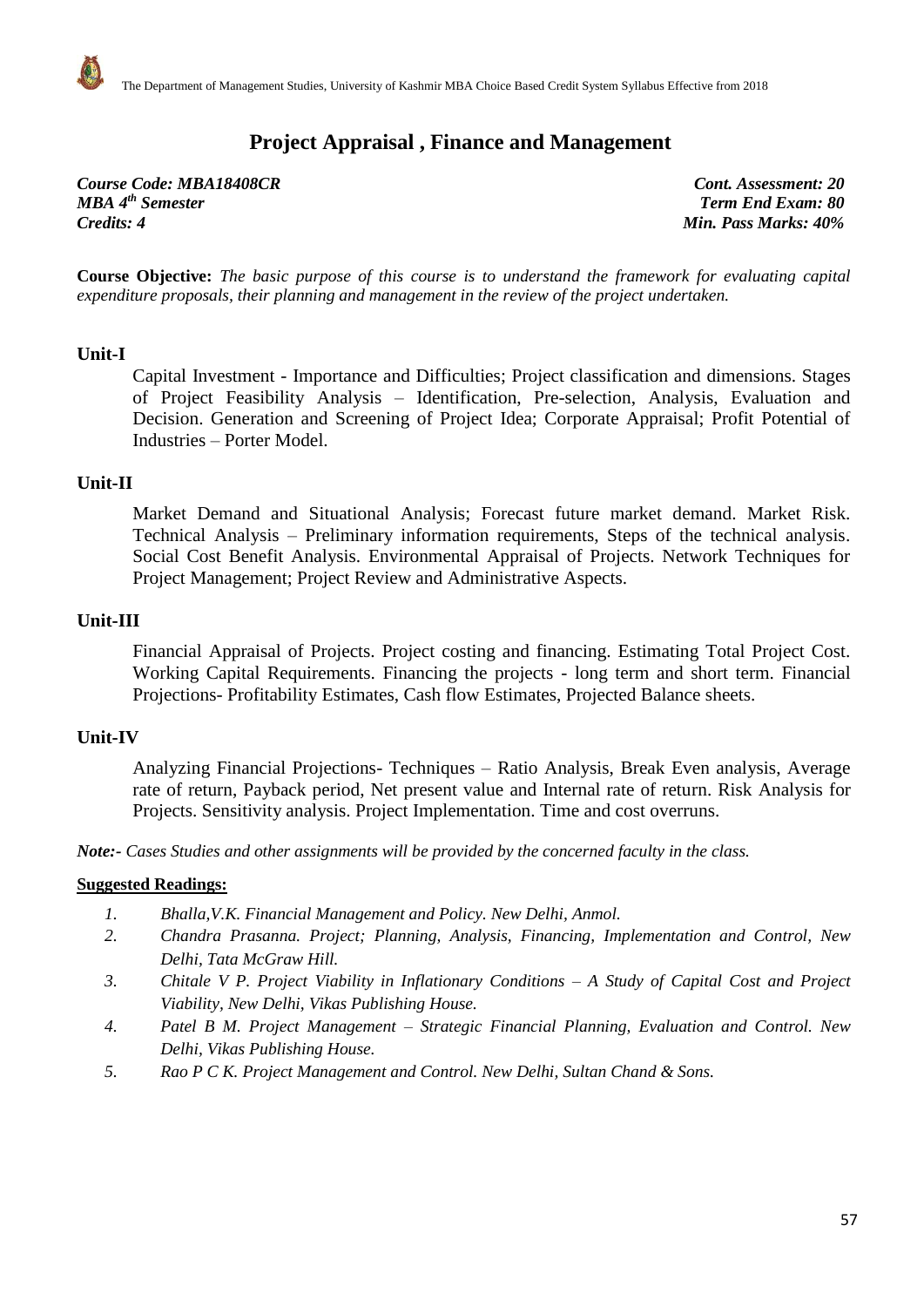### **Financial Risk Management**

*Course Code: MBA18409DCE MBA 4th Semester Credits: 3*

*Cont. Assessment: 15 Term End Exam: 60 Min. Pass Marks: 40%*

**Course Objective:***-This Course aims at making students conversant with the latest concepts of financial risk management and also introduces them to the practical application of various tools and techniques of financial risk management techniques.*

#### **Unit-I**

*Risk Management*:-Concept and objectives; Types of financial risks- credit risk, market risk, default risk, foreign exchange risk, purchasing power risk, liquidity risk, interest rate risk; Main banking business lines and risk associated with each: the banking book, the trading book and off balance sheet exposure; Scientific risk management process.

#### **Unit-II**

*Risk Measurement: -* based on sensitivity, based on volatility and based on down side potential; *Credit risk management* –concept, components, need and process of credit risk management; Approaches for capital charge for credit risks; *Interest Rate Risk Management:* objectives, essentials of interest rate risk, sources, effects and measurement of interest rate risk, strategies for controlling interest rate risk.

#### **Unit-III**

*Operational Risk Management:-* Concept of operational risk; Operational risk categorization-cause based, effect based and event based ; Operational risk management process; Guiding principles; Approaches for attribution of capital charge for operation risks- Basic Indicator Approach, Standardized Approach and Advanced Measurement Approach. Risk Based *Capital Standards:* concept, application of capital adequacy standards to Indian banks, computation of capital adequacy of banks.

*Note: Case Studies and other assignments will be given by the concerned faculty in the class.*

- *1. Chance, D. M., An Introduction to Derivatives, Dryden Press, International Edition.*
- *2. Chew, L., Managing Derivative Risk, John Wiley, New Jersey.*
- *3. Hull, J, Options : Futures & Other Derivatives, Pearson Education , New Delhi*
- *4. Dorfman, M.S. "Introduction to Risk Management and Insurance" Pearson Education, New Delhi*
- *5. Mare Lore And Lev Berodovsky, Financial Risk Management, Butterworth Heinennam, Oxfords*
- *6. Bhatacharya, K. M. , Risk Management in Banks, Himalya Pub. Company, New Delhi.*
- *7. Andrew K.,Master Financial Derivatives: A step by step guide to credit derivatives and their application, Prentice Hall India , New Delhi.*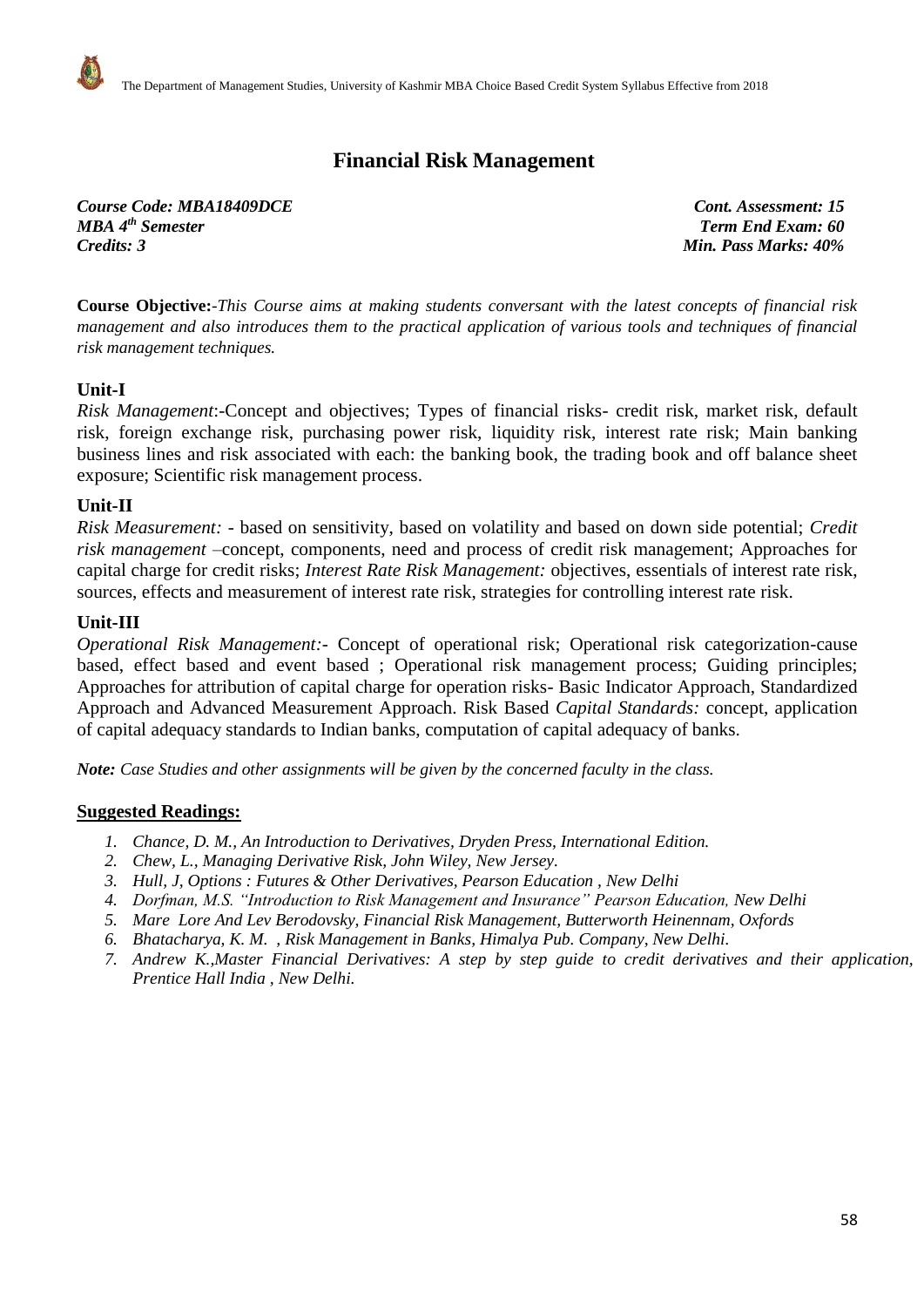# **Corporate Tax Planning and Management**

*Course Code: MBA18410DCE MBA 4th Semester Credits: 3*

*Cont. Assessment: 15 Term End Exam: 60 Min. Pass Marks: 40%*

**Course Objective: -***This course aims at making students conversant with the concept of corporate tax planning and management, as also their implications for corporate financial decision making.*

#### **Unit-I**

*Assessment of Companies*: Meaning and kinds of companies under Income Tax Act, Determination of Residential Status of Companies, Computation of taxable income (Income from business and other sources only) and tax liability of companies. *Advance Tax Payment for Companies*: Pay as you earn scheme, Computation of advance tax and interest payable on shortfall of advance tax.

#### **Unit-II**

*Corporate Tax Planning* : Concept & Scope; Tax planning differentiated from tax evasion and tax avoidance; Tax shifting and its types; Areas of tax planning; Significance, methods and problems of tax planning. *Minimum Alternate Tax (MAT)*: Scheme of MAT in brief; Concept of Zero Tax Company; Computation of book profits U/S 115JB; Computation of tax liability under MAT provisions.

#### **Unit-III**

*Tax Planning with regard to Specific Management Decision*: Lease or buy; ii) Retain or replace; iii) New capital investment (with practical problems).*Tax Planning & Financial Management Decisions*: Tax planning and tax implications in developing capital structure; Tax considerations in dividend policy (with practical problems).

*Note: This paper shall have 60% numerical and 40% theoretical questions. Note: Case Studies and other assignments will be given by the concerned faculty in the class*

- *1. Lal, B.B and Vashist, N., "Income Tax and Central Sales Tax-Law and Practice" Pearson Education, New Delhi*
- *2. Income Tax Act, BARE Act, Taxman Publications, New Delhi.*
- *3. Singhania, V. K. "Direct Tax Planning & Management", Taxman Publications, New Delhi.*
- *4. Srinivas, E. A. "Corporate Tax Planning", Tata McGraw Hill Publishing Co. Ltd. New Delhi.*
- *5. Wealth Tax Act, BARE Act, Taxman Publications, New Delhi*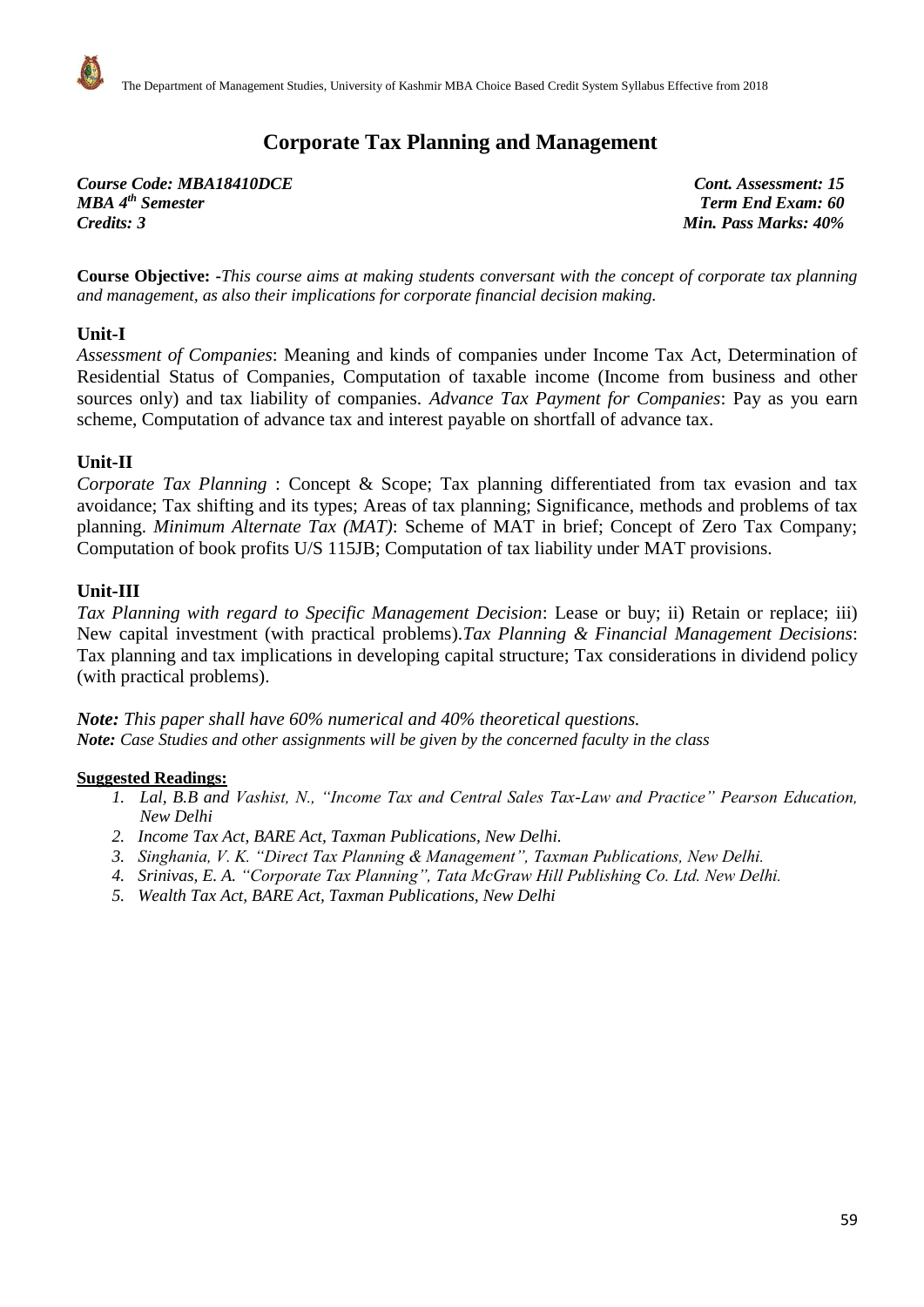# **Micro Finance**

*Course Code: MBA18411DCE MBA 4th Semester Credits: 3*

*Cont. Assessment: 15 Term End Exam: 60 Min. Pass Marks: 40%*

**Course Objective**: *The objective of the paper is to make the students understand the basic principles on which microfinance is organized and to make students realize likely impact of microfinance principles on MFIs.*

 $Unit - I$ 

Concept of Microfinance, its origin and history. Programmes of Micro finance: Grameen Bank, SHG-Bank Linkage programme of NABARD, SEWA Bank programme, SIDIBI Foundation for Microcredit, Microfinance programme of ICICI Bank. Working Microfinance models in India: Bank-SHG members, Bank-Facilitating Agency-SHG Members, Bank-NGO-MFI-SHG members.

 $Unit - II$ 

Micro-credit: An outline, Microcredit and rural development, Microcredit schemes in India, SGSY, NRLM, others. Concept of Micro insurance. Demand for Micro insurance: Importance, Current coping strategies for the poor: Strengths, weaknesses and opportunities for Micro insurance. Micro insurance in India.

 $Unit - III$ 

Concept of Financial Inclusion. Status of Financial Inclusion in India. Institutional changes required for financial Inclusion. Role of savings on financial inclusion. Financial inclusion in tribal areas. Financial inclusion of SC/ST and weaker sections of society. Models of financial inclusion: Branch banking model, Microfinance model, Business corresponding model, ICT Based model (technology based).

*Note: Cases Studies and other assignments will be provided by the concerned faculty in the class.* 

- 1. Neeta Tapan, Micro credit, Self-Help Groups (SHGs) and Women Empowerment; New Century Publications, New Delhi, India
- 2. Padmaja Mishra, Alok Ranjan Behara, Financial Inclusion, Inclusive Growth and the Poor; New Century Publications, New Delhi, India
- 3. Karmakar K.G., Banerjee G.D., Mohapatra N.P, Towards Financial Inclusion in India; SAGE Publications India Pvt Ltd, New Delhi
- 4. S. L Shetty, Microfinance in India; Academic foundation, New Delhi
- 5. Anil Kumar Thakur and Praveen Sharma, Micro Credit and Rural Development, Deep and Deep Publications Pvt. LTD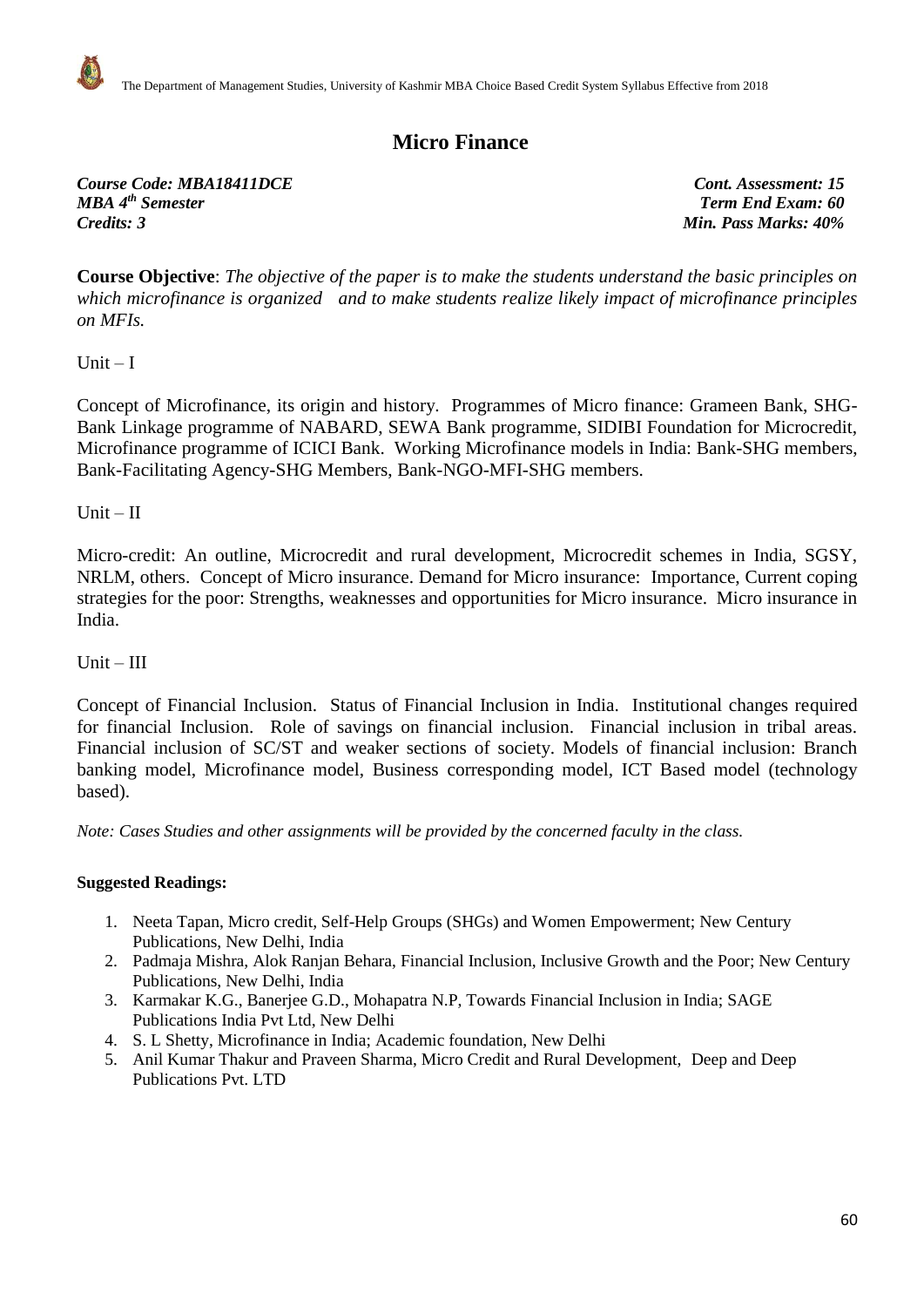# **Islamic Banking and Finance**

*Course Code: MBA18412DCE MBA 4th Semester Credits: 3*

*Cont. Assessment: 15 Term End Exam: 60 Min. Pass Marks: 40%*

**Course Objective: -***To provide an overview of Islamic banking development and how shariah compliant retail and investment products are structured.*

#### **Unit: I**

*Overview of Islamic Banking Development*: early experiments with Islamic finance, Islamic Banking in Arabia: role of the Islamic Development Bank in promoting Islamic finance, Dubai Islamic House, Kuwait Finance House, Al Rajhi Banks licensed for banking operations in Saudi Arabia; South East Asian Developments- Bank Islam Malaysia, Bank Muamalat Indonesia, International bank involvement in Islamic finance- HSBC Amanah, Citigroup, UBS and Deutsche Bank.

#### **Unit: II**

*Islamic Deposit Facilitates:* Islamic Deposit Facilities- designing Gard Hassan and Wadiah accounts for transaction deposits, Shariah complaint savings deposits with limited transaction function, unrestricted Mudaraba investment accounts subject to periods of notice, Restricted Mudaraba investment accounts with bank returns through arrangement and management fees, Murabaha time deposits as a tool for treasury management

#### **Unit: III**

*Structuring Shariah Compliant Short Term Financing Facilities:*Murabaha trade financing facilities with and without client purchase guarantees-transfers of title under Murabaha contracts and the timing of single or multiple payments, bundling of commodities for Murabaha contracts and recurrent transactions, use of letters of credit and shipping documents in Murabaha transactions: Salam and parallel Salam contracts and their difference from conventional forward contracts, Tawarruq as a vehicle for obtaining a cash advance, Qardhasan interest free credit contracts, Design and features of Islamic credit cards.

*Note: Case Studies and other assignments will be given by the concerned faculty in the class.*

- *1. Har Dr. "Islamic Banking Practice" Bahrain Institute of Banking and Fianace,2008*
- *2. Iqbal Z. and Mirakhor A., "An introduction to Islamic Finance: Theory and Practice" Wiley, 2007*
- *3. Hassan m. Kabir, "Handbook of Islamic Banking" Edward Elgar, Cheltenham, England and Northampton, Massachusetts.*
- *4. Kette, Brian, Introduction to Islamic Banking and Finance" Printhaus, Northampton, 2008*
- *5. [www.islamic-banking.com](http://www.islamic-banking.com/)*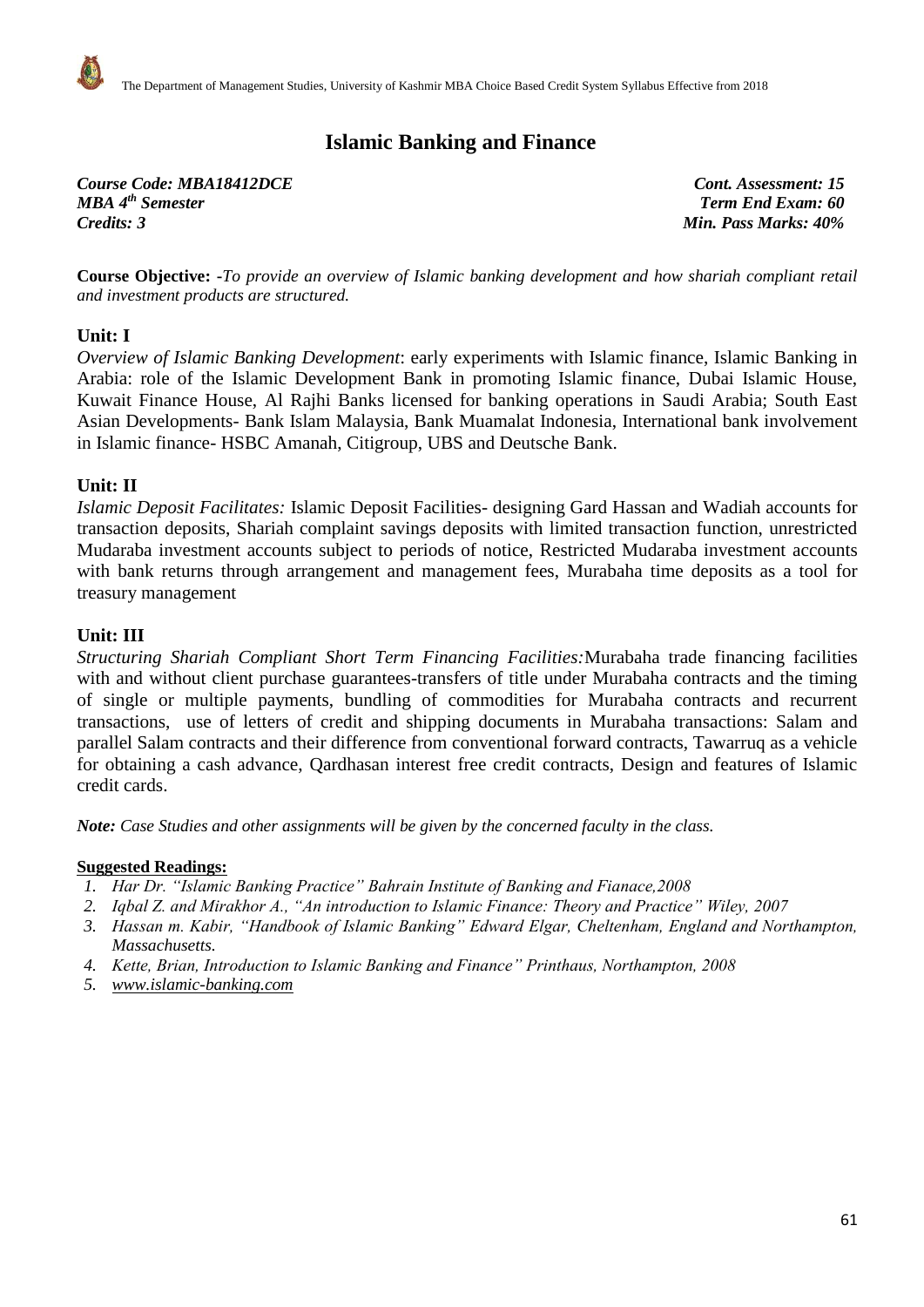### **Management of Industrial Relations**

*Course Code: MBA18413CR MBA 4th Semester Credits: 4*

*Cont. Assessment:20 Term End Exam: 80 Min. Pass Marks: 40%*

**Course Objective:** *Organizational efficiency and performance are inter linked with Industrial Relations (IR) in a business enterprise. This course provides the conceptual and practical aspects of IR at the micro and macro levels.*

#### **Unit-I**

Industrial Relations - Nature, Concept and evolution of industrial relations; Disputes, causes of industrial disputes & settlement of disputes.

#### **Unit-II**

International labor organization (ILO): Scope , objectives and membership. Trade unions; Principles of trade unions. Classification and types of trade unions. Problems of trade unions.

#### **Unit-III**

Collective Bargaining; Nature , scope & objectives of Collective Bargaining. Types and process of collective bargaining., Strike, Types of strikes.

#### **Unit-IV**

Welfare Measures; Statutory and Voluntary welfare measures. Industrial Health and safety- Accidents; Causes, Prevention, safety Provisions. Occupational Hazards, Diseases, Statutory provisions.

*Note: The case studies/ presentations will be announced by the course instructor during the semester.*

- *1. Kochan, T.A. & Katz Henry. Collective Bargaining and Industrial Relations. 2nd ed. Homewood, Illinois, Richard D Irish*
- *2. Mamkoottam, K. Trade Unionism. Myth and Reality. New Delhi, Oxford University Press*
- *3. Niland J.R. etc. The Future of Industrial Relations, New Delhi, Sage publication.*
- *4. [Industrial relations](https://www.google.co.in/search?tbo=p&tbm=bks&q=subject:%22Industrial+relations%22&source=gbs_ge_summary_r&cad=0) by [Arun Monappa,](https://www.google.co.in/search?tbo=p&tbm=bks&q=inauthor:%22Arun+Monappa%22) Tata McGraw-Hill Education.*
- 5. *Industrial Relation, Trade Unions and Labour Legislations by P.R.N Sinha, Indu Bala and Seema Priyadarshini, PEARSON Education.*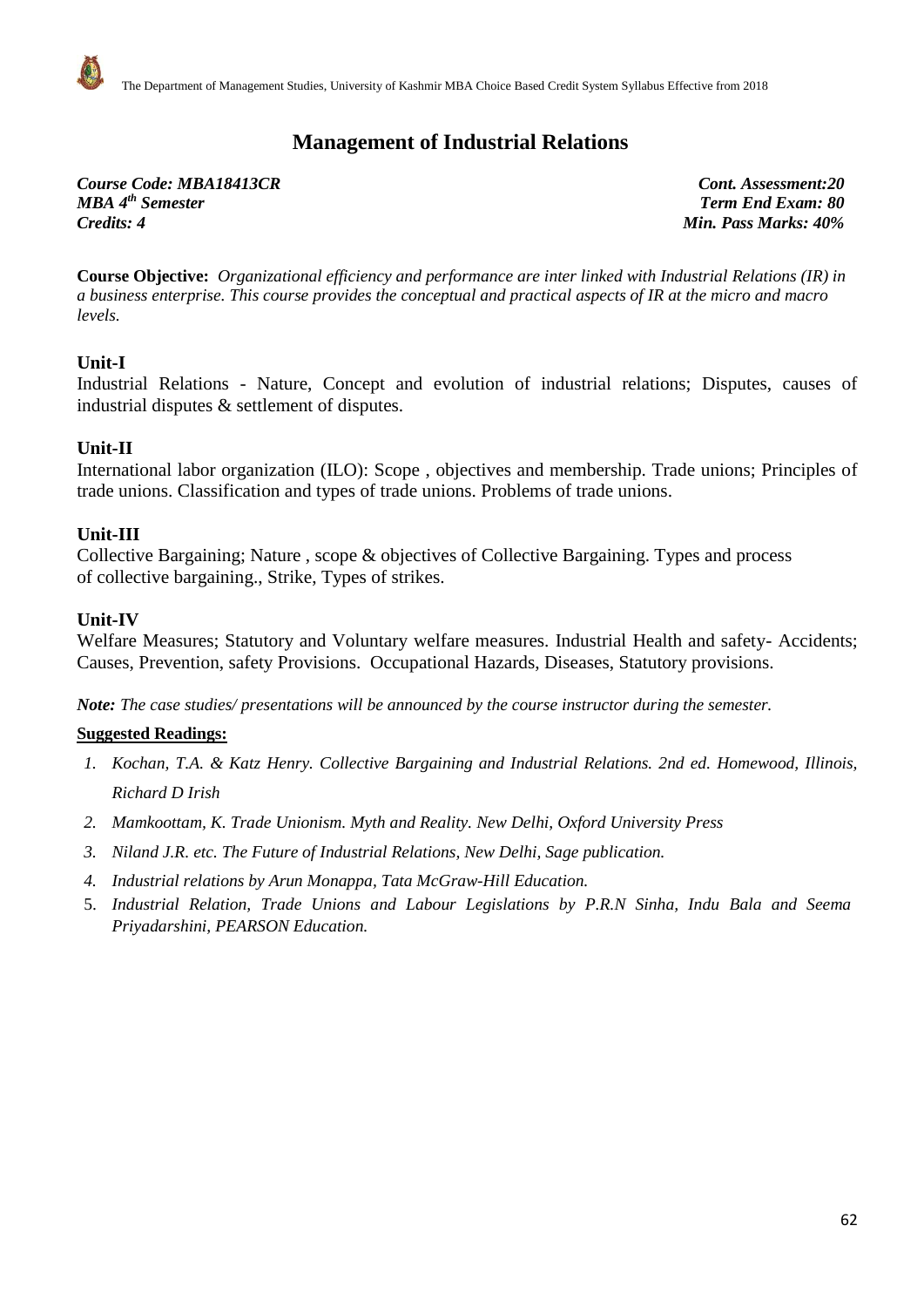# **Organizational Change and Development**

*Course Code: MBA18414DCE MBA 4 thSemester Credits: 3*

*Cont. Assessment: 15 Term End Exam:60 Min. Pass Marks: 40%*

**Course Objective: -***The objective of this course is to familiarize the students with basic organizational process to bring about organizational effectiveness and change.* 

#### **Unit-I**

Organizational Effectiveness; Critical issues of organizational effectiveness; Various approaches to measuring effectiveness; Value creation process by organization; Organizational Change-Change Process; Types and forms of organizational change; Forces for change, Resistance to change, Relationship among organizational change, design and effectiveness.

#### **Unit-II**

Organizational Culture-Meaning and Characteristics; Culture Versus Climate; Creating the Organization Culture; Strong and Weak Cultures, Cross-cultural dynamics; Power and Politics-Concept; Bases of Power; Power, Authority and Influence; Political implications of power.

#### **Unit-III**

Conflict and Negotiation- Concept; Process of Conflict; Conflict levels; Reactions to conflict; Management of Conflict; Resolution Strategies; PRAM Model. Leadership- Concept; leadership skills, Styles and Theories of Leadership-trait Theory; Situation Theory, Path Goal Leadership; Transactional and Transformational Leadership.

*Note: -The list of cases and specific references will be announced by the concerned faculty in the class at the beginning of the semester.* 

- *1. Theory of Organization Development and Change by Cummings/ Worley CENGAGE Learning, New Delhi, 2009*
- *2. Organizational Development by French and Bell, Prentice Hall of India, New Delhi*
- *3. Changing Organizations by Bennis.W.G. Tata McGraw Hill, New York*
- *4. Organization Theory, Change and Design by Richard L.Daft CENGAGE Learning, New Delhi, 2009*
- *5. Organization Design for Excellence by Khandwalla,Tata McGraw Hill, New Delhi.*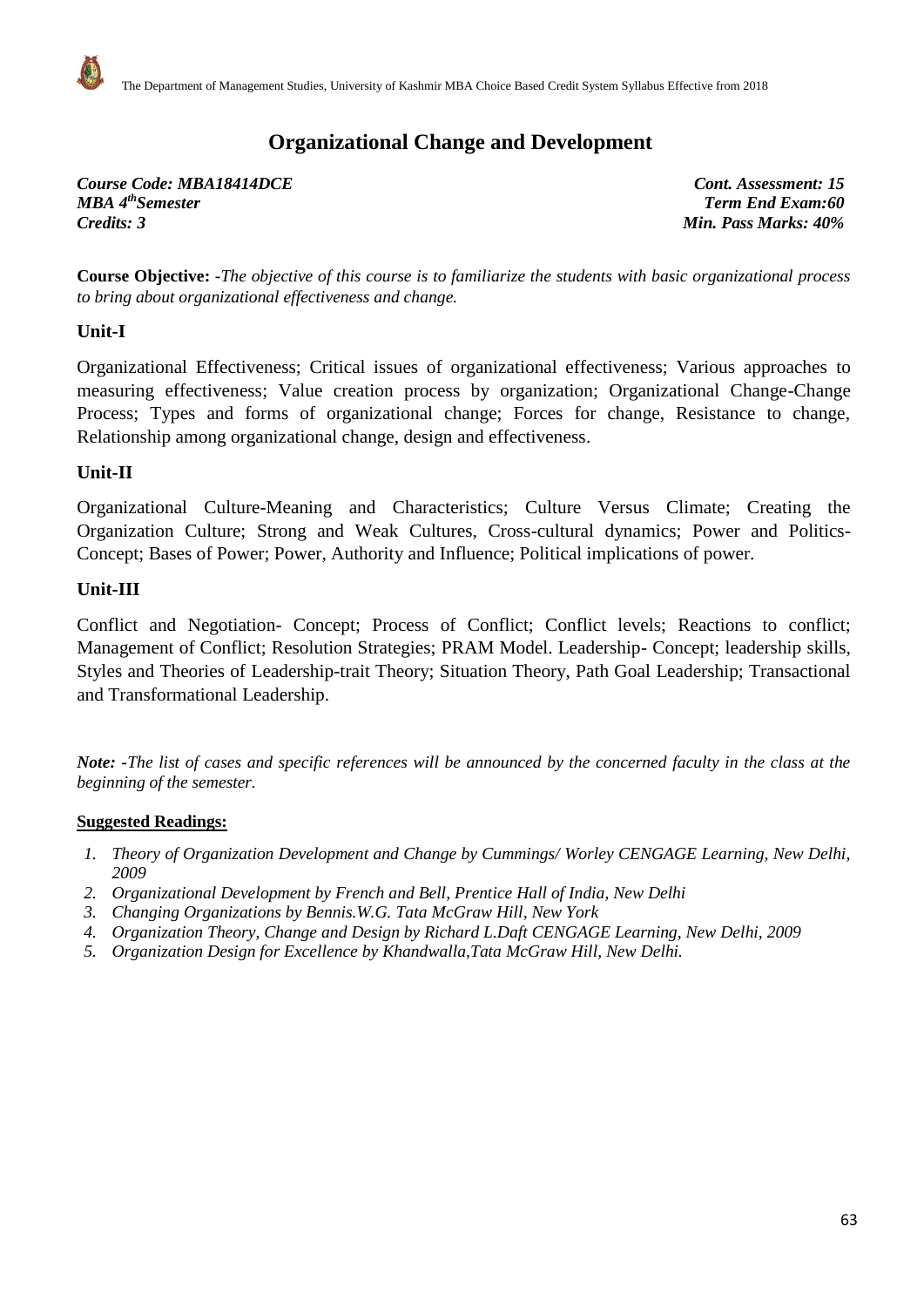# **International Human Resources Management**

*Course Code: MBA18415DCE MBA 4th Semester Credits: 3*

*Cont. Assessment: 15 Term End Exam: 60 Min. Pass Marks: 40%*

**Course Objective: -***The course seeks to look at HRM in a broader, comparative and international perspective to deal with complex issues and manifold risks on account of Globalization, growing presence of multinationals with expatriate managers, cross border mergers and acquisitions and increasing diversity of workforce.*

#### **Unit-I**

Concept of International HRM, Managing Global, Diverse Workforce, culture and international HRM, Types of cultures—Dominant culture, sub culture, organizational culture, occupational culture, strong and weak culture; Managing across borders and cultures; cultural differences and its managerial implications; creating and maintaining organizational culture.

#### **Unit-II**

Communicating across cultures: Barriers to effective communication in global organizations, leadership across cultures; The GLOBE project on leadership and its major findings; Hofestede's cultural dimensions; evolution and change in global organizational structures; Various forms of structures.

#### **Unit-III**

Cross culture negotiation and decision making: Stages in negotiation in global organizations; cultural, national and organizational influences on the process of negotiation; Effective strategies for international negotiations: Steps in decision making process and impact of culture on decision making in global organizations.

*Note: -* Cases Studies and other assignments will be provided by the concerned faculty in the class.

- *1. International Management: Cross-Cultural Dimensions, Author: Richard Mead; Publisher: Wiley Blackwell*
- *2. Essentials of International Management: A Cross-Cultural Perspective Author: David C Thomas; Publisher: Sage Publications, Inc*
- *3. International management: Managing in a diverse & dynamic global environment, Autors: Arvind V Phatak Rabi S Bhagat/Roger J.Kashlak. Mc Graw Hill, special Indian edition.*
- *4. International Management, Author – Helen Deresky, Imprint -Pearson Education*
- *5. The Cultural Dimensions of International Business, Author-Gary Ferraro , Imprint- Pearson Education*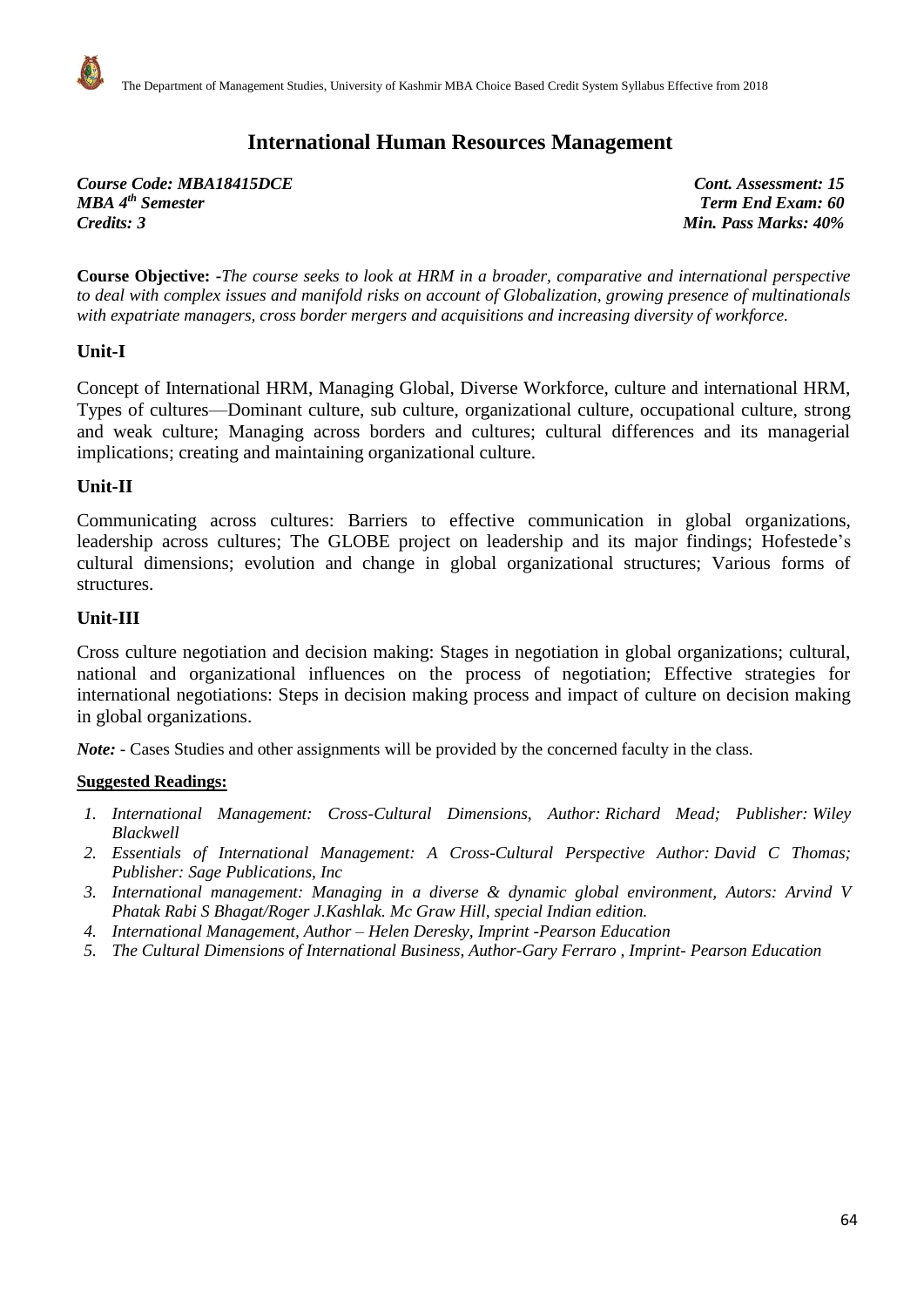# **Management Development**

*Course Code: MBA18416DCE MBA 4th Semester Credits: 3*

*Cont. Assessment: 15 Term End Exam: 60 Min. Pass Marks: 40%*

**Course Objective: -***The purpose of this course is to advance an understanding of concepts, methods and strategies underlying the development of executives.* 

#### **Unit- I**

Field of Human Resource Development: - Definition; objectives and Functions of Human Resource Development Professionals; open systems.

### **Unit-II**

Theory perspective of training; strategic planning approach; organizational environment and training; training methodology and overview of the training process; training needs assessment and training objectives.

#### **Unit-III**

Management development : perspective, MD and management education ; Pitfalls, Continuing need, Need for effective MD, MD Policy and Committees ; Planning the strategies and programme to reach MD objectives.

*Note: The case studies/ presentations will be announced by the course instructor during the semester.*

- *1. Bienvenu, B.J. "New Priorities in Training". American Management Association.*
- *2. Bibsted, Don. "Development in Interpersonal Skills Training". Gower, London.*
- *3. Brinkerhoff, Robert. "Achieving Results from Training: HBow to evaluate HRD to Stengthen Programs and Increase Impact". Jossey Bass, San Francisco.*
- *4. Craig, Robert L. "Training and Development Handbook". McGraw Hill, New York.*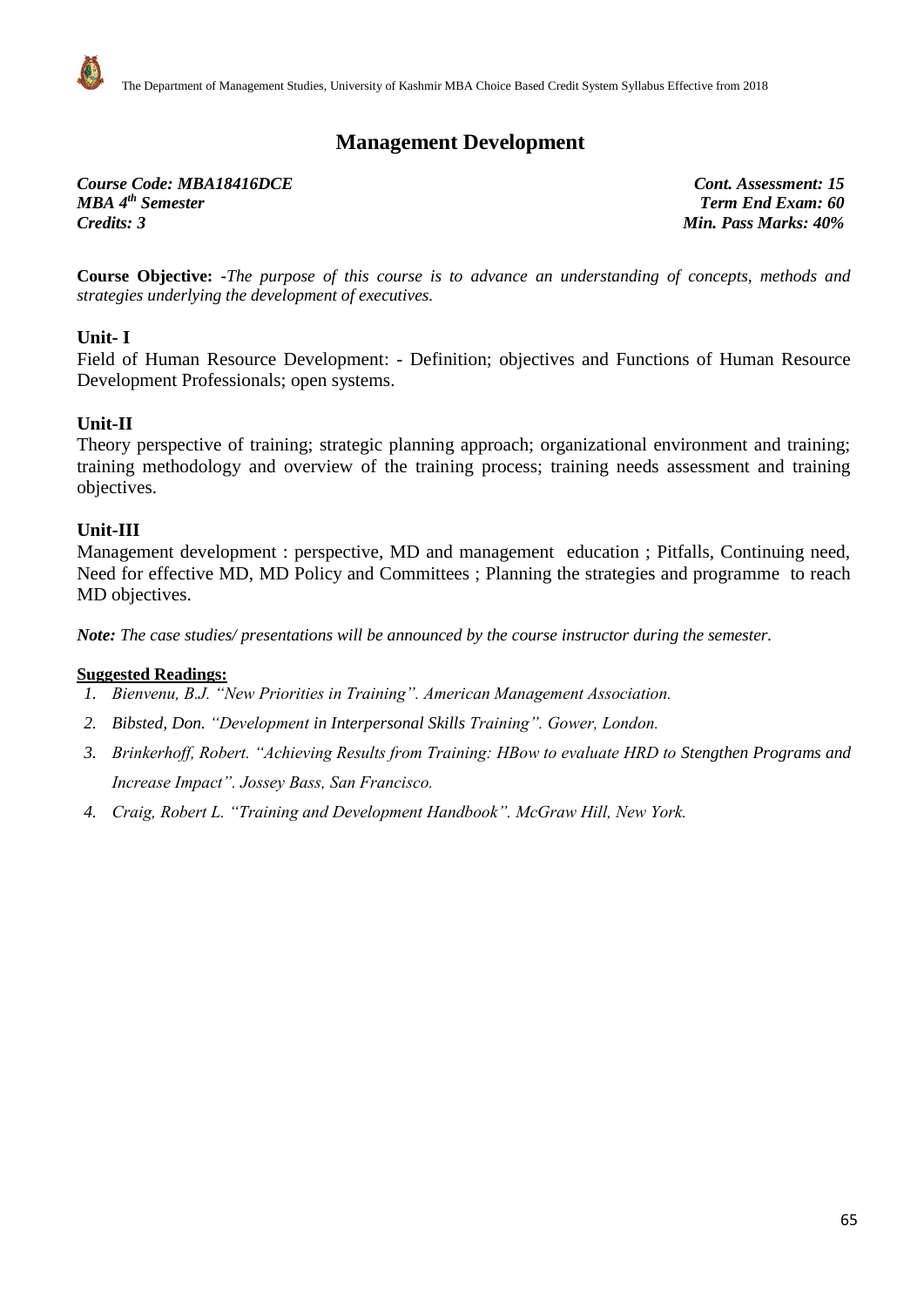# **Human Resources Planning and Development**

*Course Code: MBA18417DCE MBA 4th Semester Credits: 3*

*Cont. Assessment: 15 Term End Exam: 60 Min. Pass Marks: 40%*

**Course Objectives***: The objective of this paper is to develop a conceptual as well as a practical understanding of Human resource planning, deployment and development in organizations* 

#### **Unit-I**

Macro level manpower planning and labor market analysis; Organizational human resource planning; Stocktaking; Work force flow mapping; Age and Grade distribution mapping.

### **Unit-II**

Models and techniques of manpower; Demand and supply forecasting; Behavioral factors in Human resource planning.

#### **Unit-III**

Wastage analysis retention; Redeployment and Exit strategies; Career management; career planning and development; Performance planning.

*Note: The case studies/ presentations will be announced by the course instructor during the semester.*

- *1. Arthur.,M. Career Theory Handbook, Englewood Cliff, Prentice Hall Inc.,*
- *2. Belkaoui, A.R and Belkaoui, J.M. Human Resource Valuation: A Guide to Strategies and Techniques. Greenwood, Quorum Books*
- *3. Greenhaus, J.H. Career Management, New York, Dryden.*
- *4. Kavanagh, M.J. etc. Human Resource Information System: Development and Applications. Boston, PWS-Kent*
- *5. Mabey,C. and Salama, G. Strategic Human Resource Management. Oxford, Blackwell*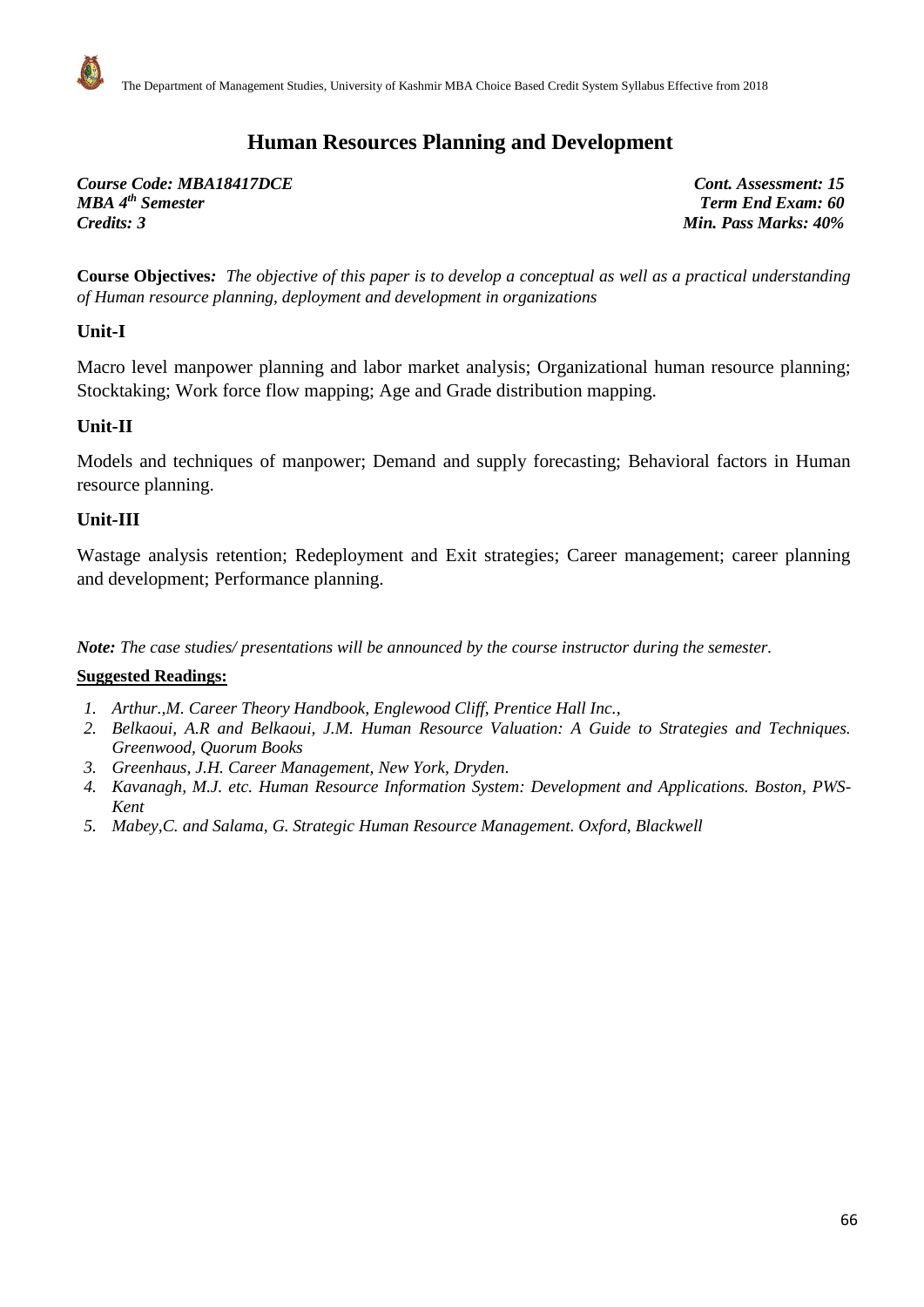# **Total Quality Management**

*Course Code: MBA18418CR MBA 4th Semester Credits: 4*

*Cont. Assessment: 20 Term End Exam: 80 Min. Pass Marks: 40%*

**Course Objective***: The objective of the course is to develop a deep insight of quality among the students and the current reliance of quality principles in the competitive era.*

#### **Unit-I**

Basic Concepts in Quality, Dimensions of Quality, Quality costs, Quality Philosophies- Contribution of Deming, Juran, Taguichi and Crossby to quality, Comparison of Quality Philosophies.

### **Unit-II**

Customer Perception of Quality, Total Quality Management-Historical Review, TQM Framework, Stages in TQM Implementation. Barriers to TQM Implementation Employee Involvement in Quality Management.

#### **Unit-III**

The seven tools of quality, Statistical and Quality Control by the use of Control Charts – Methods of Inspection and Quality Appraisal. Concept of six sigma, Continuous Process Improvement –Kaizen, Kanban and JIT. Quality Function Deployment (QFD)

#### **Unit-IV**

Need for ISO 9000 and Other Quality Systems, ISO 9000:2000 Quality System – Elements, Implementation of Quality System, Quality Auditing, ISO 14000 – Concept, Requirements and Benefits.

*Note: The case studies/ presentations will be announced by the course instructor during the semester.*

- *1. Rose J.E., Total Quality Management, Kogan Page India Pvt., Ltd.*
- *2. James R.Evans & William M.Lidsay, The Management and Control of Quality, South-Western (Thomson Learning),*
- *3. Feigenbaum.A.V. "Total Quality Management, McGraw-Hill.*
- *4. Oakland.J.S. "Total Quality Management Butterworth – Hcinemann Ltd., Oxford.*
- *5. Narayana V. and Sreenivasan, N.S. Quality Management – Concepts and Tasks, New Age International.*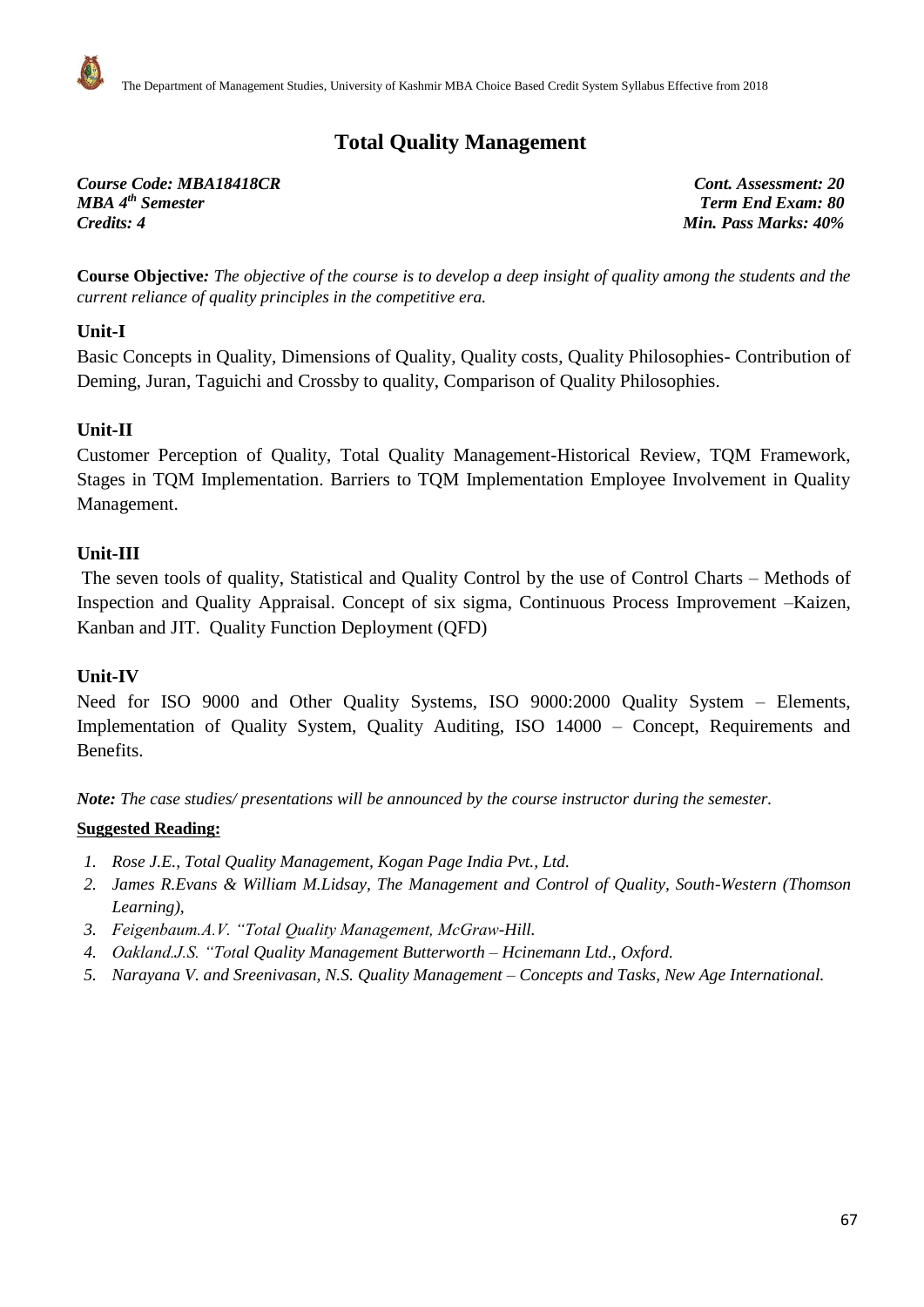### **Logistics Management**

*Course Code: MBA18419DCE MBA 4th Semester Credits: 3*

*Cont. Assessment: 15 Term End Exam: 60 Min. Pass Marks: 40%*

**Course Objective: -***The course is designed to explain basic theory and techniques of logistics to examine the issues and problems associated with logistics in a changing environment, and to show how long logistics can improve an enterprises effectiveness and competitiveness. Students would be encouraged to use computer software package for problem solving.* 

#### **Unit -I**

Definition and Scope of Logistics – Functions & Objectives – Customer Value Chain – Service Phases and attributes – Value added logistics services – Role of logistics in Competitive strategy.

#### **Unit -II**

Warehousing Functions – Types – Site Selection – Decision Model – Layout Design – Costing – Virtual Warehouse. Material Handling equipment and Systems – Role of Material Handling in Logistics. Material Storage Systems – principles – benefits – methods. Automated Material Handling.

#### **Unit -III**

Performance Measurement – Need, System, Levels and Dimensions. Internal and External Performance Measurement. Logistics Audit. Total Logistics Cost – Concept, Accounting Methods. Cost – Identification, Time Frame and Formatting.

*Note*:-Cases Studies and other assignments will be provided by the concerned faculty in the class.

- *1. Sople Vinod V, Logistics Management – The Supply Chain Imperative, Pearson Education, Indian Reprint*
- *2. Ailawadi C Sathish & Rakesh Singh, Logistics Management, Prentice Hall India*
- *3. Coyle et al., The Management of Business Logistics, Thomson Learning.*
- *4. Bowersox Donald J, Logistical Management – The Integrated Supply Chain Process Tata McGraw Hill*
- *5. Bloomberg David J et al., Logistics, Prentice Hall India*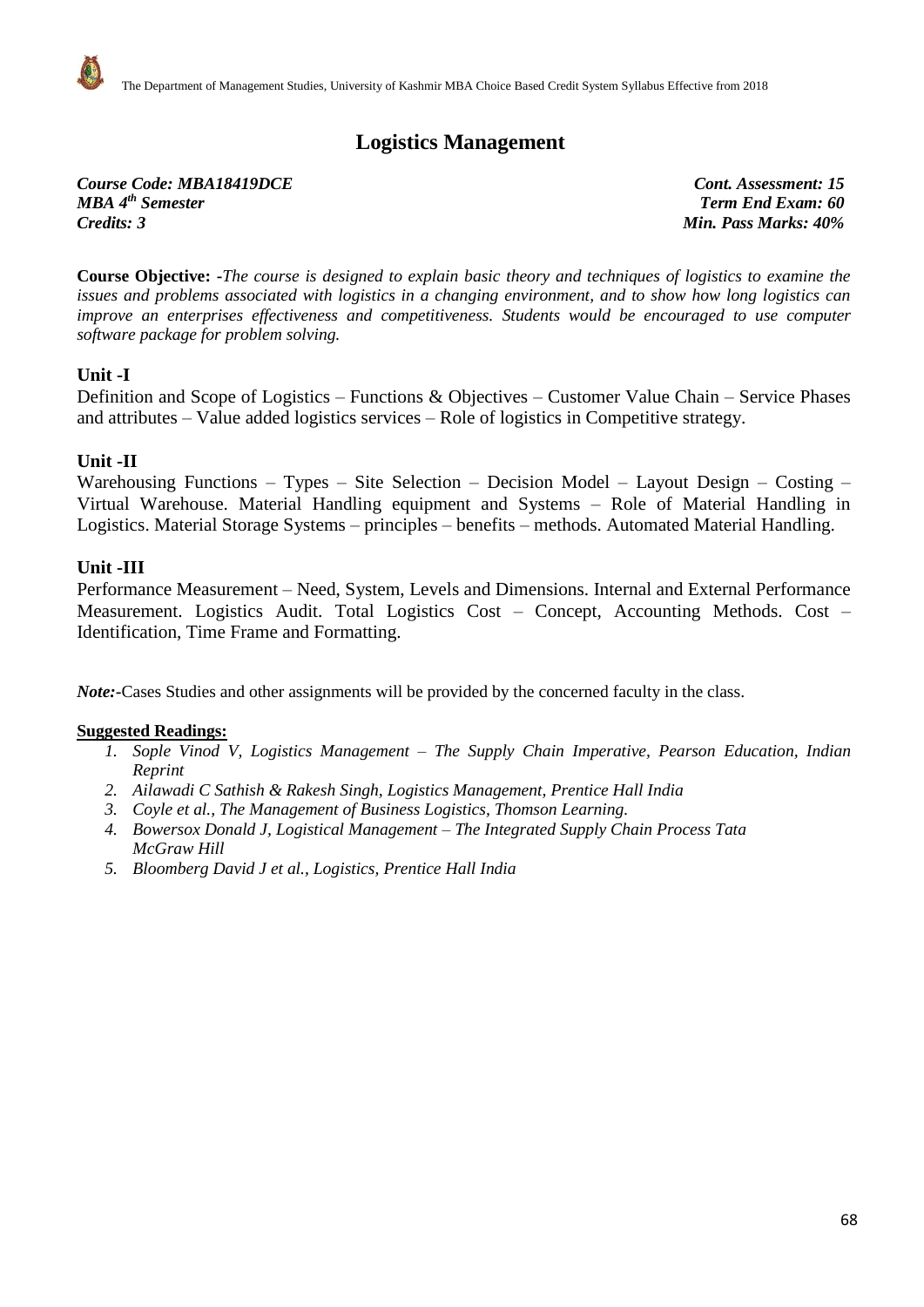### **Supply Chain Management**

*Course Code: MBA18420DCE MBA 4th Semester Credits: 3*

*Cont. Assessment: 15 Term End Exam: 60 Min. Pass Marks: 40%*

**Course Objective: -***The course is designed to explain basic theory and techniques of supply chain management and to evaluate the impact of supply chain management in improving enterprises effectiveness and competitiveness.* 

#### **Unit-I:**

The Supply Chain Revolution – Generalized Supply Chain Model – Supply chain and networks – Extended organization - Integrative Management – Responsiveness – Financial Sophistication – Globalization- Digital Business Transformation. The Logistics of Business - The Logistical Value Proposition- The Work of Logistics-Logistical Operating Arrangements - Flexible Structure –Supply Chain Synchronization.

#### **Unit-II:**

The Quality Imperative-Procurement – Manufacturing-Logistical Interfaces. Information System Functionality-Comprehensive Information System Integration-Communication Technology-Rationale For ERP Implementation-ERP System Design-Supply Chain Information System Design. Inventory Functionality and Definitions-Inventory Carrying Cost-Planning Inventory-Managing Uncertainty-Inventory Management Policies- Inventory Management Practices. Transport Functionality, Principles and Participants-Transportation Service - Transportation Economic and Pricing- Transport Administration –Documentation.

#### **Unit- III:**

Strategic Warehousing-Warehousing Operations-Warehousing Ownership Arrangements- Warehouse Decisions. Packaging Perspectives-Packaging For Materials Handling Efficiency-Materials Handling. Why Integration Creates Value- Systems Concept And Analysis-Logistical Integration Objectives-Enterprise Integration-Supply Chain Processes-Sales And Operations Planning(S & OP)-Supply Chain Planning Considerations-Pricing.

*Note:-Cases Studies and other assignments will be provided by the concerned faculty in the class.*

- *1. Supply Chain Logistics Management - Bowersox, Closs & Cooper –McGraw-Hill.*
- *2. World Class Supply Management - Burt, Dobbler, Starling, TMGH.*
- *3. Global operations & Logistics- Philippe - Pierre Dornier, John Wiley & sons Inc,New York.*
- *4. Designing and Managing the supply chain - David Simchi, Levi & Philip Kaminski, McGraw-Hill Companies Inc.*
- 5. *Operations Now – Finch, Mc Graw Hill.*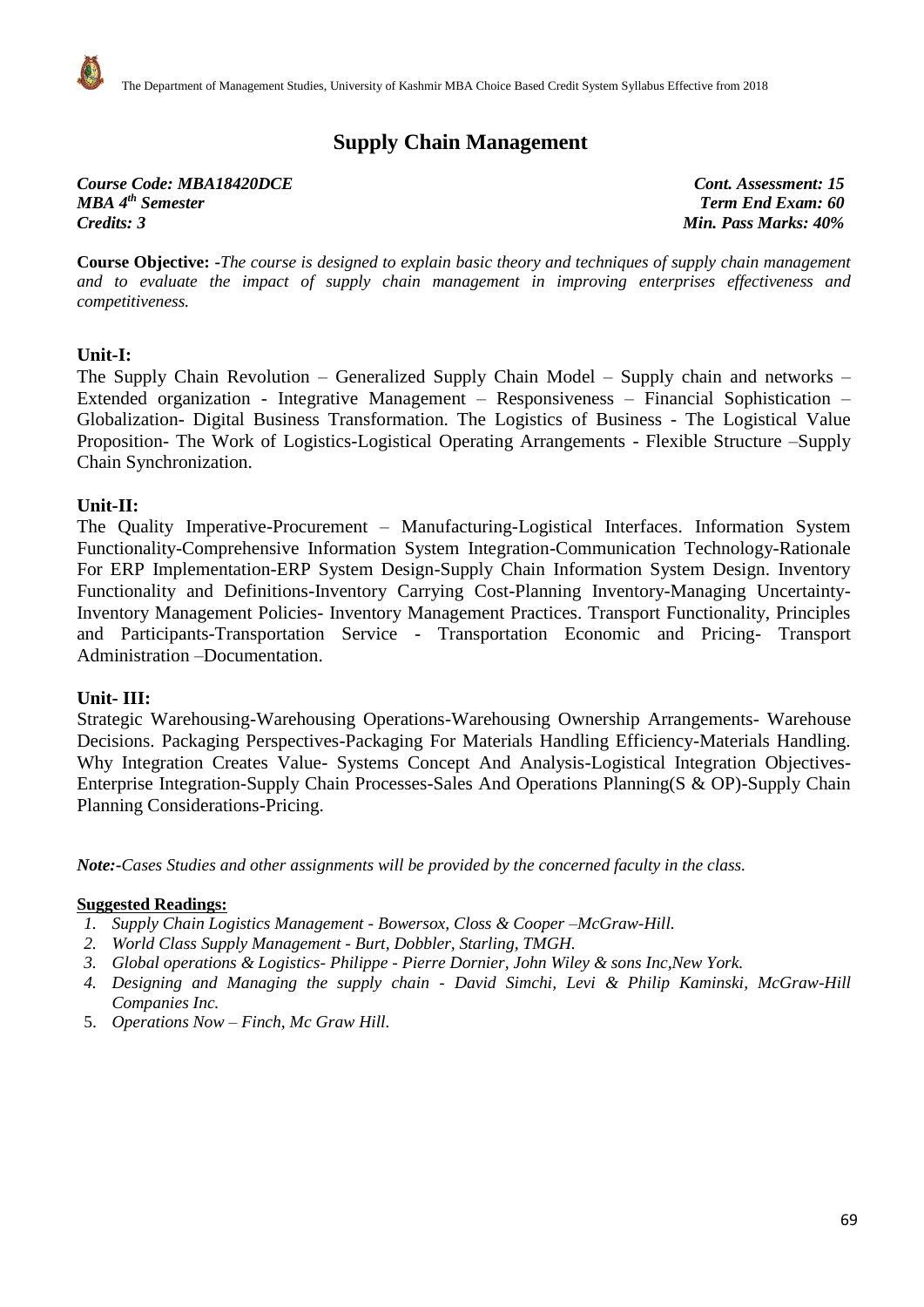



### **Transportation Management**

*Course Code: MBA18421DCE MBA 4th Semester Credits: 3*

*Cont. Assessment: 15 Term End Exam: 60 Min. Pass Marks: 40%*

**Course Objective: -***The purpose of this course is to develop the skills and knowledge regarding transportation management.*

#### **Unit-I**

Growth of urbanization and problems of transportation; Transportation challenges and limitations; Government activities in transportation; Transportation Modes: Load Planning, Transportation Modes and Their Selection. Transportation systems: Planning, Operation and management of goods transport, Trip generation and distribution;

#### **Unit-II**

Transportation Models: Sequential Travel Demand, Forecasting Models, Growth Factor Model, Regression Model, Gravity Model, Future Developments in Transportation. Motor Vehicle Act 1988: Short titles & definitions, and its Impact on Urban Transport System, Vehicular Pollution, Emission Norms; Laws governing the use of motor vehicle & vehicle transport.

#### **Unit-III**

Factors influencing transport development: physical, economic, political and strategic – concepts of connectivity and accessibility; Transport policy and planning; Basic considerations– transportation demand: Direction, Volume and Frequency. Regulation of Transport Services: Licensing policies, Transport Taxation; Transport and environment; Energy consumption in Transport; Role of international bodies in transport development.

*Note:-Cases Studies and other assignments will be provided by the concerned faculty in the class.* 

- *1. Baerwald, J E. Transportation and Traffic Engineering Handbook. Englewood Cliffs, New Jersey, Prentice Hall*
- *2. Bell, G. etc. The Business of Transport. Plymouth, McDonald and Evans.*
- *3. Dickey, J W. Metropolitan Transportation Planning. New Delhi, Tata McGraw Hill.*
- *4. Grey, G E. and Hole, L A. Public Transportation Planning: Opera-tions and Management. Englewood Cliffs, New Jersey, Prentice Hall Inc.*
- *5. Gupta, M P. Metropolitan Transportation System. New Delhi, National.*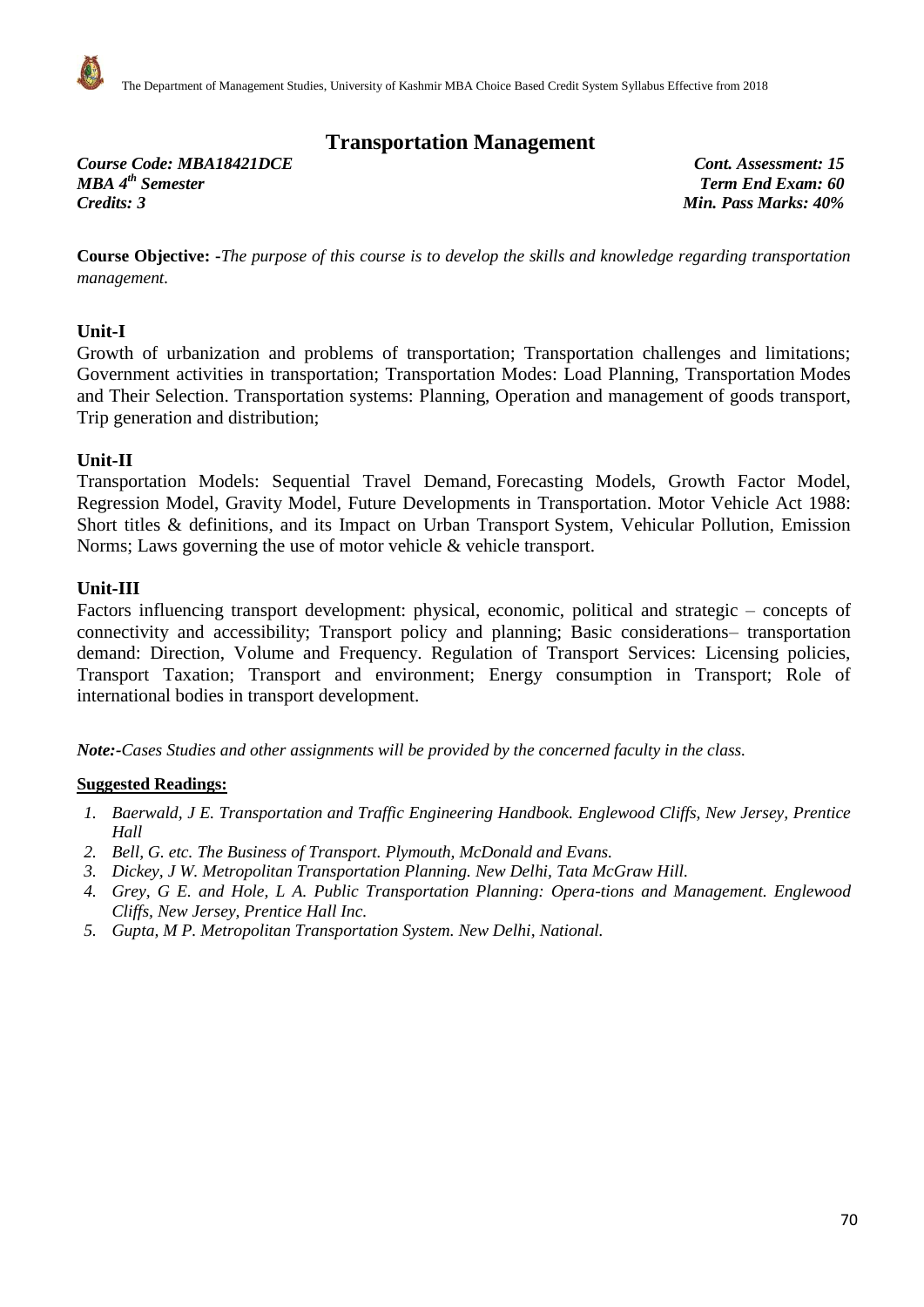# **World Class Manufacturing**

*Course Code: MBA18422DCE MBA 4 th Semester Credits: 3*

*Cont. Assessment: 15 Term End Exam: 60 Min. Pass Marks: 40%*

**Course Objective**: *To acquaint the students with the world class manufacturing environment and optimized production principles.*

#### **Unit-I**

World Class Manufacturing Environment, Imperatives for success, System approach and change in mindset, Strategic decisions in Manufacturing Management, Choice of technology, Capacity and layouts, Automation in Materials handling system.

#### **Unit-II**

State of international business, Managerial attitude towards globalization of business, Entering the international area, Managerial challenges for the future; Software in use, Problems in implementation, Indian experience, optimized production technology.

#### **Unit-III**

Principles advocated in Just-in-Time System, JIT Manufacturing System, JIT Pull System, Use of Kanban System, JIT Purchase, Source development, Supply chain Management.

- *1. Management to-day - Burton and Thakur.*
- *2. Operation Management – Hughes, Chris.*
- 3. *Programmed Learning at for Production and Operations Management. – Buffa, Elwoods*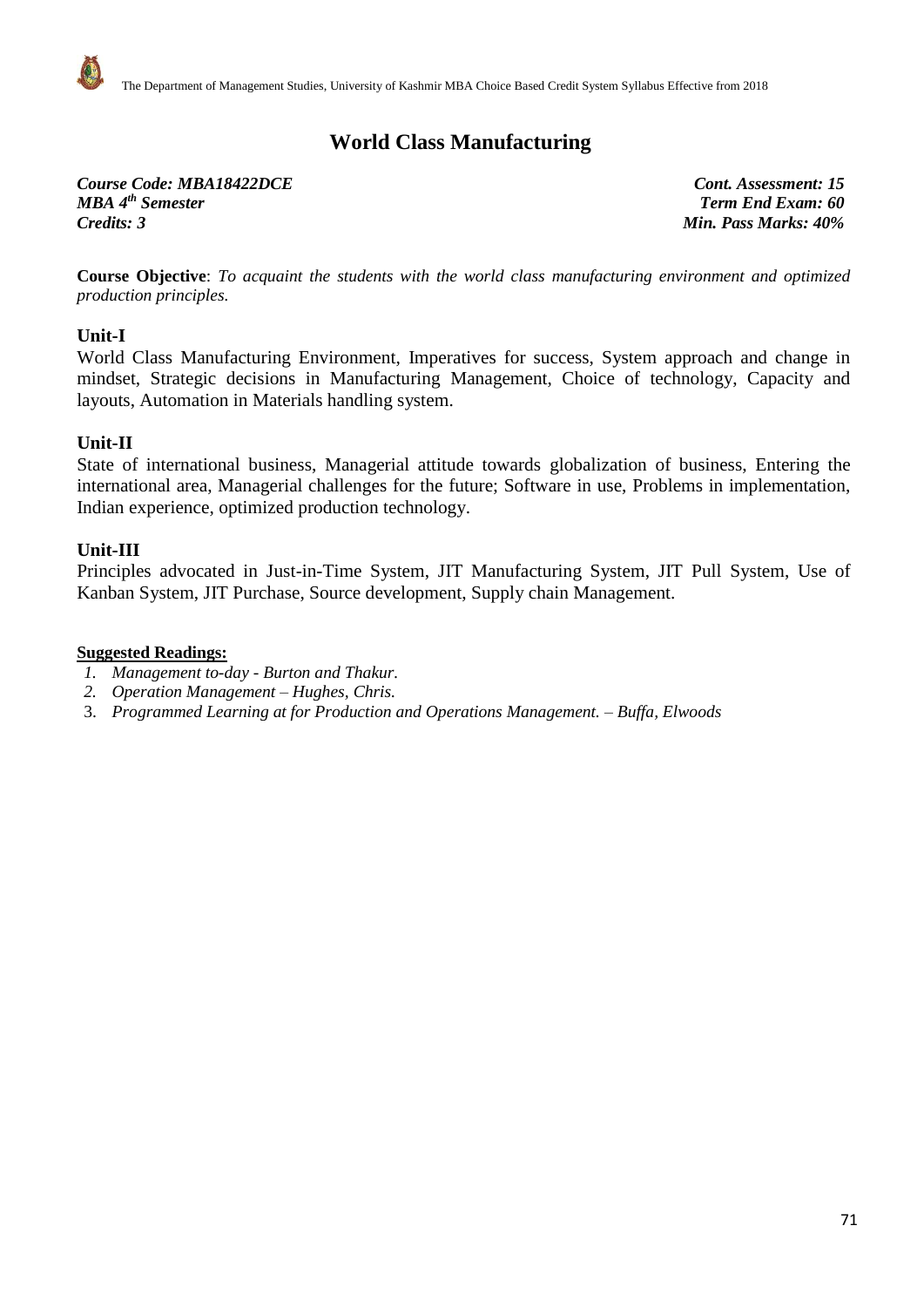### **E-Business**

*Course Code: MBA18423CR MBA 4th Semester Credits: 4*

*Cont. Assessment: 20 Term End Exam: 80 Min. Pass Marks: 40%*

**Course Objective: -***This course aims at making students well versed with the e-commerce and e-business concepts and technologies.*

#### **Unit-I**

- **Introduction to E-Commerce-** Definition, Evolution,
- **WWW** Web Servers, Clients, Email, Search Engines, Chat, Music, Video.
- **Internet Marketing Technologies**  Databases, Data warehouse And Data mining**.**

#### **Unit-II**

- **E-Commerce Business Models –** Key elements of Business Models, Business to consumer (B2C) Business model, Business-to-Business (B2B) Business model, Consumer to Consumer Business model
- **Building E-Commerce-** System Development life Cycle, Choosing Software and hardware. Ecommerce Site Tools
- **E-Commerce Security –** Security threats, technology solutions to threats and protection. Policies, procedures and Laws

#### **Unit-III**

- **E-Commerce Payment Systems:** Cash, Checking transfer, Credit card, stored value and accumulating Balance.
- **Credit Card E-Commerce Transactions:** Working, Credit Card Enablers, Limitations of Online payment systems
- **Digital Payment Systems :** Digital Wallets, Digital Cash, Smart Cards as stored value systems
- **B2B Payment Systems :** Electronic Billing presentment and payment

#### **Unit-IV**

- **Ethical, Social and Political Issues in E-Commerce:** Responsibility, Accountability and Liability.
- Privacy and Information Rights: Privacy and Legal Protections, Private industry self-regulation, Privacy Advocacy groups.
- **Intellectual Property Rights:** Types, Copyright and Patent**. Net Marketplaces** – Characteristics of Net Marketplaces, Types of Net Marketplace, E-Distributors, E-Procurement, Exchanges.

*Note:-Cases Studies/Mini Projects and other assignments will be provided by the concerned faculty in the class.*

- *1. Keneth Laudon & Traver, "E-commerce", Pearson Edu. New Delhi.*
- *2. Cady, G.H. and Part McGreger, "The Internet" BPB Pub., Delhi.*
- *3. Carpenter, Phil e Brands, HBS Press, Boston.*
- *4. Keen, Peter and Mark McDonald The e-Process Edge, Delhi, Tata McGraw Hill.*
- *5. Ravi Kalakota, E-business 2.0 Road to success, Available at Amazon. com*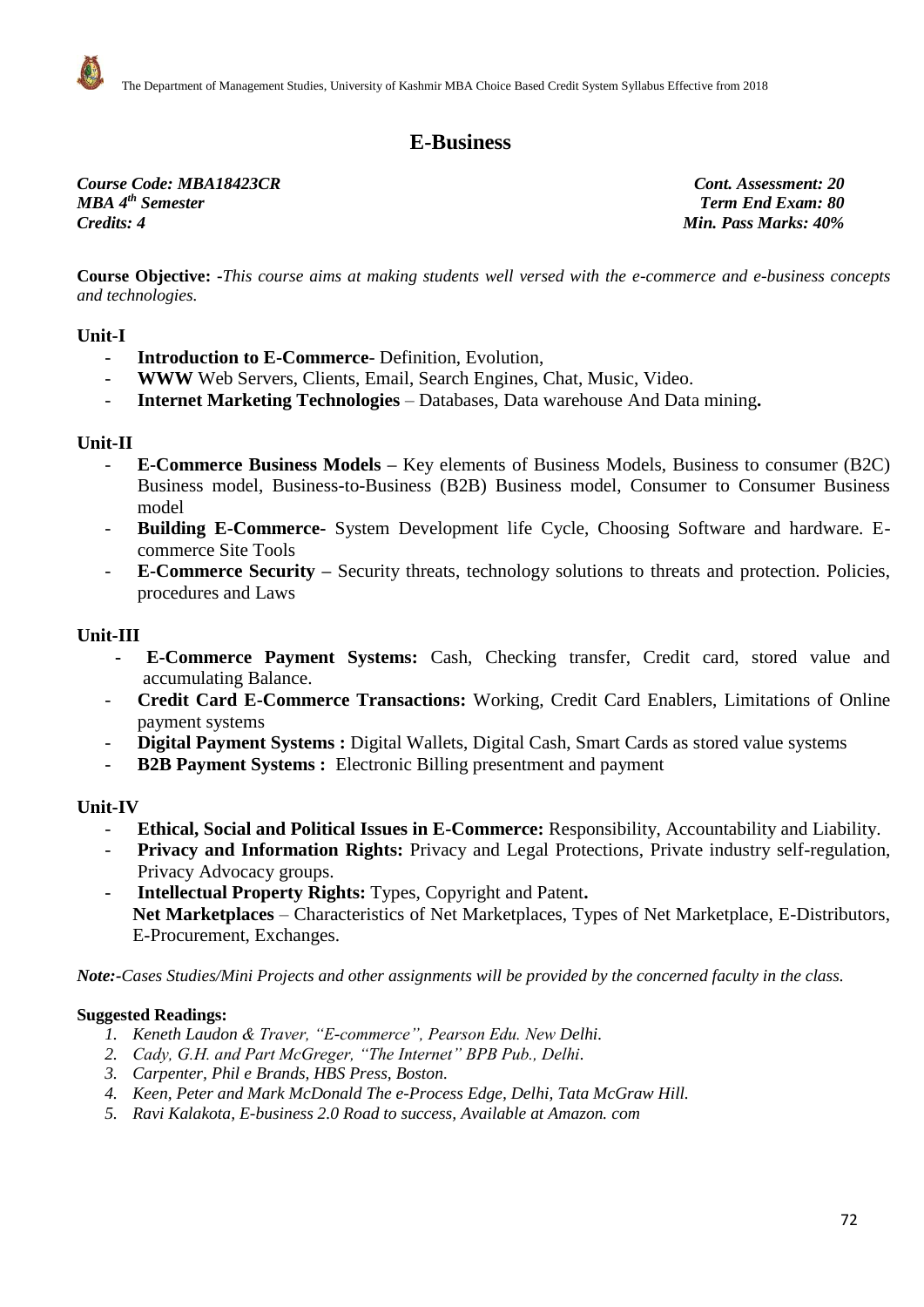## **Data Warehousing and Data Mining**

*Course Code: MBA18424DCE MBA 4th Semester Credits: 3*

*Cont. Assessment: 15 Term End Exam: 60 Min. Pass Marks: 40%*

**Course Objective:***-This course aims at making students conversant with the basic concepts of data warehouse, its characteristics and architecture, concept of data mining, tools and techniques of data mining.*

### **Unit-I**

Data Warehouse Concepts: Definitions, Characteristics, Purpose, Data Warehouse Architecture, Data Warehouse Implementation, And Data pre-processing: Data cleaning, Data integration and Transformation, Warehouse Schema Design and Metadata, Future Trends.

### **Unit-II**

OLAP Concepts: Definitions, characteristics and its types, OLAP applications in Business, Future Trends.

Data Mining Concepts: Definitions, Process and Applications in business and future trends. Difference between Data mining and OLAP

### **Unit-III**

Classification: Data Mining through Decision Trees, decision tree rules, issues in data mining through decision trees, strengths and weakness of decision trees.

Association Rules: process of association rule mining, problem of large data sets, strengths and weakness of association rules

**Note:-***Cases Studies and other assignments will be provided by the concerned faculty in the class.*

#### **Suggested Readings:**

- *1. S. Nagabhushana, Data Warehousing OLAP and Data Mining, New Age International Pvt Ltd Publishers, India*
- *2. Jiawei Han, Micheline Kamber, Data Mining – Concepts and Techniques, Morgan Kaufmann Publishers, First Edition*
- *3. Michael J A Berry, Gordon S Linoff, Data Mining Techniques, Wiley Publishing inc, Second Edition*
- *4. Alex Berson, Stephen J.Smith, Data warehousing , data mining & OLAP, Tata McGraw Hill Publications,2004*
- *5. W H Inmon, Building the data warehouse, Wiley Computer Publishing, Third edition*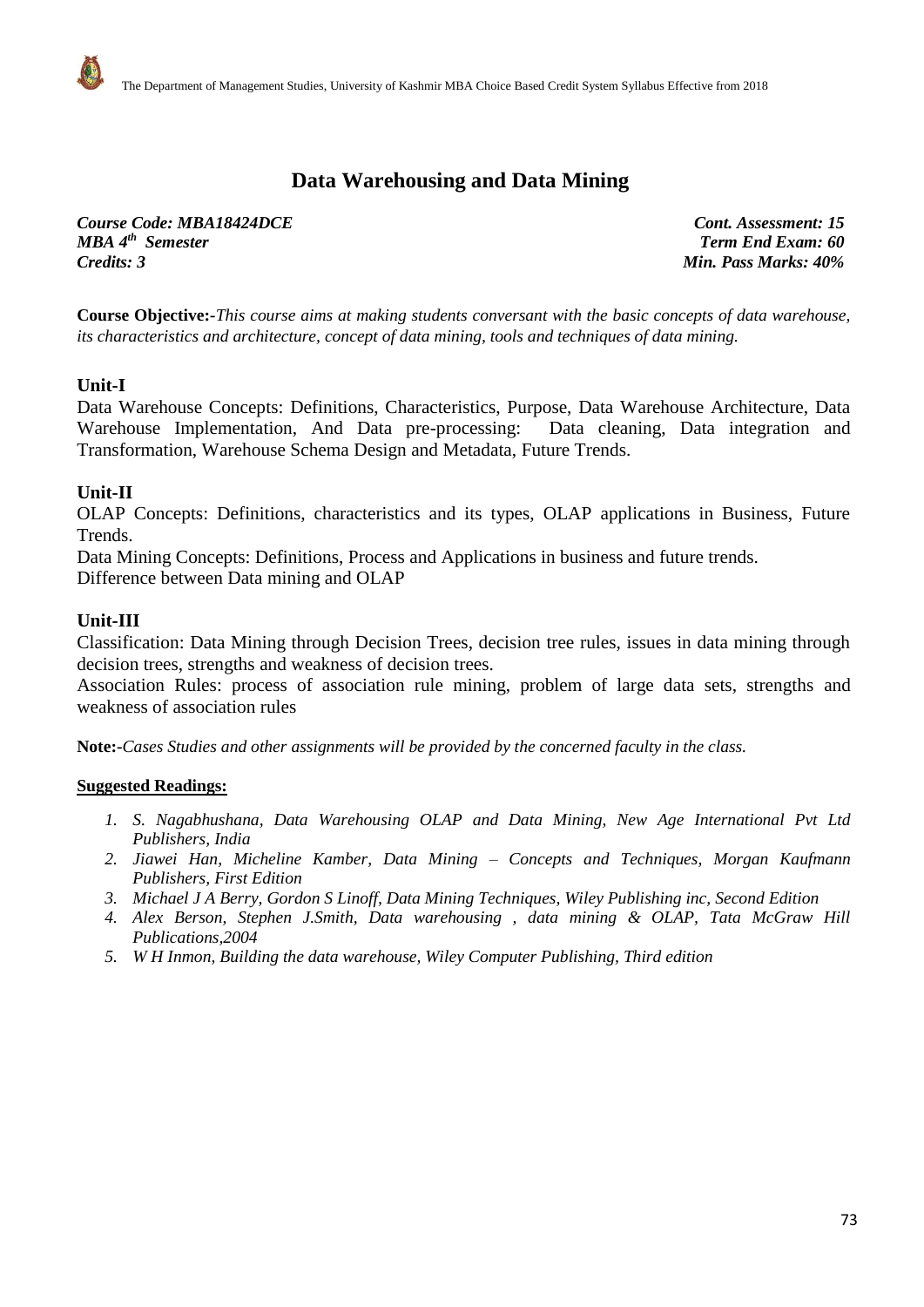## **Multi Media Management**

*Course Code: MBA18425DCE MBA 4th Semester Credits: 3*

*Cont. Assessment: 15 Term End Exam: 60 Min. Pass Marks: 40%*

**Course Objective: -***This course aims at making students convergent with basic concepts in media and multimedia management.*

#### **Unit-I**

Introduction to Multimedia- stages in a multimedia project -multimedia hardware-Multimedia Software- Basic tools-making instant Multimedia - Authoring tools. Multimedia .building blocks-Text - Sound – Images – Animation – Video

### **Unit-II**

Multimedia and Internet – Tools for the World Wide Web – Designing for World Wide Web; Assembling and delivering a Project

### **Unit-III**

Planning and costing – designing and producing – delivering. Multimedia Education – Training – Business Applications

*Note: - Cases Studies/Mini Projects and other assignments will be provided by the concerned faculty in the class*.

#### **Suggested Reading:**

- *1. Vaughan, Tay: Multimedia: Making it work, NY, McGraw-Hill.*
- *2. Minazzi Roberta, Social Media Marketing in Tourism and Hospitality, Springer.*
- *3. Lowee, Ferrel & Charles, Managing Media firms and Industries, Springer.*
- *4. Manjuala Chowdhary, Tourism Marketing, Oxford University Press, India.*
- *5. Partho Pratim, Computers in Tourism-Concepts & Applications, Oxford University Press.*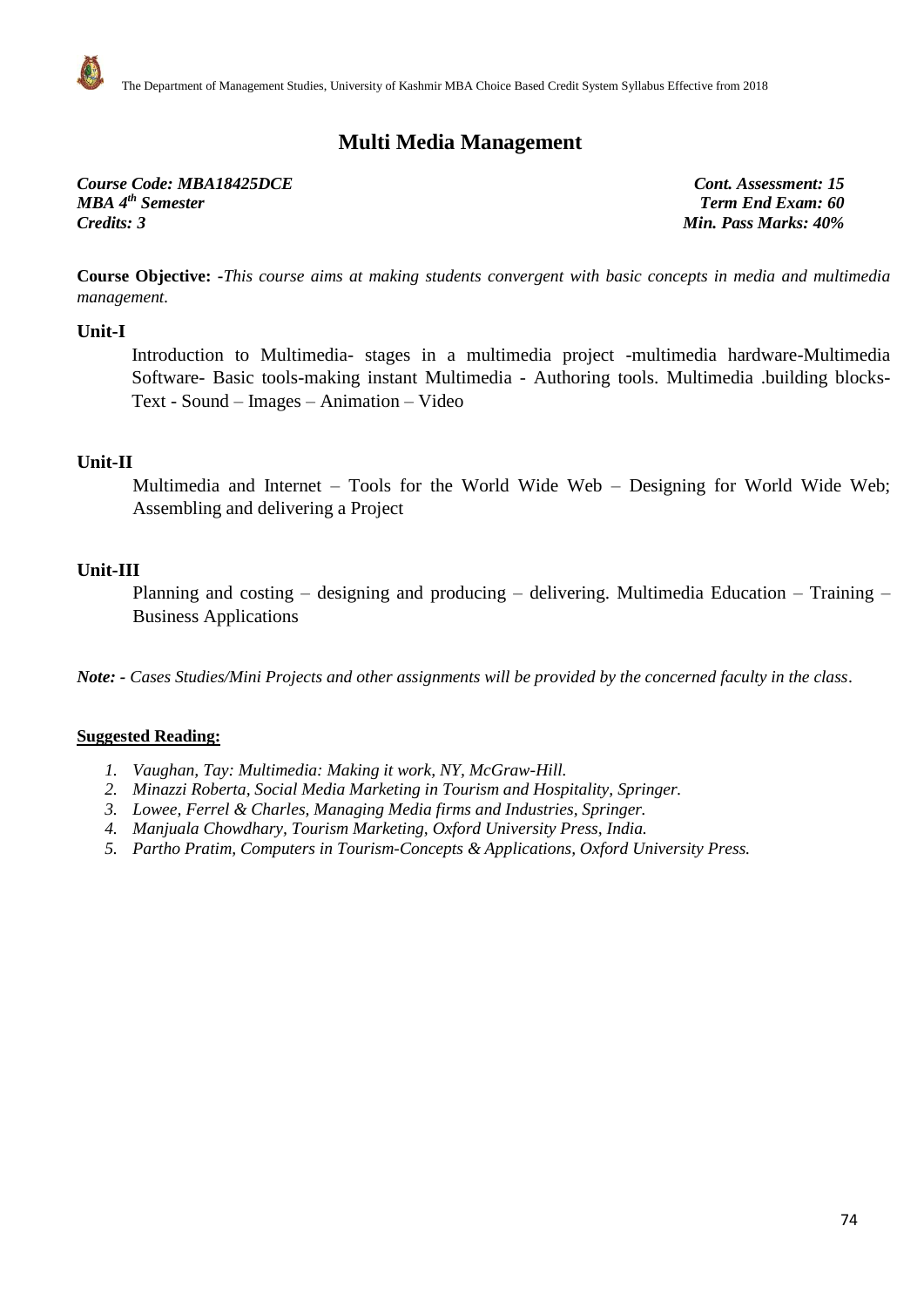## **Telecommunication for Business**

*Course Code: MBA18426DCE MBA 4th Semester Credits: 3*

*Cont. Assessment: 15 Term End Exam: 60 Min. Pass Marks: 40%*

**Course Objective: -***This course aims at making students well versed with telecommunication concepts and their applicability to business.*

### **Unit-I**

Computers and communications: The Information Technology; The concepts of Global village; On-Line Information Services.

Electronic Bulletin Board Systems; the Internet; Interactive Video; Communications Channels; Communications Networks; Local Networks

### **Unit-II**

Managerial Issues Related to telecommunications; Client/server Computing; Communications Servers; Digital Networks, Electronic Data Interchange and its Applications

### **Unit-III**

Enterprise Resource Planning Systems; Inter Organizational Information Systems; Value Added Networks; Wireless Networks; Managing in the Market-space; Electronic Commerce And Internet

*Note:-Cases Studies/Mini Projects and other assignments will be provided by the concerned faculty in the class.*

#### **Suggesting Readings:**

- *1. Derfler, Frank J. Guide to Linking LANS. Emeryville, California, Ziff-Davis Press*
- *2. Derfler, Frank J. Guide to Connectivity. 2nd ed., Emeryville, Cliff., Ziff-Davis Press*
- *3. Estabrooks, Maurice. Electronic Technology. Corporate Strategy and World Transformation , Wastport, Quoram Books*
- *4. Fitzgerald, Jerry. Business Data Communications: Basic Concepts, Security and Design., New York, John Wiley*
- *5. Keen, Peter and Cummins, Michael. Networks in Action: Business Choices and Telecommunications Decisions. Belmont, A, Wads Worth*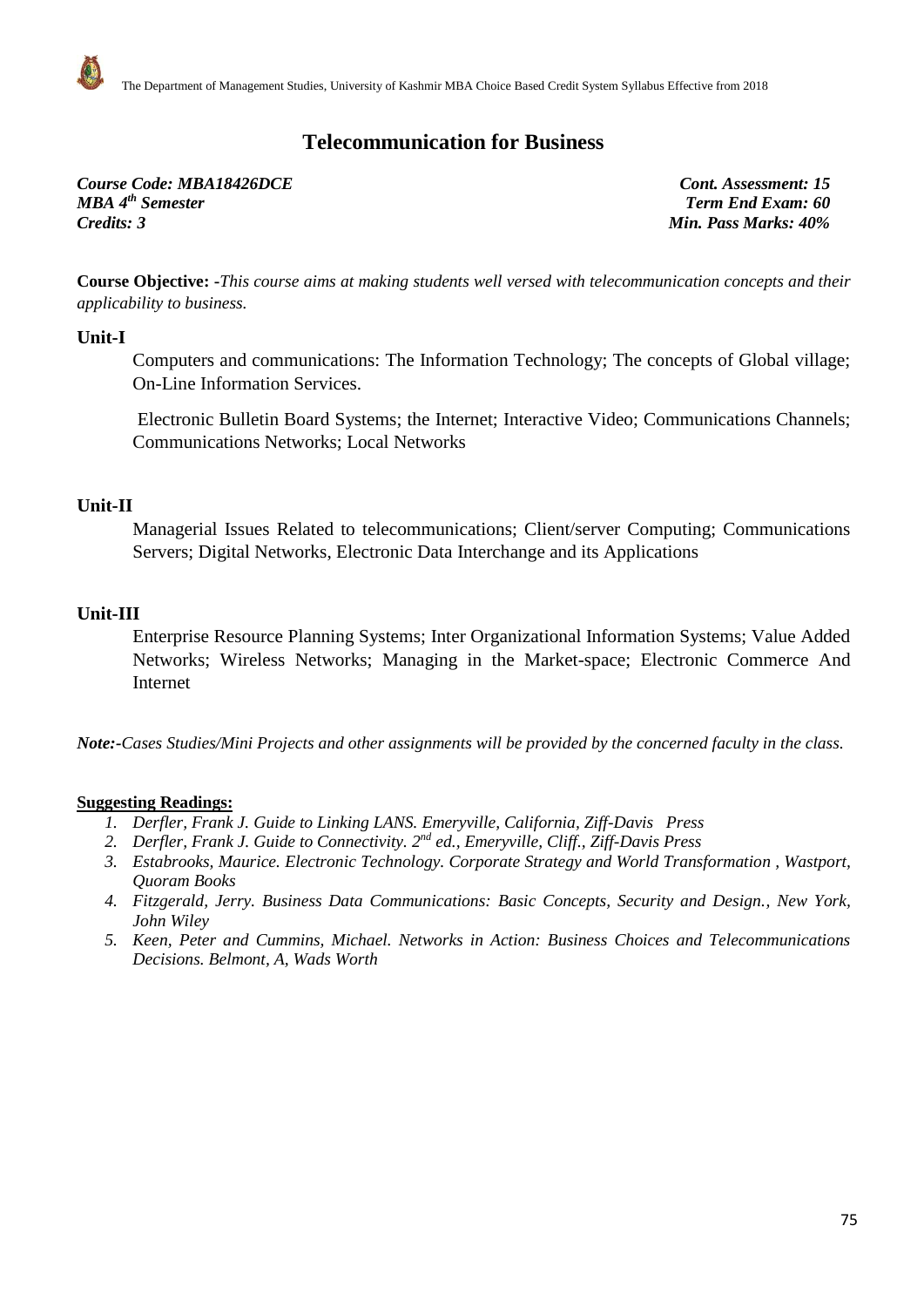## **Office Automation Management**

*Course Code: MBA18427DCE MBA 4th Semester Credits: 3*

*Cont. Assessment: 15 Term End Exam: 60 Min. Pass Marks: 40%*

**Course Objective: -***This course aims at making students well versed in office tools and the concept of smart office.*

### **Unit-I**

Concept of an automated office: Functions of a modern office, Features of office automation, Nature of requirements, Impact of IT, Support required for Business Executives.

### **Unit-II**

Applications in a modern office: Word processing, Dispatching, File keeping- storage and retrieval, Databases, Document Transmission, Telex, Telephone, e-mail Facsimile, Voicemail, Voice messaging, Telemarketing, Teleconferencing, Telecommuting, Electronic funds transfer, E-commerce.

### **Unit-III**

Equipment in a modern office: electronic pushbutton telephone, Electronic typewriter, Facsimile machine, Automatic telex, Plain paper copier, Personal Computers.

*Note:-Cases Studies/Mini Projects and other assignments will be provided by the concerned faculty in the class.*

### **Suggesting Readings:**

- *1. Computer applications in Business, Sudalaimuthu & Raj, Himalaya Publishing House.*
- *2. Introduction to Information Technology, IELTS, Pearson Education.*
- *3. Introduction to Computer Science, Peter Norton, TataMcgraw Hill Publications.*
- *4. P.K Sinha,Fundamentals of Computers, BPB publishers*
- *5. Introduction to Computer Science, IELTS, Pearson Education.*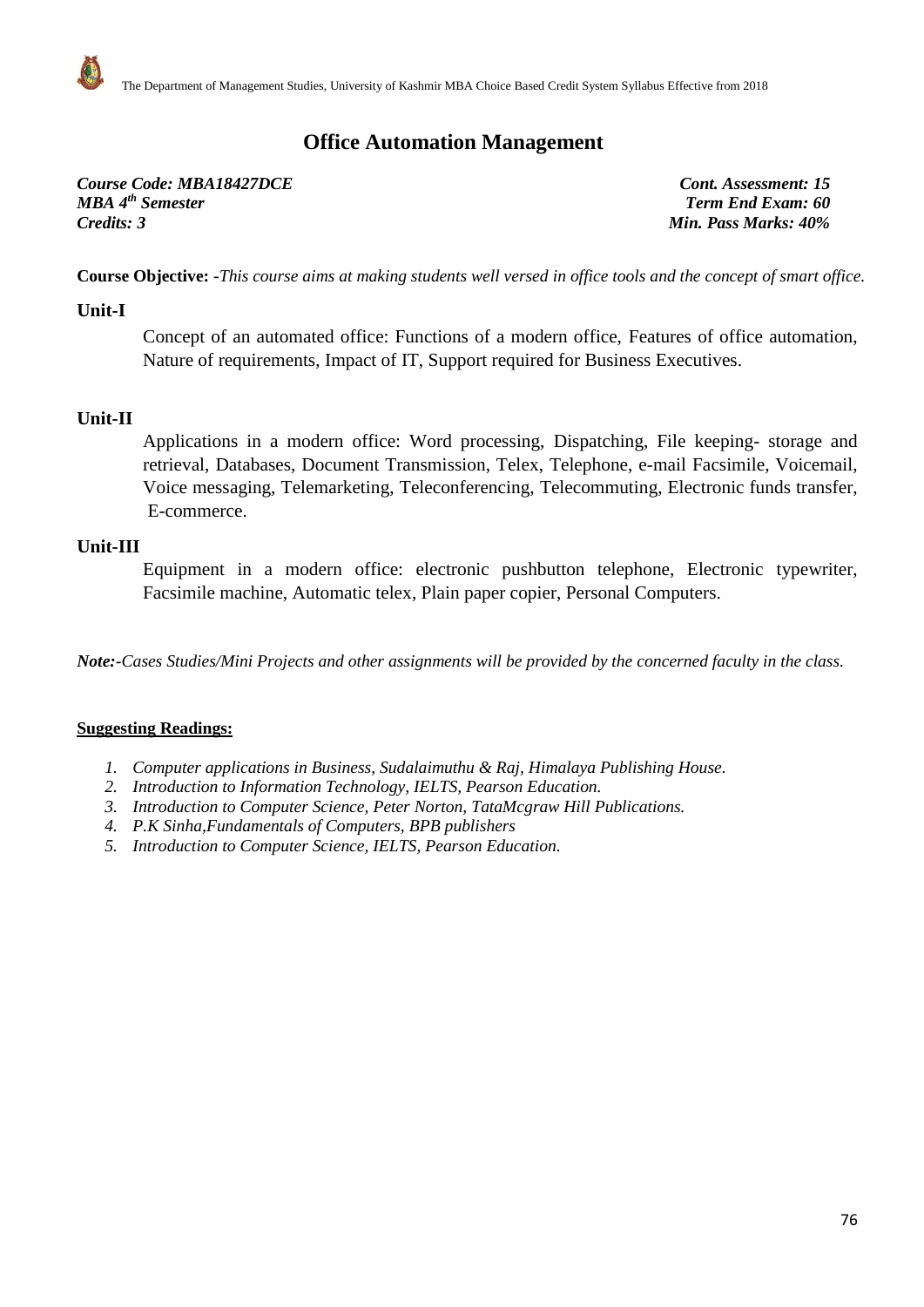## **Marketing of Services**

*Course Code: MBA18004GE Credits: 2 Min. Pass Marks: 40 %*

*MBA 4th semester Term End Exam: 50*

**Course Objective: -***This course aims at making students aware of the concept and theory of services marketing.*

### **Unit-I**

Services marketing- concepts - scope and dimensions- Classification of services-distinctive features of services – four Is of services: intangibility, inconsistency, inseparability and inventory - factors contributing to the growth of service marketing in the Indian context. Expanded marketing mix for services –Service quality –Introduction to gaps model and SERVQUAL dimensions.

### **Unit-II**

Positioning Dimensions: Importance of positioning in Services Marketing – Steps in developing a positioning strategy – Positioning Maps – Relationship Marketing: Creating and maintaining valued relationship with Customers; Service recovery –role of internal marketing in service delivery.

### **Suggested Readings:**

- *8. Christian Gronroos, Service Management and Marketing, John Wiley & Sons Ltd, 2000.*
- *9. Valarie A. Zeithaml, et al, Service Marketing, Tata McGraw-Hill, 2000.*
- *10.Christopher Love Lock, Service Marketing, Pearson Education Asia, 2001.*
- *11.Kruise, Service Marketing, John Wiley & Sons Ltd, 2000.*
- *12.Tom Powers, Marketing Hospitality, John Wiley & Sons Inc.2000.*
- *13.Philip Kotler, Marketing of non-profit organization, Prentice Hall, 2000.*
- *14.Helen Woodruffe, Services Marketing, Macmillan, 2001*

*Name of Course Instructor: Dr. Mushtaq A. Siddiqi*